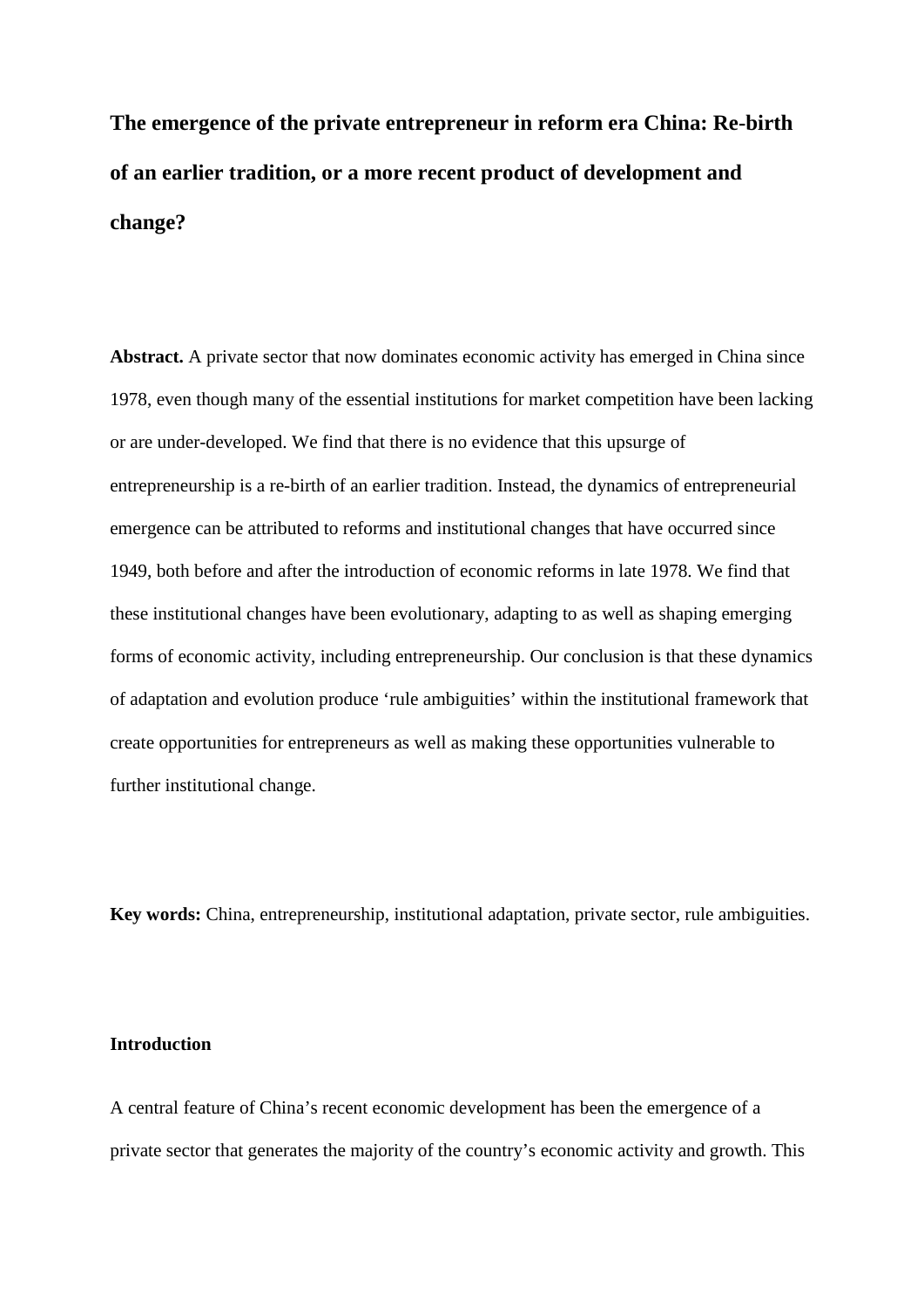emergence has occurred even though China has lacked key market institutions during much of the reform period, in particular: established commercial and contract laws from which entrepreneurs can seek redress when contracts are not honoured; and legally enforceable and recognised private property rights that provide protection of the entrepreneur's assets and returns.<sup>[1](#page-49-0)</sup> The rapid growth of private sector entrepreneurship in China cannot be attributed to the types of market institutions that create conducive conditions for entrepreneurship in most developed economies.<sup>[2](#page-49-1)</sup> Instead, growth has preceded the introduction of the market institutions that are considered essential to private sector development. Why, then, did a dynamic private sector emerge when China lacked market institutions deemed necessary for entrepreneurship?<sup>[3](#page-49-2)</sup>

One explanation would be the re-emergence of a pre-revolutionary legacy of enterprise during China's recent reform period, when conditions became more conducive to entrepreneurship than they had been during the preceding period of central planning.<sup>[4](#page-49-3)</sup> We reassess the notion that such a legacy explains the rise of an entrepreneurial private sector in today's China. In particular, we critique assertions that China's Confucian tradition has served as a foundation for entrepreneurial emergence during the reform period.<sup>[5](#page-49-4)</sup>

Rather than reach back into pre-revolutionary China, we propose that private sector emergence needs to be understood within the broader context of the evolution of market mechanisms and regulation during the post-1978 reform period. This focus on structural changes to the ways in which the economy has been organised during the reform period lends itself to an institutionalist perspective. Institutionalist approaches, derived from the New Institutional Economics work of North and others, consider the 'rules of the game' of market exchange and how these rules are governed and sanctions taken should they be broken. <sup>[6](#page-49-5)</sup> In other words, institutionalist perspectives focus on the extent to which market mechanisms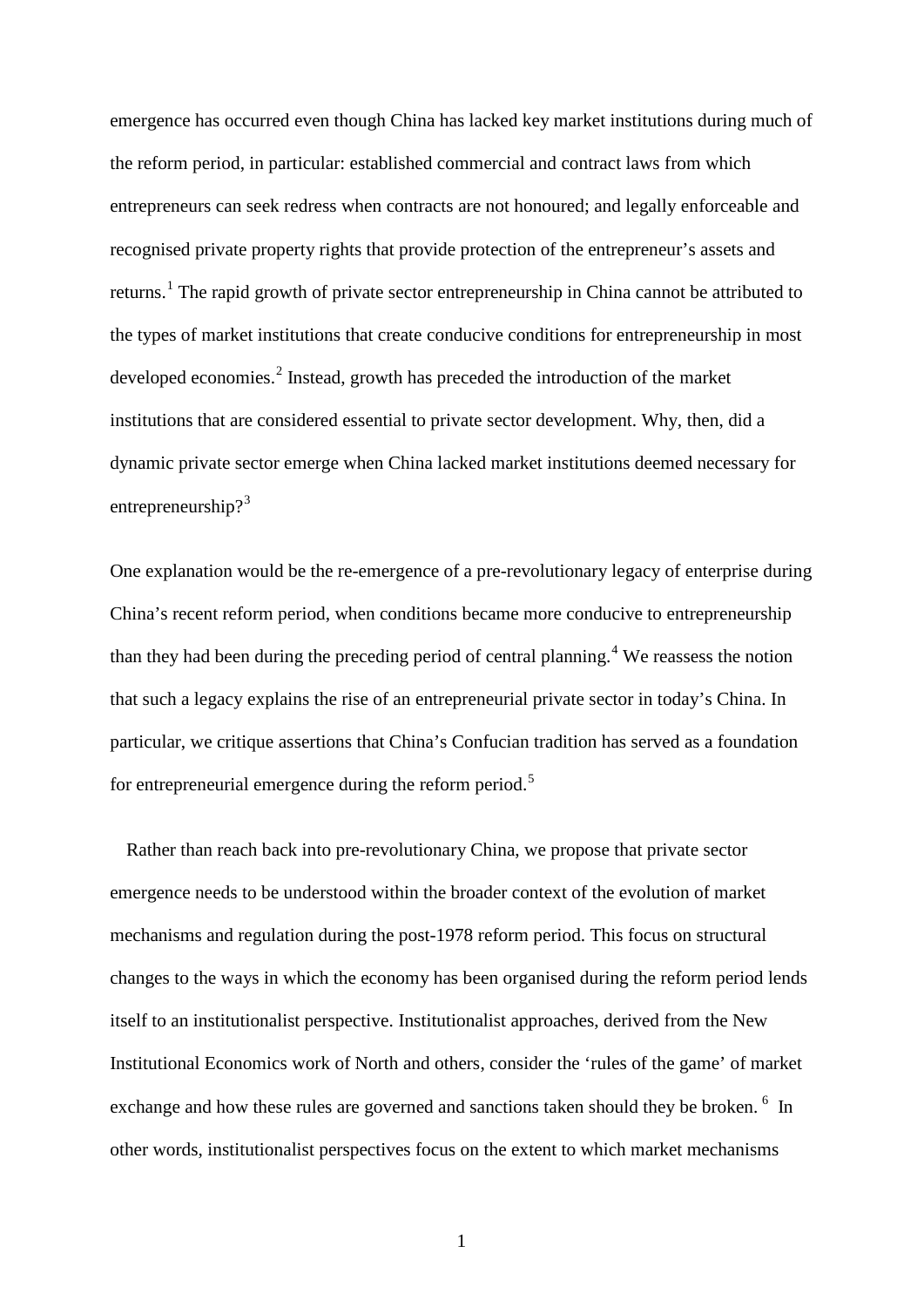exist that enable efficient and transparent exchange. Where institutions enable market exchange, conditions are conducive for entrepreneurs to operate in a predictable and consistent environment.<sup>[7](#page-50-0)</sup> However, where they are not formed, or do not enable exchange, incentives are created that produce destructive or non-productive entrepreneurship.<sup>[8](#page-50-1)</sup> The development of institutions that have variable effects on entrepreneurship has become an emergent area of research on private sector development in transition economies, in large part because experiences in the former Soviet Union and countries such as China show that development of market institutions is the most challenging component of market reform and liberalisation.<sup>[9](#page-50-2)</sup>

Institutional perspectives on entrepreneurship in China recognise the wider context within which the private sector developed, situating development of market institutions alongside changes in ownership from public to private, and significant economic liberalisation and reform.<sup>[10](#page-50-3)</sup> The positive effects of market liberalisation - including for example greater productivity, more competition and innovation, and increased demand from consumers and businesses - have created conducive conditions for private sector development. In addition, the state has stimulated growth through investment in infrastructure, development and acquisition of technologies, and promotion of key industries and enterprises. As such, the emergence of the private sector can be considered a product, and feature, of overall economic growth and the changes this has brought to the Chinese economy, as well as a dynamic enabled by particular institutional configurations during China's reform period.

Within this broader context of national growth, we explore three key institutional features of the early reform period that enabled entrepreneurial emergence: adaptation of institutions and mechanisms developed for the planned economy to market governance; contracting out rights of production from the state to the individual; and hybrid forms of governance, where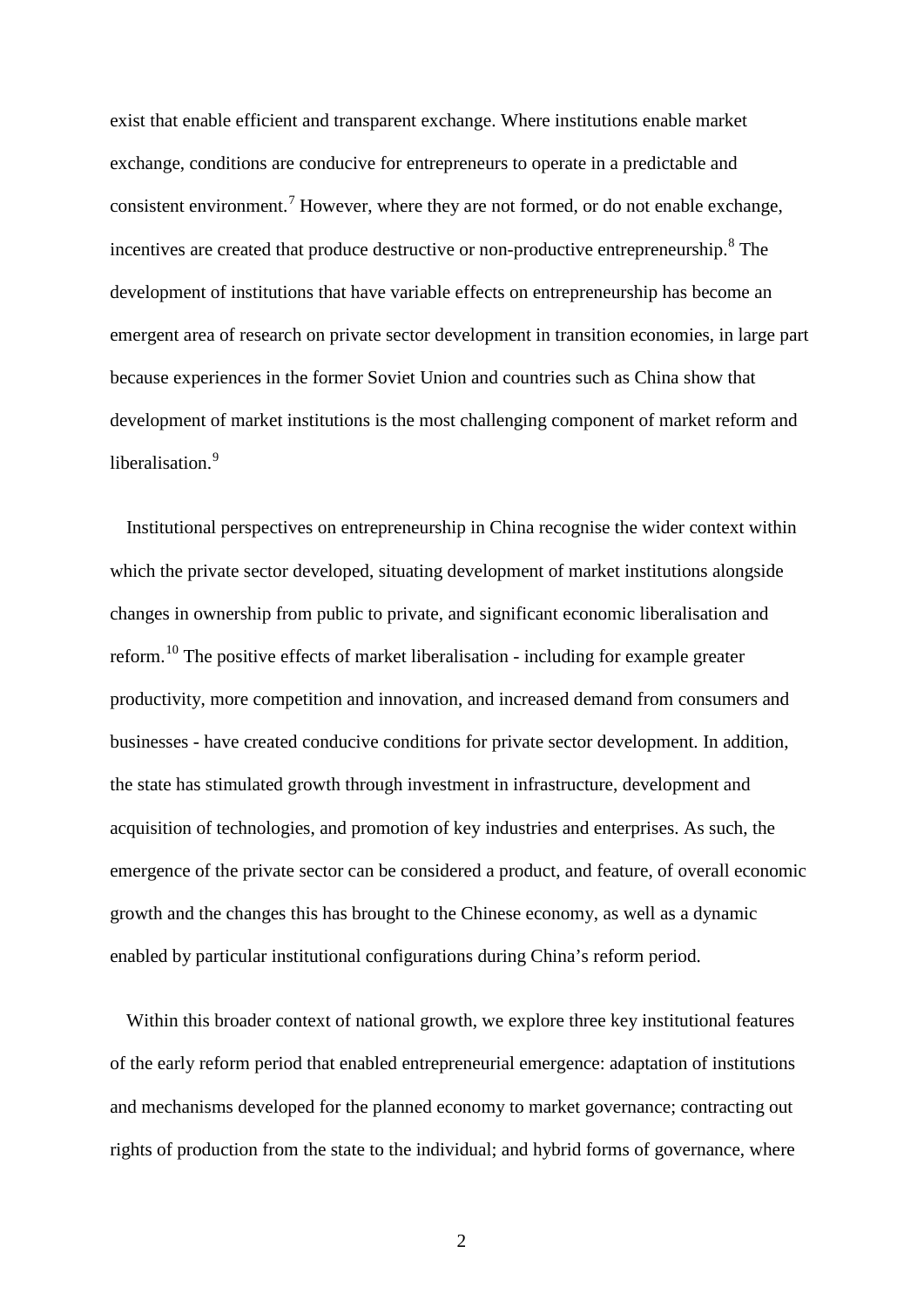ownership remains with the state but management is contracted to the private sector. Crucially, contracts and hybrid ownership-management arrangements offered an intermediate position between public and private ownership, so avoiding ideological challenges to the emergence of an increasingly marketised economy.

We note that hybrid ownership arrangements were discouraged after the major reform of the state-owned sector during the latter half of the 1990s, as China embarked on a more explicit commitment to institutional convergence with OECD countries. Economic growth since then has occurred largely as a result of *de facto* privatisation of much of the state sector, and by increasingly *laissez-faire* regulation of the private sector. This reflected a fundamental transition in the role that the state played in economic development, moving from central planner and enterprise manager to creating the conditions for competition and macroeconomic stability. A key dimension of this has been the adaptation of existing institutions designed for China's planned economy to better fit the requirements for increased market governance. This is in contrast to previous work, which has attributed the rise of the private sector to the existence of informal institutions, in particular 'network-based trust' and *guanxi*. We propose that *guanxi* facilitated market-based exchange during the earlier years of the reform period, in the absence of both substantive inter-personal trust and effective formal institutions, but is becoming less important to successful entrepreneurship today.<sup>[11](#page-50-4)</sup>

Our contribution to the literature is three-fold. First, we challenge explanations of private sector emergence that reach into a pre-revolutionary past, in order to propose or assume that recent entrepreneurial activity is a re-emergence of an historical entrepreneurial culture established in Imperial and Republican China. Second, we re-evaluate the development of the conditions for private sector emergence since 1949 by identifying embryonic reforms before the advent of reform in 1978 that assisted the growth of the private sector. We also find that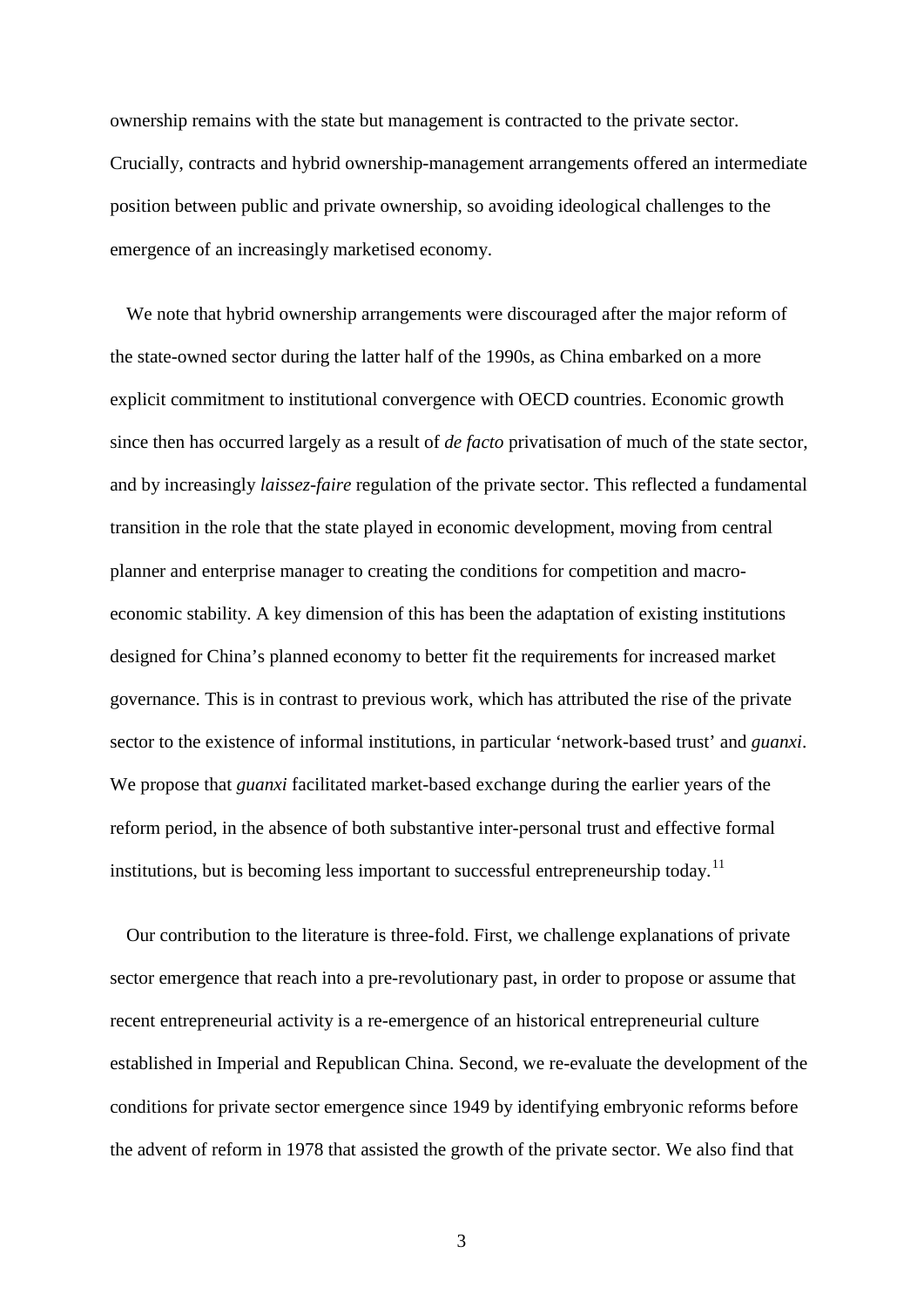conditions for entrepreneurship have been far from conducive during China's recent reform period, even though much of the emergence of the private sector was stimulated by government policy to liberalise markets. Third, we explain this apparent contradiction through the concept of rule ambiguities that concurrently create entrepreneurial opportunities and make these opportunities fragile and vulnerable to erosion. Rule ambiguities are a by-product of transitional reform, and so have been endemic to China's recent development.

## *Rationale*

Why then does this paper warrant and adopt an historical perspective on what appears to be a relatively recent phenomenon? Our response to this is three-fold. Firstly, the recent economic history of China tends to be separated explicitly from events before the formal introduction of the reform period in late 1978. Although this may serve accounts of China that seek to distinguish the politicised era of Maoist China from the more pragmatic and economicallyfocused period of reform introduced by Deng Xiaoping, such a strict time threshold deserves some consideration. Given the political dynamics of China in the 1970s, where leftist pro-Mao officials still held sway over much of the state, adoption of the principles of economic reform in 1978 required negotiation and bargaining to bring onside factions within the Communist Party that needed convincing of the benefits and desirability of reforms.[12](#page-51-0) The mechanism for achieving this was the 'Western Leap Forward', echoing the earlier Great Leap Forward. Deng Xiaoping convincingly made the argument that 'seeking the truth from facts' was consistent with Maoist orthodoxy, and also allowed for flexibility in reforms, unlike Hua Guofeng's 'two whatevers', which sought to preserve Mao's thinking.<sup>[13](#page-51-1)</sup> Much of the two-year period when Hua Guofeng took over as Chairman was taken up with a campaign to garner formal support for reform within the Communist Party.<sup>[14](#page-51-2)</sup> Moreover, there were tentative experiments with reform during the early to mid-1970s, as reported by a number of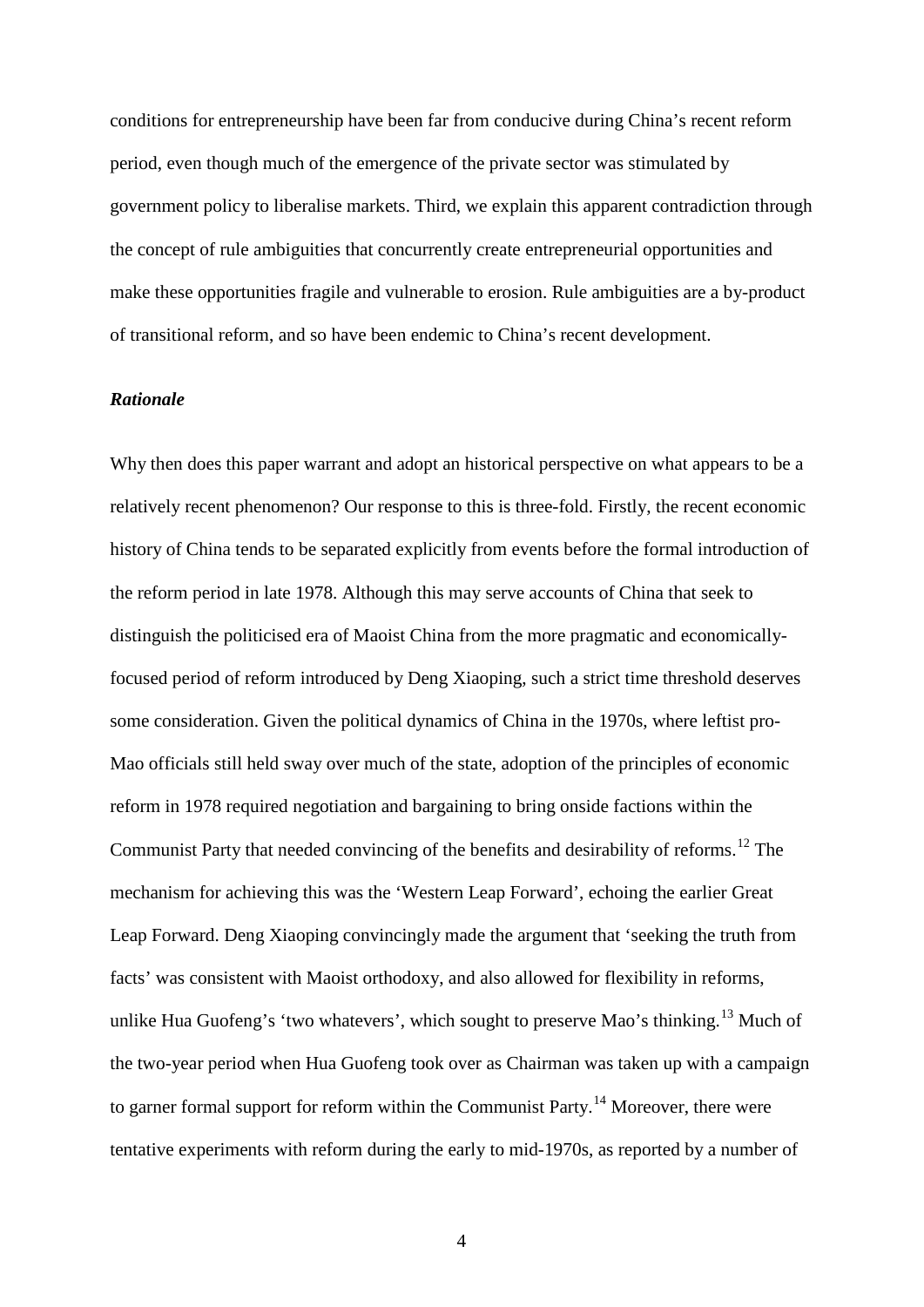commentators on China who argue that the 1978 transition to reform was the culmination of factors and events that preceded this key and public event.<sup>[15](#page-52-0)</sup>

Secondly, the reform era has brought with it social as well as economic liberalisation, which in turn has stimulated reassessments of China's past. Rising interest in China's prerevolutionary cultural traditions, re-exploration of Confucianism as a unifying dimension of Chinese culture, and increased participation in the worship of traditional religions, all point to attempts to re-negotiate contemporary China's relationship with its past.<sup>[16](#page-52-1)</sup> In China, however, remembering the past is challenging, especially when such accounts consider the country's recent history since 1949 as well as the preceding period. The Mao period was turbulent and remains sensitive to critical analysis, not only because of the periods of national stress and breakdown – the famines and economic collapse of the Great Leap Forward, and the widespread upheaval of the Cultural Revolution – but also because much of the logic of this period was to eradicate the legacies and structures of pre-revolutionary China.<sup>[17](#page-52-2)</sup> A starting point for this paper, which is fundamental to our analysis of the emergence of the private sector during the reform period, is to consider the effects of China's past on entrepreneurship in contemporary China.

Third, the pace and extent of economic growth and change in China as a result of the emergence of the private sector since 1978 will fundamentally shape the country's future development. In 1978, official statistics indicated that the state sector made up more than 99% of the economy.<sup>[18](#page-52-3)</sup> By 2007, the share of GDP by the non-state sector was at least 65% and by some accounts higher.<sup>[19](#page-52-4)</sup> As highlighted by Easley, in the period from 1978 to 2004 employment in the private sector went up 300 times and numbers of private enterprises increased at an average rate of 29 per cent a year.<sup>[20](#page-52-5)</sup> Given the growing proportion of economic activity accounted for by the private sector, the continued development of private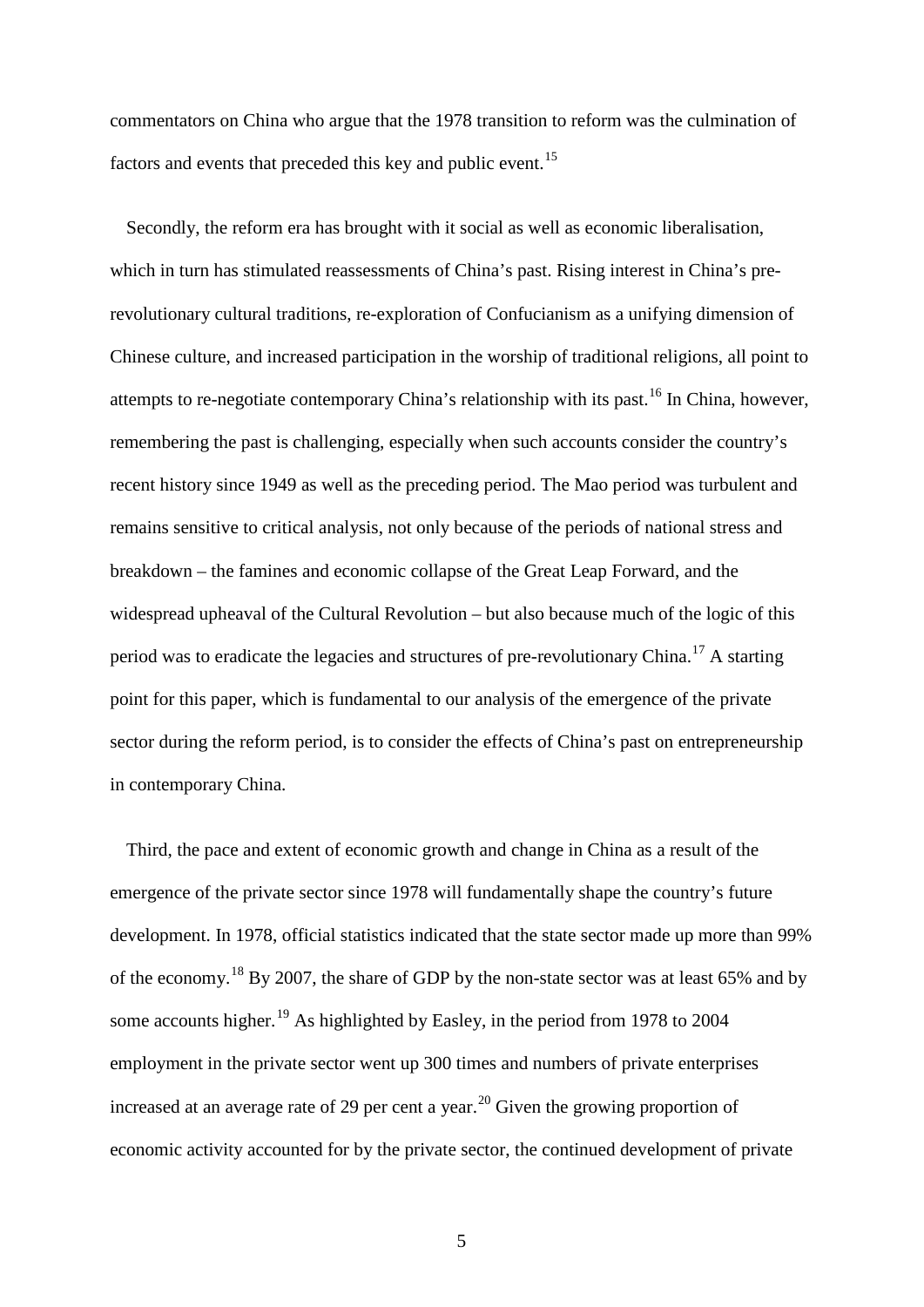enterprise is key to future GDP growth. As a result, the extent to which current and future conditions are conducive to entrepreneurship will affect national growth and prosperity.

The motivation for this paper and the basis for framing our research question have been the authors' direct and on-going involvement with private sector development in China since the 1990s. This has arisen from engagement with both government and entrepreneurs, creating a recent historical experience and perspective on private sector development in China. As well as allowing personal insight into the issues covered in this paper over an extended period, this has led to publication of a series of papers on private sector development. These engagements and outputs highlight both the pace of private sector emergence and the complex and changing nature of the relationship between the state and entrepreneurs in China.

By way of situating this paper in the personal histories of individuals wrapped up in these change processes, we offer three brief narratives of specific instances that capture our research question. The first starts in the 'Trade Union Hotel' in an industrial city in China's north in the late 1990s. An internationally educated high-ranking provincial official, charged with the triple challenge of restructuring bankrupt state-owned enterprises (SOEs), transferring ownership of smaller SOEs to non-state entities, and encouraging a then-small private sector to grow in order to employ laid-off workers from the SOEs, acknowledged the importance of the private sector, while at the same time observing that few in government had experience or knowledge of running private enterprises. He recognised the importance of the private sector, but queried the capacity of the government to design and implement interventions to enable its development.

The second plays out in Western China a few years later, in the early 2000s. In a now booming city, the government of which was then peppered with former soldiers holding largely negative views about entrepreneurs, we worked with a municipal official also charged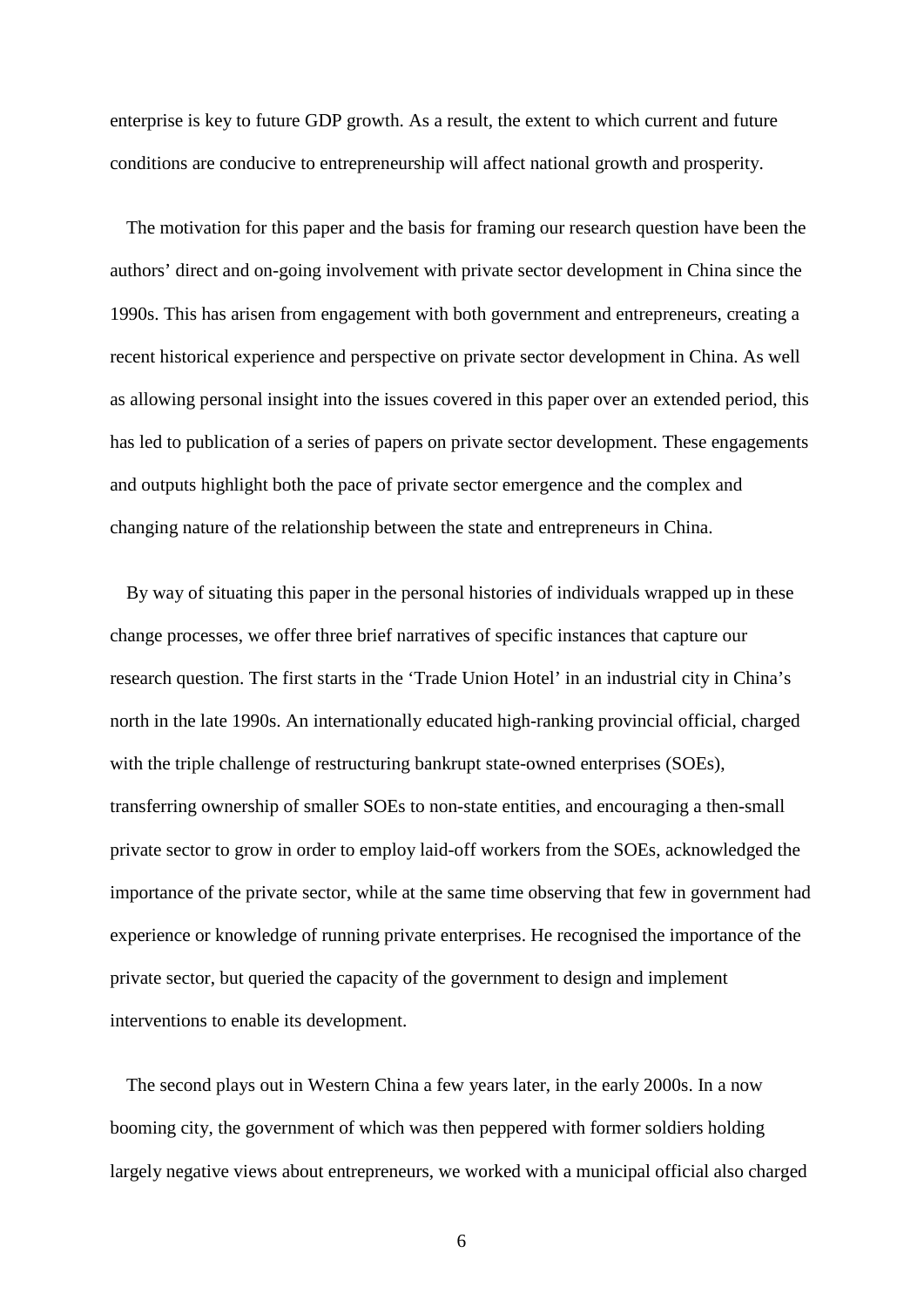with stimulating the private sector in order to generate new jobs for workers laid off from SOEs. He expressed his frustration at having to work with and support local entrepreneurs. In his view, they were making much more money than government officials such as him. Why then should he commit state resources and funding to help these individuals to make more money for themselves?

The third occurs in the second half of the 2000s, during an early evening business dinner in Beijing with a state official from a national government body responsible for SME policy. By this time, private enterprises had come to account for more than half of economic activity, following on from widespread privatisation of smaller SOEs and Township and Village Enterprises.<sup>[21](#page-53-0)</sup> The government had sought to create an institutional framework to enable private sector development through introduction of the SME Promotion Law. This legislation required municipalities to establish a comprehensive system to stimulate private enterprise development. Despite this, only one city in China, Shenzhen, had created a system of agencies to advise and fund private enterprises. The response by government was to support pilot projects to set up SME support systems in ten cities. At that point, all were still in the pilot stage, and there appeared little confidence that they would deliver the SME support systems envisaged in the original legislation.

Each of these brief narratives highlights the central question of this paper, namely: why did the private sector emerge so successfully in an environment where the institutions, legislation and policies to enable entrepreneurship were lacking?

In order to inform our analysis, we adopt an institutionalist perspective on entrepreneurial emergence in China. Institutional theory, and in particular New Institutional Economics, is increasingly used in the entrepreneurship literature on China and on economic transition.  $^{22}$  $^{22}$  $^{22}$ Institutional theory emphasises the 'rules of the game' of market exchange and broader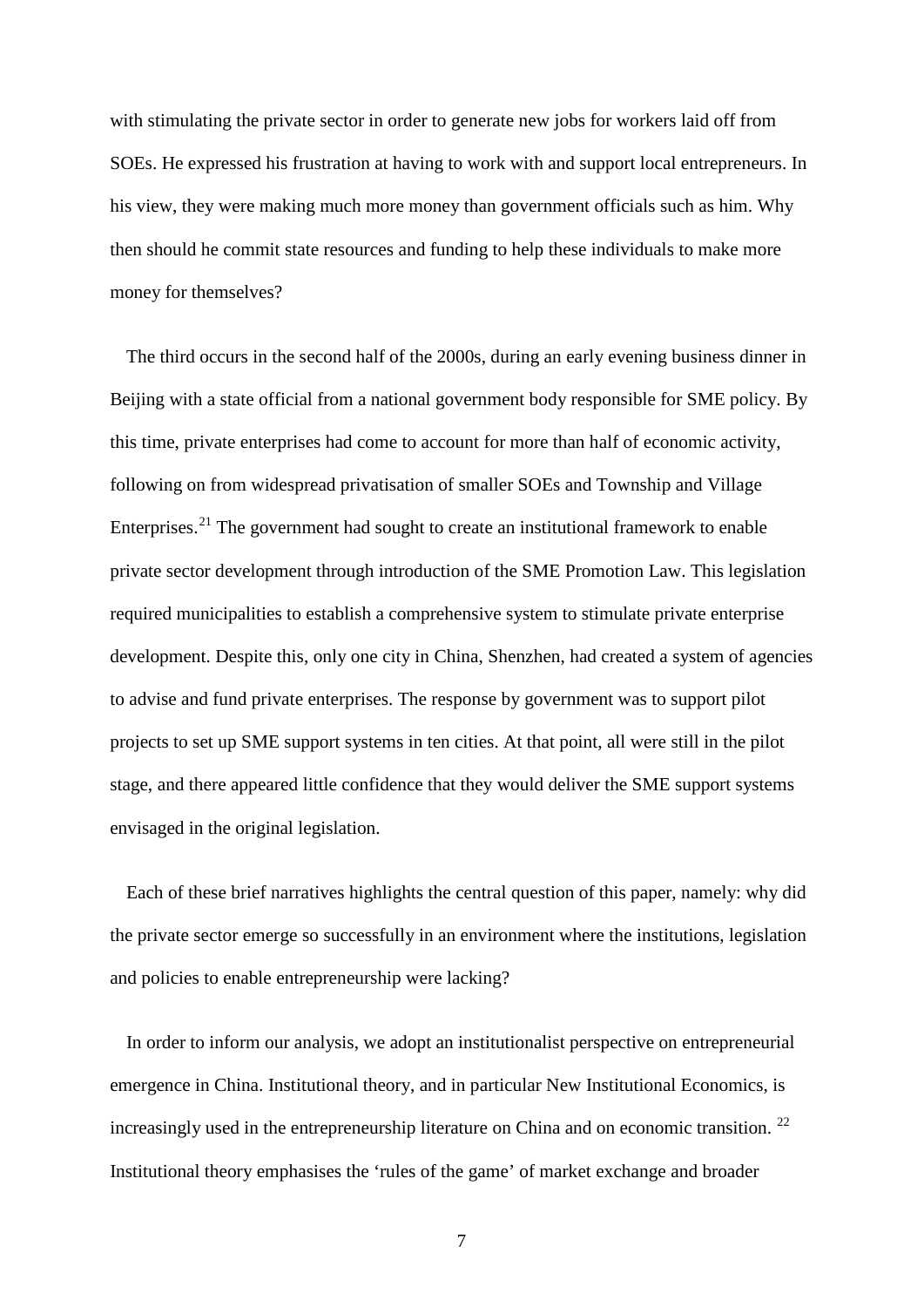socioeconomic transaction. These can be formal, and they include the legal and market regulation frameworks within which entrepreneurs operate. They can also be informal, emerging from cultural values and socially embedded practices.<sup>[23](#page-54-0)</sup> The extent to which the institutional 'rules of the game' enable transparent and enforceable market exchange is generally considered essential for entrepreneurs to operate.<sup>[24](#page-54-1)</sup> The relevance of institutional theory to entrepreneurship in transition economies is increasingly recognised, in large part because many of the key institutions that enable market transactions are in flux in these contexts. [25](#page-54-2)

In this paper, we challenge three dimensions of institutional theory as it relates to entrepreneurship in transition economies. Firstly, we present China as a distinctive case of institutional evolution rather than displacement, and so propose that the institutional voids seen in the Former Soviet Union, where institutions from the past were removed and replaced with new institutions, are not a central feature of entrepreneurial emergence in China. This is an important distinction, because theorisations of economic transition have been informed by the experience of the Former Soviet Union, where institutions were dismantled and new institutions introduced, so creating institutional 'voids' for entrepreneurs.<sup>[26](#page-54-3)</sup> Secondly, we identify changes in institutional frameworks that have occurred over much shorter time periods, decades rather than centuries, than has been proposed in the institutional literature.<sup>[27](#page-54-4)</sup> Thirdly, and perhaps most importantly, we present reform-era China as a case where entrepreneurship has emerged even though the institutions to enable effective market exchange were not fully established.<sup>[28](#page-54-5)</sup>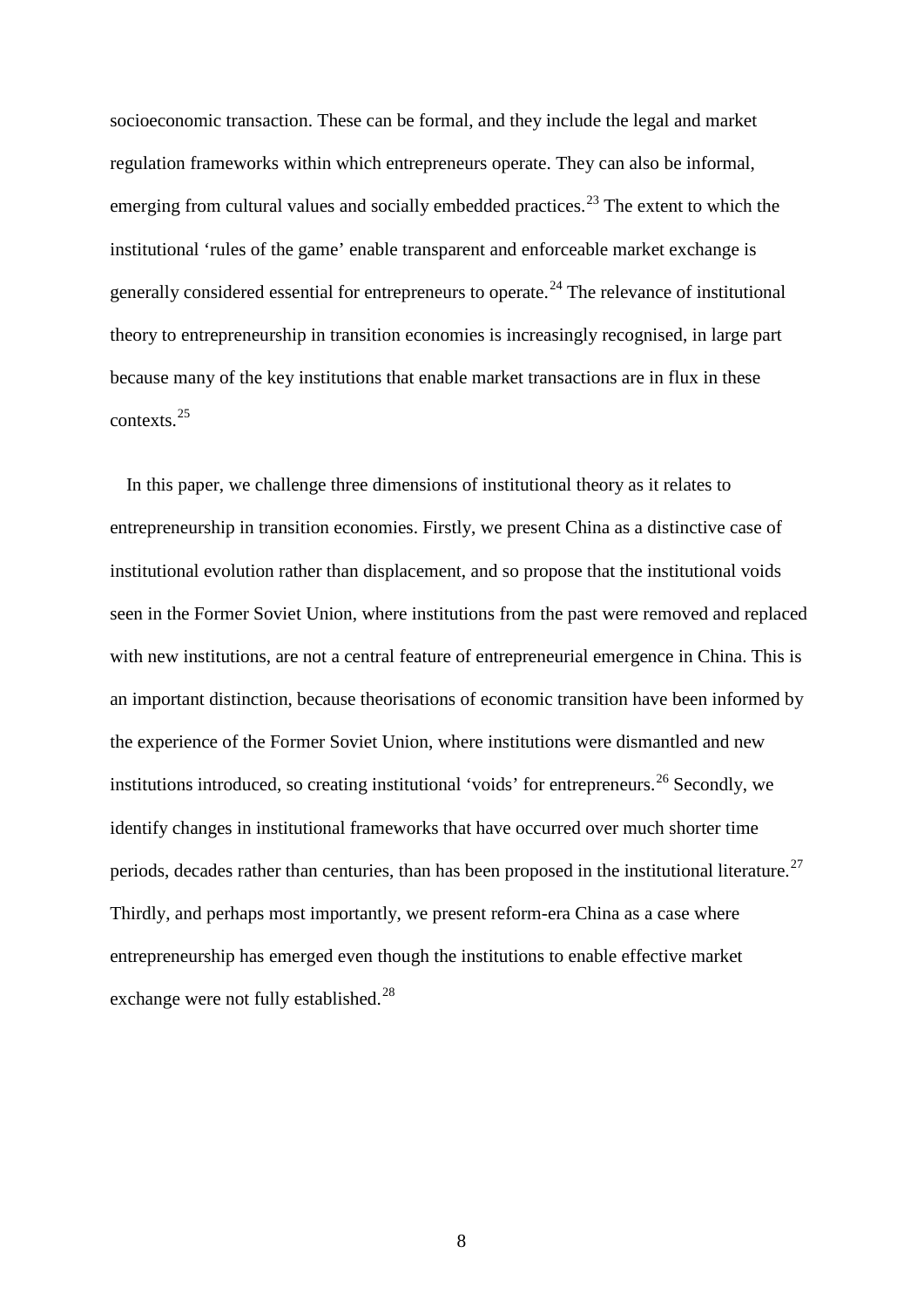#### *Institutional change within a broader context of national economic growth in China*

Although an institutional perspective allows for a theoretically consistent consideration of the emergence of entrepreneurship in reform era China, like any theoretical framework its explanatory power and reach has limitations. As such, we recognise that an institutional perspective offers a partial, and hence incomplete, representation of the complexity of economic development and entrepreneurial growth in China since 1978. Recent applications of institutional theory to China confirm this point, noting that institutional development and change is one aspect of economic transition, alongside wider dynamics of market liberalisation and economic reform.  $^{29}$  $^{29}$  $^{29}$  High levels of infrastructure investment throughout the reform period, foreign direct investment, increased international trade, and improvements in factor inputs – in particular educational and human capital effects on labour and technology as a performance enhancer of capital – have been important drivers of wider economic growth.  $30$ As a consequence of these wider positive effects of economic growth, the conditions for entrepreneurship to emerge have improved, encouraging entrepreneurs to start and grow private enterprises. [31](#page-55-2)

Although these broader dynamics of growth and development exist, and have helped stimulate private sector development, our focus on institutional change and development is justified in two ways. Firstly, there is evidence that the emergence of a private sector of entrepreneurs can be attributed in large part to reforms, and that institutional change made up a large proportion of these reforms. Indeed, one analysis concludes that seven-eighths of the increase in total factor productivity in the reform period was a result of reforms and that institutional change was fundamental to these increases.  $32$  Secondly, the standard approach advocated by institutional economists such as Acemoglu and Rodrik does not appear to hold in China, where entrepreneurs have emerged even though the institutions considered necessary for private sector activity have not been in place for much of the reform era.<sup>[33](#page-55-4)</sup> The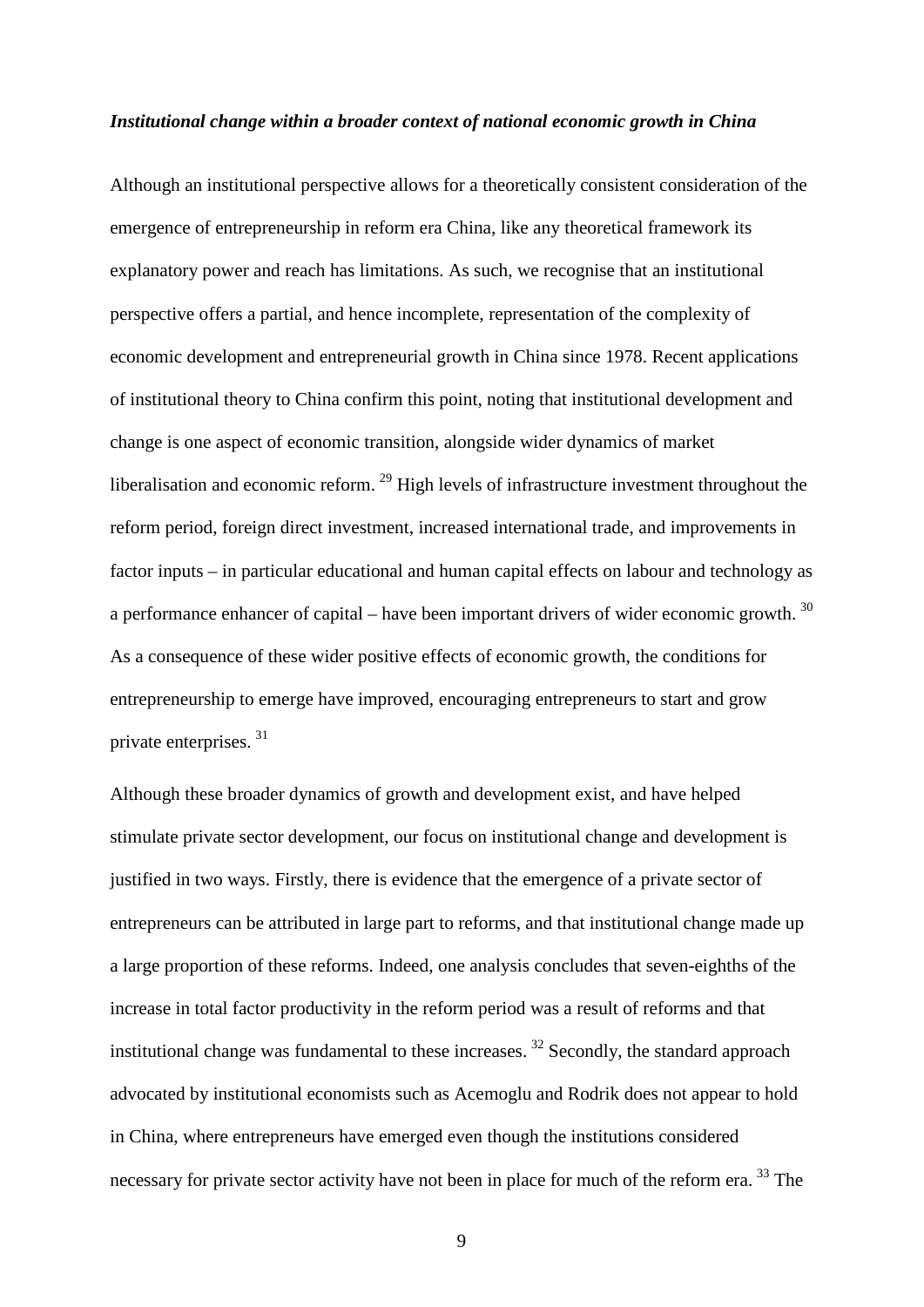standard institutional premise is that without effectively functioning market institutions, economic growth through private sector activity will not occur. China therefore represents a particular and distinctive context for institutional change and development that does not align with institutional theorisations of economic development and change in other countries and contexts.

## **Institutional constraints on entrepreneurship before 1949**

There has been a tendency to identify in China's pre-communist period a 'Confucian tradition [that] created its own version of Adam Smith's moral sentiments', which has since served as a latent foundation for entrepreneurial emergence during the reform period.<sup>[34](#page-56-0)</sup> However, twentieth-century China before the Chinese Communist Party came to power was economically as well as politically turbulent, with the country experiencing invasion by Japan (occupying Manchuria in 1931), civil war and conflict between the Guomindang and the Communist Party of China from the 1920s, and the emergence of local warlords with little interest in economic development and growth. Where entrepreneurship emerged, such as in Shanghai in the 1920s, this brief 'tradition' disappeared in the economic turbulence of the  $1930s.<sup>35</sup>$  $1930s.<sup>35</sup>$  $1930s.<sup>35</sup>$ 

The Republic, established in 1911 after the death of the last Qing dynasty ruler, Empress Dowager Cixi, failed to establish control over large parts of China. The final years of Imperial China, before Cixi's death, were economically as well as financially conservative, with little economic reform or opening up, and no emergence of a technocratic elite outside Imperial circles or of effective state entrepreneurship.<sup>[36](#page-56-2)</sup> This was in clear contrast to Japan during the Meiji Restoration of the second half of the nineteenth century. Attempts to reinforce Confucian values by the Qing dynasty in the second half of the nineteenth century were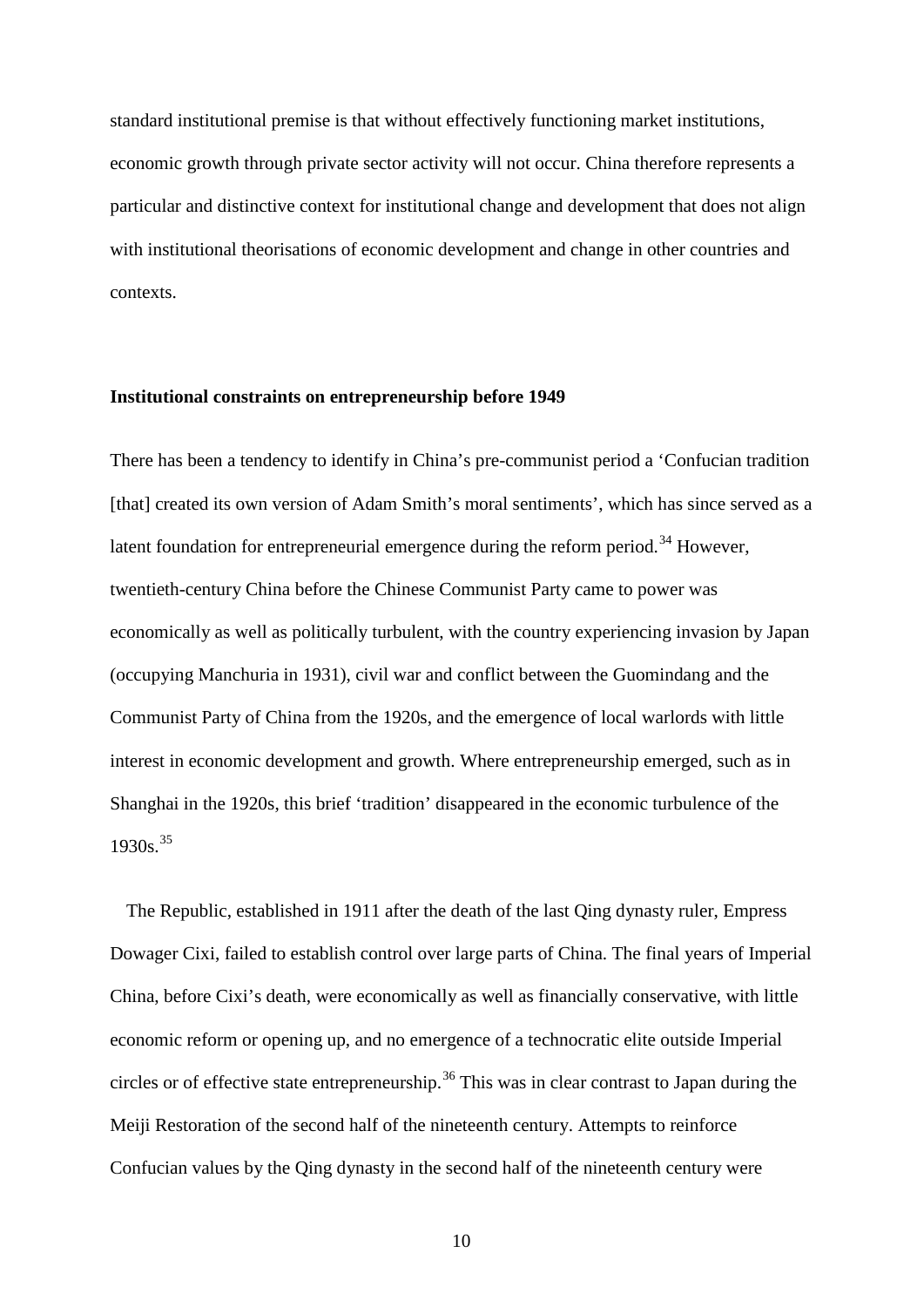perceived as not credible in either re-asserting these values or the political legitimacy of a declining dynasty.[37](#page-56-3)

Society and the economy in late Imperial China and Republican China can be characterised as suffering from weak and, as civil war and conflict emerged, weakening institutions, that undermined the governance of entrepreneurial activity.<sup>[38](#page-56-4)</sup> As a result, social mechanisms to enable market exchange, such as *guanxi* and related forms of favour exchange and reciprocity that had emerged in earlier Imperial times were also weakened.<sup>[39](#page-56-5)</sup> The consequence of this was that, although these institutional forms of interaction continued to exist, and had substantive as well as symbolic importance, their effectiveness and the governance of them eroded as wider economic and political uncertainty emerged in the first half of the twentieth century.

Over a longer period, there is little evidence of a tradition of encouraging entrepreneurship. The values developed during the Qing Dynasty and earlier Imperial rule appear to be more consonant with a Confucian sense of social and economic administration through order and hierarchy than with a developed 'market morality'.<sup>[40](#page-56-6)</sup> The Imperial system centralised, rather than localised, economic as well as political activity, with the state operating as public entrepreneur across much of the Imperial economy: for example, in salt mining and grain transportation through the Grand Canal. This system was predominantly administrative and bureaucratic in nature, built on a system of elevation to official status through passing national examinations, preparation for which focused on legislative and philosophical, rather than commercial, knowledge. The magistrates who operated locally as tax collectors and administrators for the Emperor, in other words, came from a world of regulation rather than a world of commerce.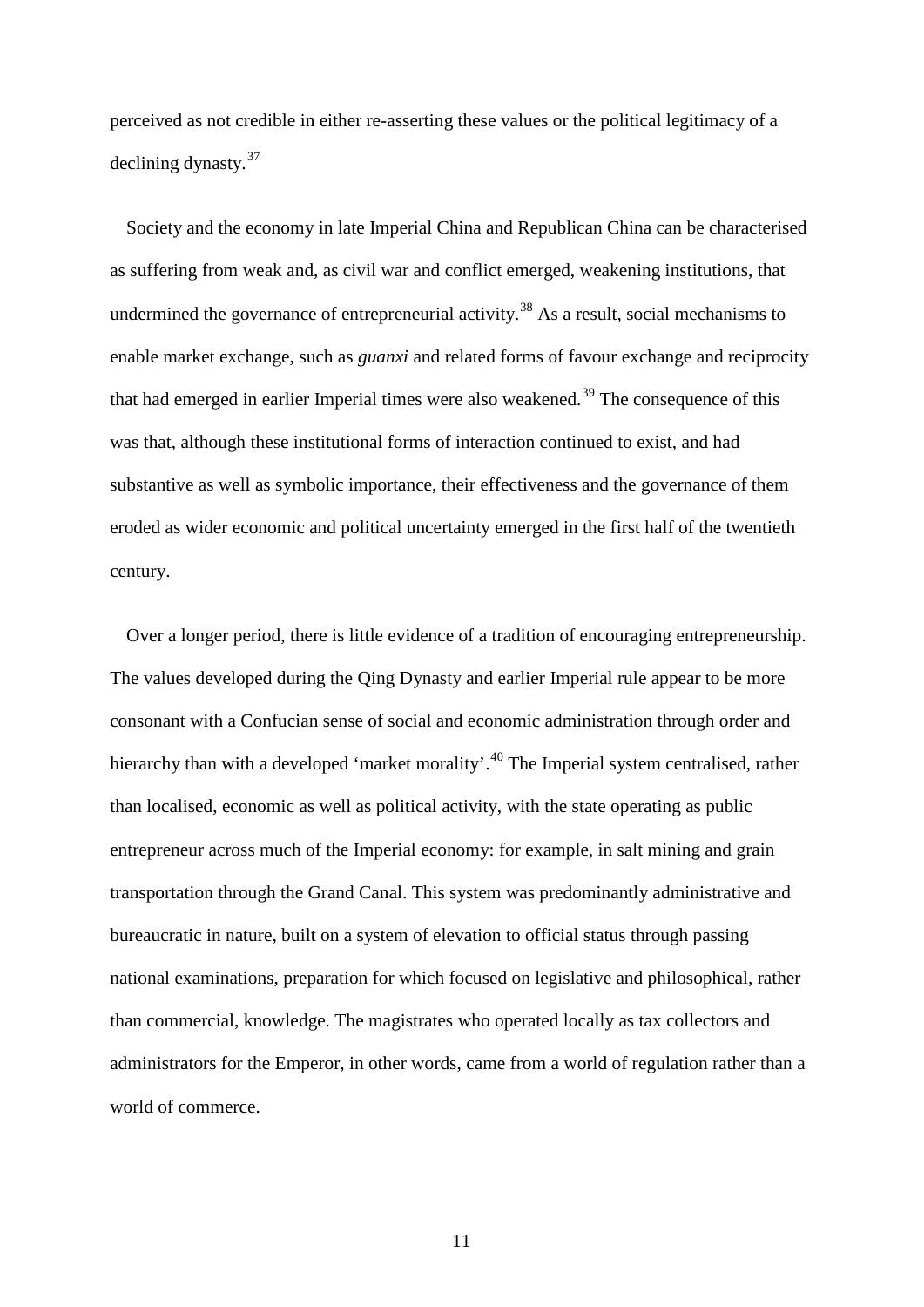The class divisions that characterized the Imperial Era constrained entrepreneurial activity. Under the strict hierarchical social system, based on Neo-Confucian thought, scholars and farmers maintained higher positions in the social strata than artisans and merchants.<sup>[41](#page-56-7)</sup> Under this system making a profit was seen as unethical, and characteristic of an inferior person.<sup>[42](#page-56-8)</sup> This discouraged individuals, especially those from the intellectual or landowning classes, from seeking a living through engaging in business. In addition, limited value was placed on the protection of intellectual property during the Imperial Era. Knowledge was seen as something that should be shared widely (a social good), rather than something that could be commoditized and protected under the law.[43](#page-56-9) This proved a disincentive for individuals to innovate, and so served as a constraint on entrepreneurial activity.

As a result, the merchant classes and associated institutions, such as guilds, that developed in Europe were partially formed within a rigid hierarchical system that subordinated merchants.[44](#page-56-10) Economic activities focused on trading, rather than specialisation in crafts-based skills and production, and were organised by identity (geographical or ethnic) of the trading network, rather than by occupation and technical expertise.<sup>[45](#page-56-11)</sup> Even though a more marketised countryside emerged towards the end of the Imperial Era and into the early years of Republican rule, it did not produce large surpluses and was predominantly focused on the family, undertaking small-scale economic activity concerned mainly with agricultural production and trading.[46](#page-56-12) Where international trade stimulated trading networks, middleman compradors made these activities expensive and inefficient.<sup>[47](#page-56-13)</sup>

Additional factors constraining the industrial development of China over several centuries included: the capacity of rice farming to generate positive, but diminishing, marginal yields that sustained a large rural population; well-developed trade networks that allowed efficient distribution of agricultural outputs, hence 'smoothing out' local variations in harvests; and a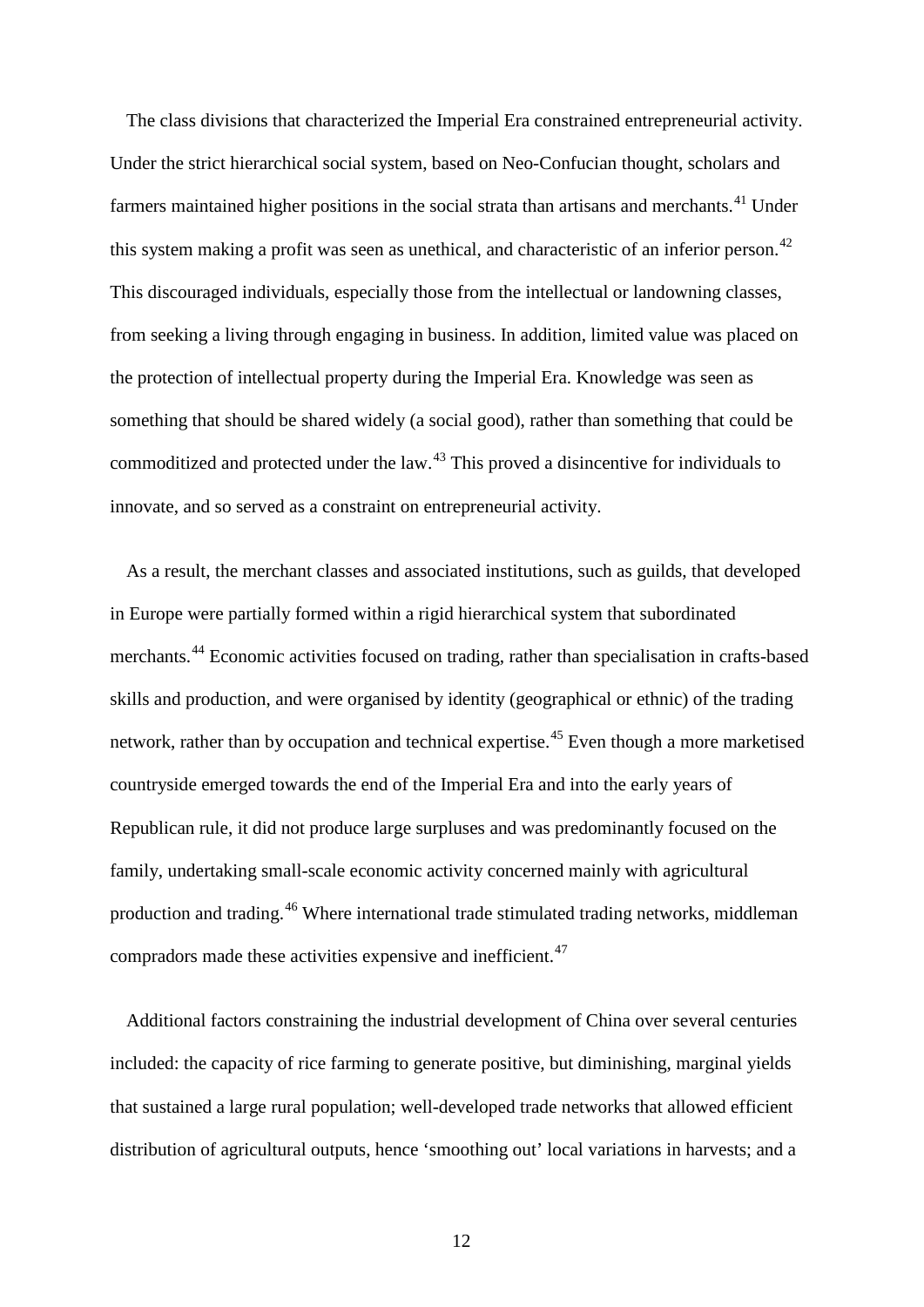largely illiterate and innumerate peasant population. Elvin characterised the confluence of these socio-political as well as economic factors as China's 'high-level equilibrium trap', which created disincentives to industrialise in Imperial China and reinforced the predominantly agricultural nature of the economy and hierarchical structure of society.<sup>[48](#page-56-14)</sup> Indeed, even the economic expansion of late Imperial China suggests a form of high-level equilibrium trap, as such activities enabled maintenance of historic family incomes during a period of population growth, rather than the accumulation of large financial surpluses from agricultural production that are a pre-requisite to industrialisation.<sup>[49](#page-56-15)</sup>

# **Institutional enablers of – and constraints to – entrepreneurship between 1949 and 1978**

The lack of a stable pre-revolutionary tradition of entrepreneurship raises a major question regarding the economic development of China after 1949: if pre-revolutionary China did not create the conditions and institutions for entrepreneurship, then is it the case that these conditions and institutions emerged during Communist rule, before as well as during the post-1978 reform period? Although there is a widely-shared view that the reform era began in December 1978, at the  $3<sup>rd</sup>$  Plenum of the  $11<sup>th</sup>$  Chinese Communist Party Congress, some reforms can be traced to earlier in that decade and to the first ten years of Communist rule.

Establishment of a basic healthcare infrastructure in the 1950's – the 'barefoot doctors', who received a minimal level of primary healthcare training, designed to treat simple illnesses and injuries, and introduce preventive methods – radically reduced infant mortality and improved life expectancy in rural areas.<sup>[50](#page-56-16)</sup> In addition, primary and secondary education was introduced across much of rural China, ensuring basic levels of literacy and numeracy.<sup>[51](#page-56-17)</sup> As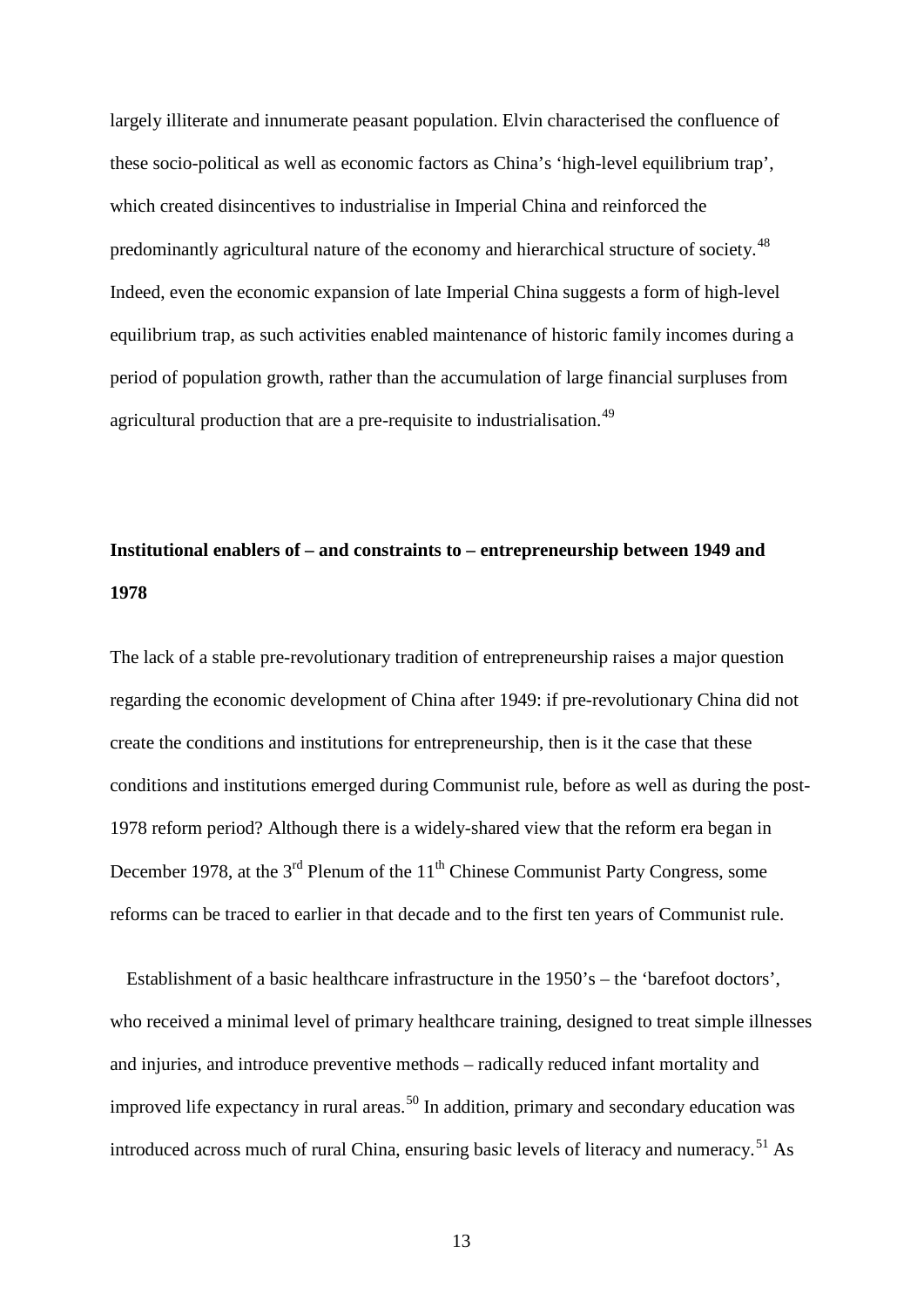well as the positive correlation between primary education and reduced infant mortality found across all developing economies, these two institutional developments produced a large rural workforce that was healthier, more literate, and more numerate. The early to mid-1950s also saw restructuring of China's universities, through merger and the creation of a stronger science and technology base. The expansion of education, from basic to advanced, was a human capital gain that would be exploited three decades later, particularly through rural migration to coastal development zones and major manufacturing centres such as the Pearl River delta. By the mid- to late-1950s, as a result, some of the factor conditions for ensuring the human capital required for future economic growth during the reform period were beginning to emerge.

However, growth was suppressed from the later 1950s to the early 1970s through politicisation of economic activity and a policy of 'self-reliance' that saw China turn in on itself and caused significant damage to the country's productive capacity. The Great Leap Forward in the second half of the 1950s transformed the centrally planned technocratic approach to industrialisation encouraged by Soviet advisers into a 'backyard' industrial revolution that destroyed agricultural output, created widespread famine and starvation, and severely weakened manufacturing.<sup>[52](#page-56-0)</sup> The breaking of technical ties with the Soviet Union and, after a brief interregnum, the Cultural Revolution, held back China's economy through most of the 1960s. In the last three years of that decade agricultural and overall economic output fell considerably.

By 1970, the excesses of the Cultural Revolution had played out, and a more politically sensitive order was established, in which economic development was framed in the rhetoric of continued political mobilisation.<sup>[53](#page-56-1)</sup> Revolutionary Committees at municipal and district level had the power to direct local development based on local conditions and priorities. Previously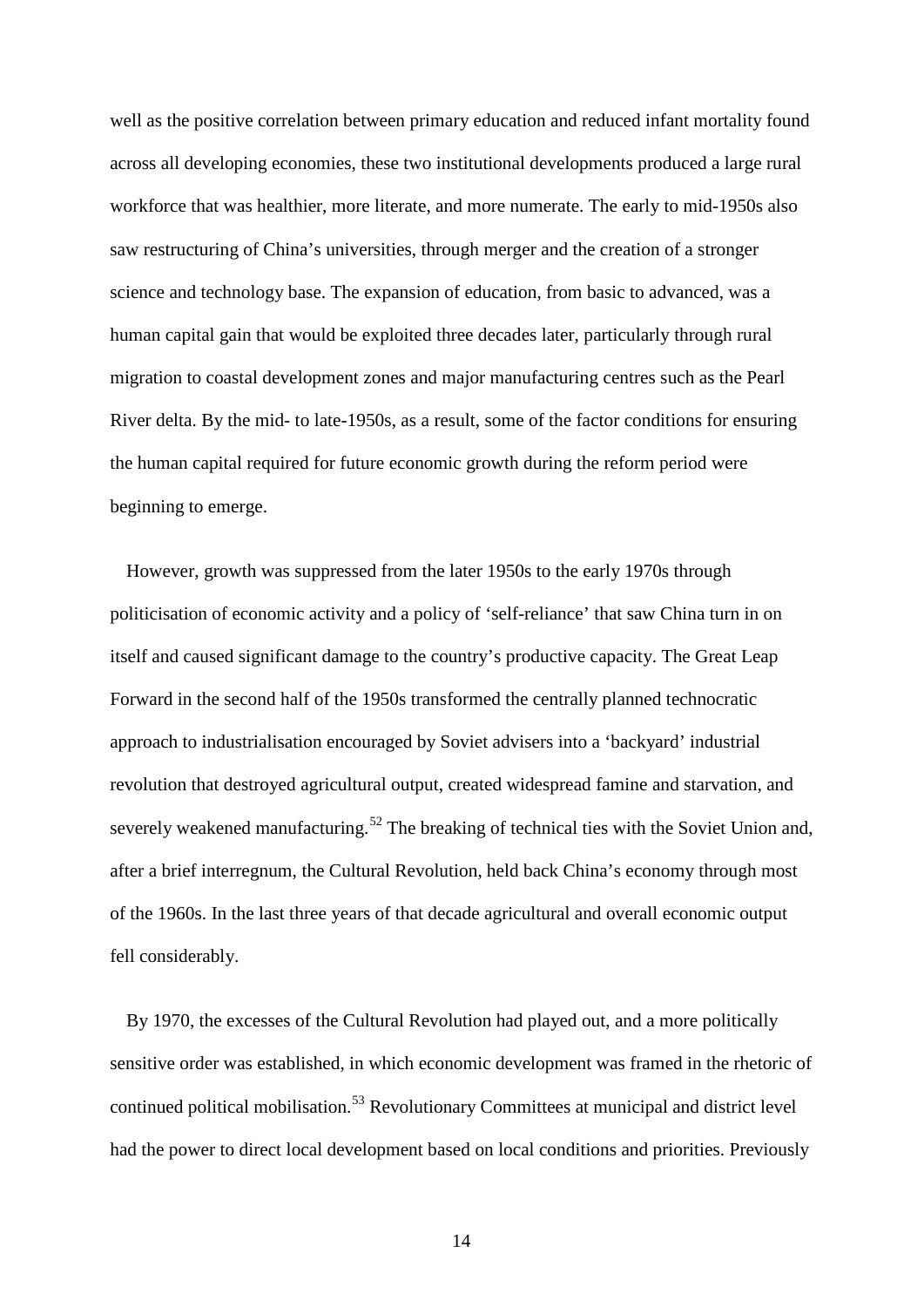disgraced cadres were rehabilitated. Communes and brigades were used to better organise agricultural production, including recognition of both individual effort and collective output measured by 'work-points'. Productivity and performance increased from 1970 to 1976, with agricultural and total economic output almost doubling, after significant falls between 1967 and 1969.<sup>[54](#page-56-2)</sup>

At the local level, there was investment in commune-based enterprises through this period. A precursor to the township and village enterprises that drove economic growth in the 1980s and 1990s, these ventures were collectively-owned, but in practice were run by individuals operating as entrepreneurial managers, overseen by small groups of local government officials and affiliates at district and commune level. Many of these enterprises had been established in the 1950s or were legacies of pre-revolutionary capitalism in the countryside.<sup>[55](#page-56-3)</sup> Typically, the national doctrine of 'self-reliance' meant that enterprises located in more remote places, such as rural Anhui and Sichuan where the agricultural reforms of the early 1980s began, were overlooked during periods of turmoil and political mobilisation.

From 1974 to 1976, with Deng appointed as First Vice Premier, policies were passed to stimulate and recognise economic diversification through 'sideline development', i.e. the encouragement of private and semi-private businesses offering products and services not produced by the state-owned or collective sectors, a theme that was dominant in the early years of the reform period and shaped state policies towards the informal sector and micro-enterprises.<sup>[56](#page-56-18)</sup>

Economic liberalisation came on the heels of détente and normalisation of relations with the US. As a result of agreements signed by both countries in 1971, there was an influx of Western technology into China, as firstly industrial, and then power generation machinery, was acquired from the US and other countries.<sup>[57](#page-56-5)</sup> Even the experimental special economic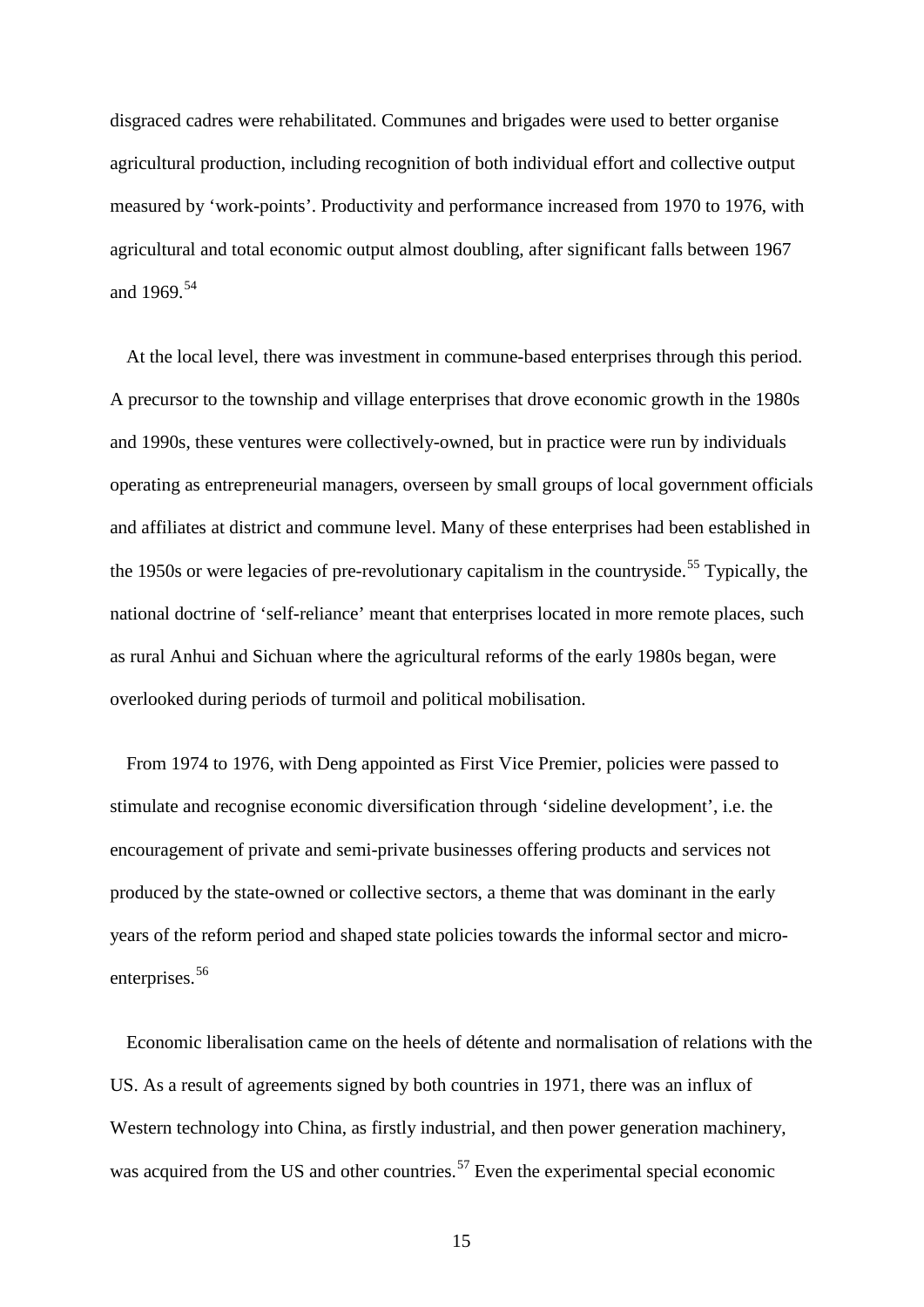zones for foreign investors, a banner policy for Deng in the early 1980s, can be traced back to tentative steps taken by the administration of Hua Guofeng in the mid-1970s.<sup>[58](#page-56-19)</sup> There was, in other words, a shift towards opening up and experimental reform during the 1970s that preceded the post-1978 reform period.

## **Institutional adaptation and transformation since 1978**

Unlike the transition economies of the Former Soviet Union, there has been no fundamental change in the economic and political structures of reform-era China. This has created an environment in which institutions established during the period of Maoist central planning have evolved and adapted within an environment of increasing market liberalisation. In this section of the paper, we explore four dimensions of this evolution. First, we consider how the structures of centralised economic control by the Chinese state have adapted and evolved as the priorities of economic reform have developed. Second, we consider the development of quasi-formal contractual arrangements in the absence of private property rights, and how this enabled entrepreneurship in an institutional environment that is not conducive to private sector development. Third, we examine the emergence of local partnerships between government and enterprises to enable economic growth. Finally, we examine the changing nature of *guanxi*, an institution that enables bilateral exchange through favour trading, and its lessening importance to entrepreneurial success.

#### *Evolution of State Bodies from the Planned to Market Economy*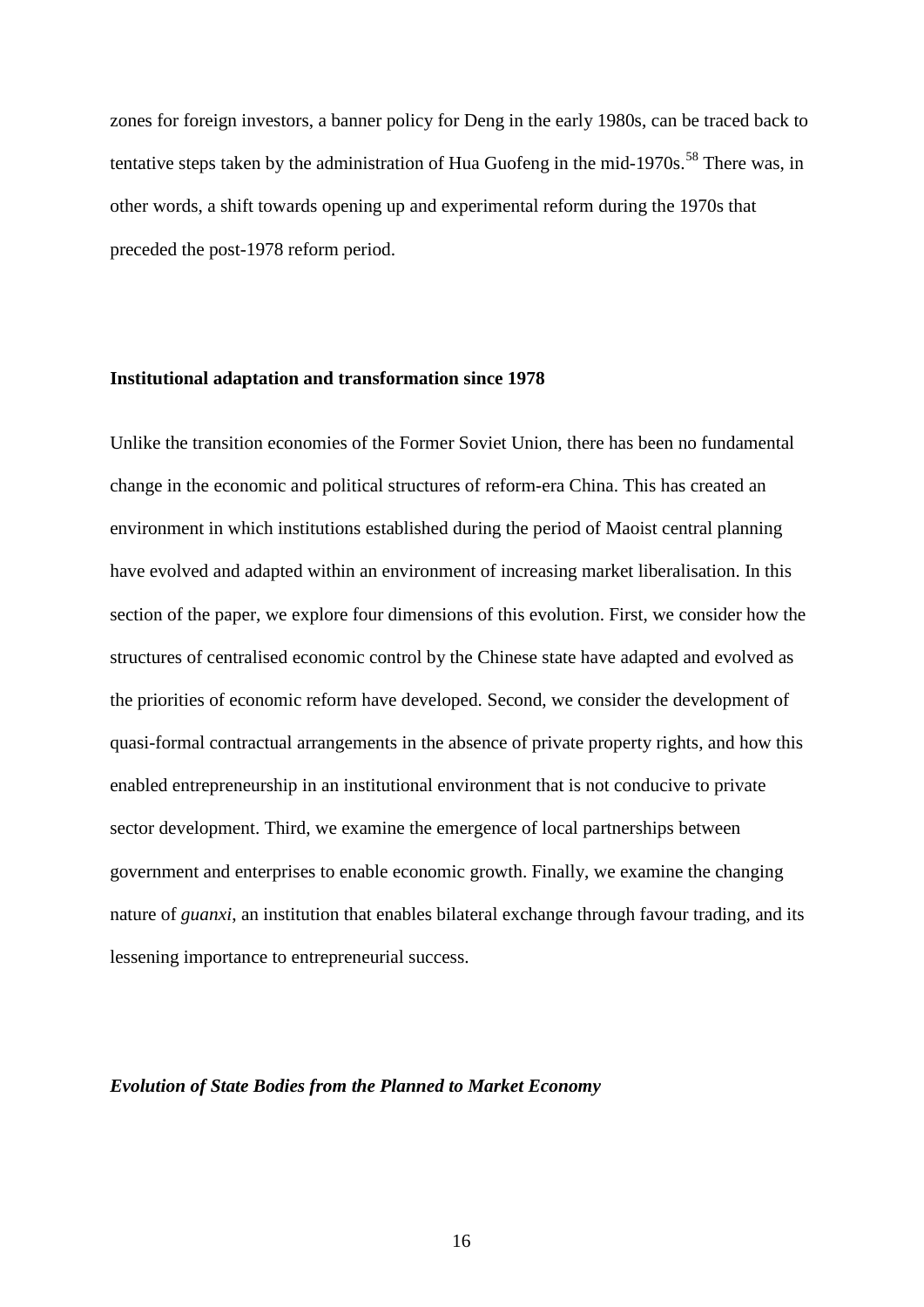During the current reform period, the Communist Party has created an institutional context within which markets have been liberalised and private sector competition encouraged, even though many of the entities and institutions involved in, and enabling these changes, were designed to control a planned economy within a Communist political system. These include the five-year planning cycle that continues to direct state expenditure and policy, as well as state organs developed for a centrally controlled state economy. As a result, the Chinese state has maintained the 'enforcement mechanisms' that are a key component of the regulative institutions that are needed to govern economic development. [59](#page-56-6) This has enabled the state to develop a programme of legislation to recognise and support the private sector within an evolving formal institutional framework that has modified itself over time.<sup>[60](#page-56-8)</sup> Continuity in the formal regulative institutions that have shaped China during its reform period has prevented the 'messiness and chaos of…economic transition' evident in transition economies that have sought to create new market institutions to replace existing institutions developed for a planned economy.<sup>[61](#page-56-9)</sup>

A dynamic of institutional adaptation rather than replacement can be seen in the evolution of key state agencies and the functional roles they have played in economic reform and development. Over the reform period, key agencies established in the pre-reform period have adapted to the new economic landscape of increased market liberalisation, and in doing so have changed themselves as the wider institutions of economic reform have evolved. During the early years of reform, the State Planning Commission (SPC), which was established in the early 1950s to coordinate economic planning, including setting production quotas, oversaw industrial development across national government during the 1980s. As the economy has changed, shifting emphasis from supporting state-owned to collective and then private enterprises, state commissions transformed, adapting their strategic roles to the specific development needs of the period. The SPC and the State Planning Development Commission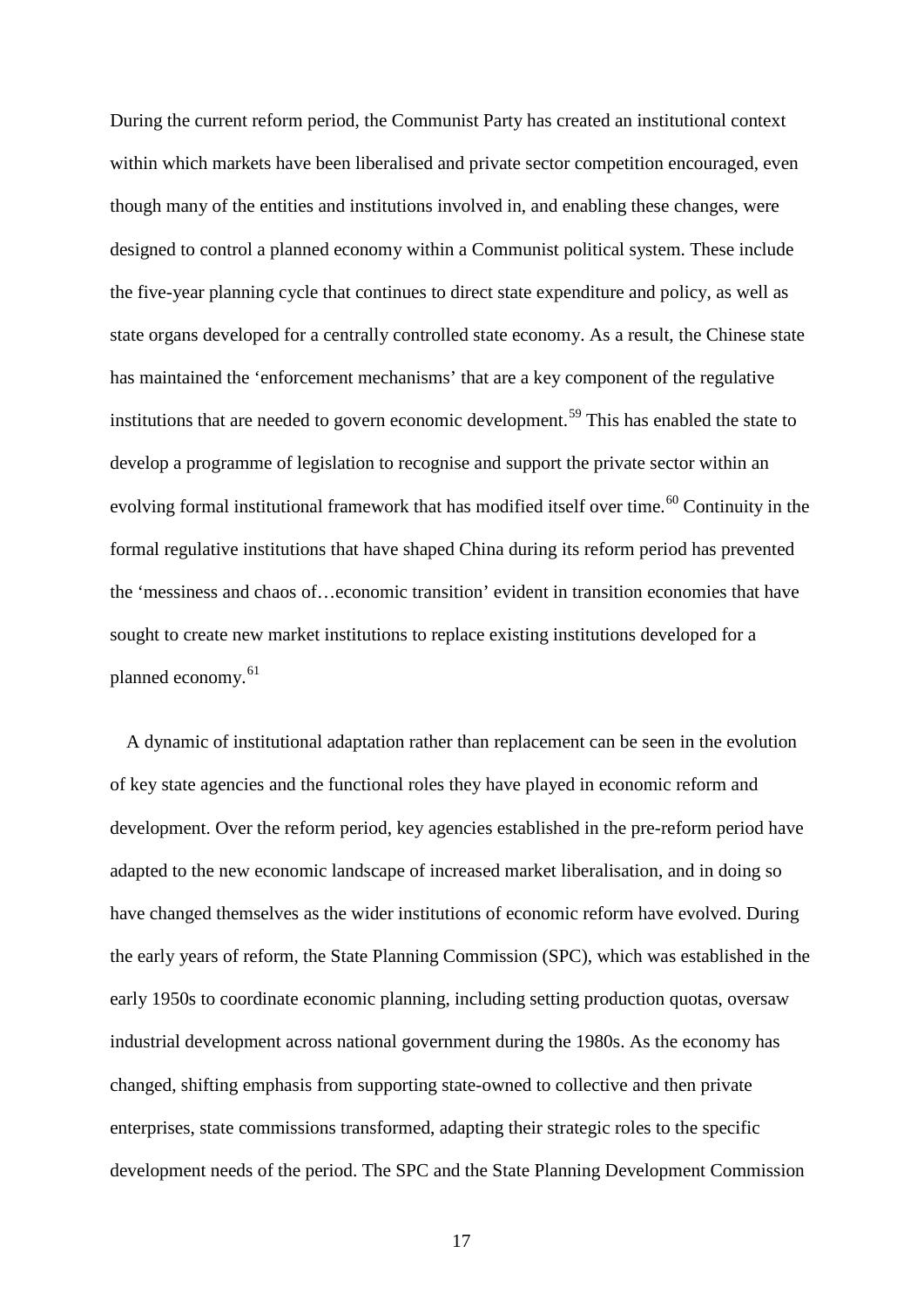were combined in the early 1990s to establish, initially, the State Economic Commission (SEC), which focused on restructuring of the state-owned sector as the primary emphasis of economic planning during the second half of this decade. The SEC was then transformed into the State Economic and Trade Commission (SETC), reflecting a growing emphasis on economic harmonisation and trade liberalisation as a result of entry into the World Trade Organisation. The SETC has since become the National Development and Reform Commission (NDRC), which increasingly emphasises macro-economic management, reflecting more recent state concerns with economic stability. Over the reform period, each commission absorbed personnel as well as responsibilities from its predecessor(s), re-aligned to the specific development priorities and challenges of particular stages of China's reform period. In this way, key organs of the state adapted to reflect the broader structural changes to the institutional framework that were being pursued at particular stages of reform.

Through ownership transfer to the private sector, the Chinese state has changed its relationship with enterprises, from direct control within a planned production framework to developing an institutional framework and economic conditions that enable and stimulate private sector development.[62](#page-56-10) The continued existence, and incremental evolution, of major policy bodies and the continuation of key policy-making institutions, such as five-year plans and the associated central planning apparatus, provided a sense of continuity and gradual adaption rather than sudden change. From this perspective, China has not experienced the 'voids' that emerged in states undergoing rapid and substantive change to its economic and political institutions, as was the case in the former Soviet Bloc.<sup>[63](#page-56-12)</sup> Instead, Chinese policy makers have faced a different type of challenge: how to transform institutions designed for a centrally planned economy into ones that enable markets to work efficiently.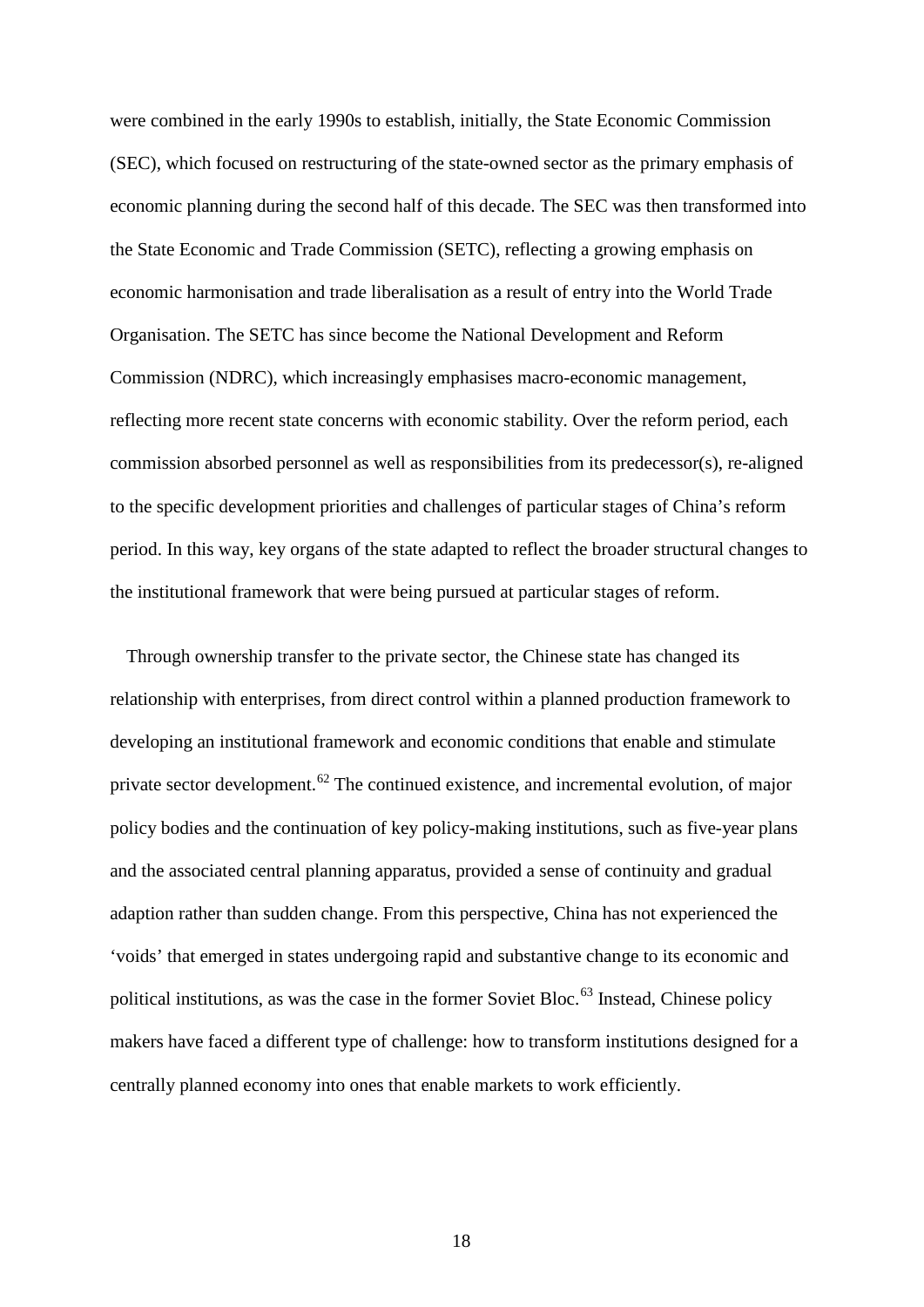As well as playing a key role in recognising private entrepreneurs as key drivers of economic growth,<sup>[64](#page-56-20)</sup> the Communist Party created constraints to entrepreneurship during the post-1978 period of reform. The experience of banking institutions through the reform period exemplifies the non-market expectations and requirements placed on key economic institutions. In the early years, standard practices such as effective and objective risk management and credit control were not practised in state-controlled banks, which served as a mechanism for distributing resources to often inefficient state-owned enterprises (SOEs), rather than as an open credit facility. The institutional dysfunctionalities that this created generated huge debt exposures, and effectively 'red-lined' the private sector, which found it difficult to raise capital from state banks.<sup>[65](#page-56-13)</sup> The rationale for this was both political and social, as the state sought to prop up SOEs that employed a significant proportion of the working urban population.

An institutional preference for state-owned or controlled enterprises is evident for much of the reform period, even after national recognition of entrepreneurs in the early 2000s. In China today private enterprises continue to be discriminated against by the formal financial system.<sup>[66](#page-56-21)</sup> For example, even though they account for the majority of domestic output, they receive less than 20% of bank financing.<sup>[67](#page-56-15)</sup> In addition, equity markets are still immature and have not been effective in allocating resources in the Chinese economy.<sup>[68](#page-56-22)</sup> In the last decade state-owned enterprises captured around 57% of the equity from capital markets, leaving a limited proportion to the private sector, especially small and medium-sized enterprises.<sup>[69](#page-56-16)</sup>

A further constraint has arisen because formal regulations are not always upheld consistently, and state sanctions are often applied variably. In many instances, inconsistencies in upholding formal institutions reflect wider political considerations, and decisions: for example, where this relates to political factions and the fortunes of groups or individuals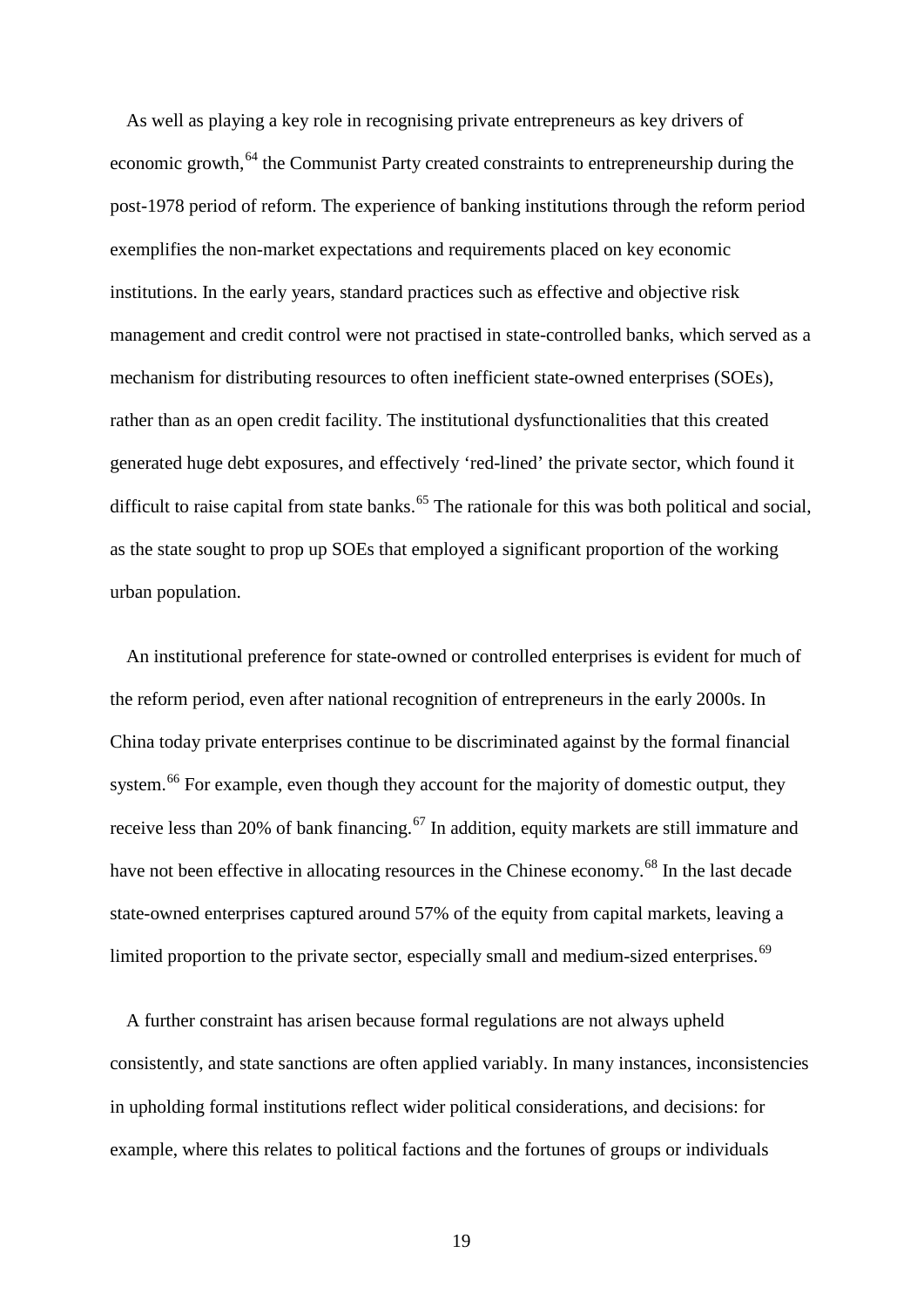within the party.<sup>[70](#page-56-23)</sup> They also reflect a well-rehearsed tendency for local government to co-opt and adapt national legislation and policy to fit local needs and priorities.<sup>[71](#page-56-0)</sup>

## *Entrepreneurship without private property rights, but with contracts*

It is a standard tenet of development that private property rights are a necessary condition for sustaining economic growth, since they allow entrepreneurs to retain the surpluses generated from their entrepreneurial activities.<sup>[72](#page-56-6)</sup> Where property rights do not exist or are ambiguous, the private sector will be constrained, and the capacity for entrepreneurs to generate wealth that in turn stimulates economic growth will be limited. Indeed, the current orthodoxy in international development is that the transfer of private property rights is a pre-condition of income growth through private sector development and without this poverty reduction cannot occur.<sup>[73](#page-56-24)</sup> In China, however, this proposition has not applied, as entrepreneurship has grown drastically without clear and enforceable formal private property rights.<sup>[74](#page-56-25)</sup> Through most of the reform period in China there has been no formal legal protection of private ownership rights.<sup>[75](#page-56-10)</sup> Instead, there were multiple and ambiguous forms of ownership and no clear framework for the governance of private enterprises. A National Property Law that legislated for private ownership was only passed in 2007, and it has since been implemented inconsistently, as can be seen by the continued trend for some officials to expropriate resources and take over control of private enterprises on a periodic and *ad hoc* basis.[76](#page-56-11)

How, then, and why did China's private and non-state sector grow so rapidly during the reform period, given the lack of an enabling institutional framework of formal property rights? One of the major institutional innovations of reform-era China has been the contracting out of state property, creating hybrid forms of enterprise that are publicly owned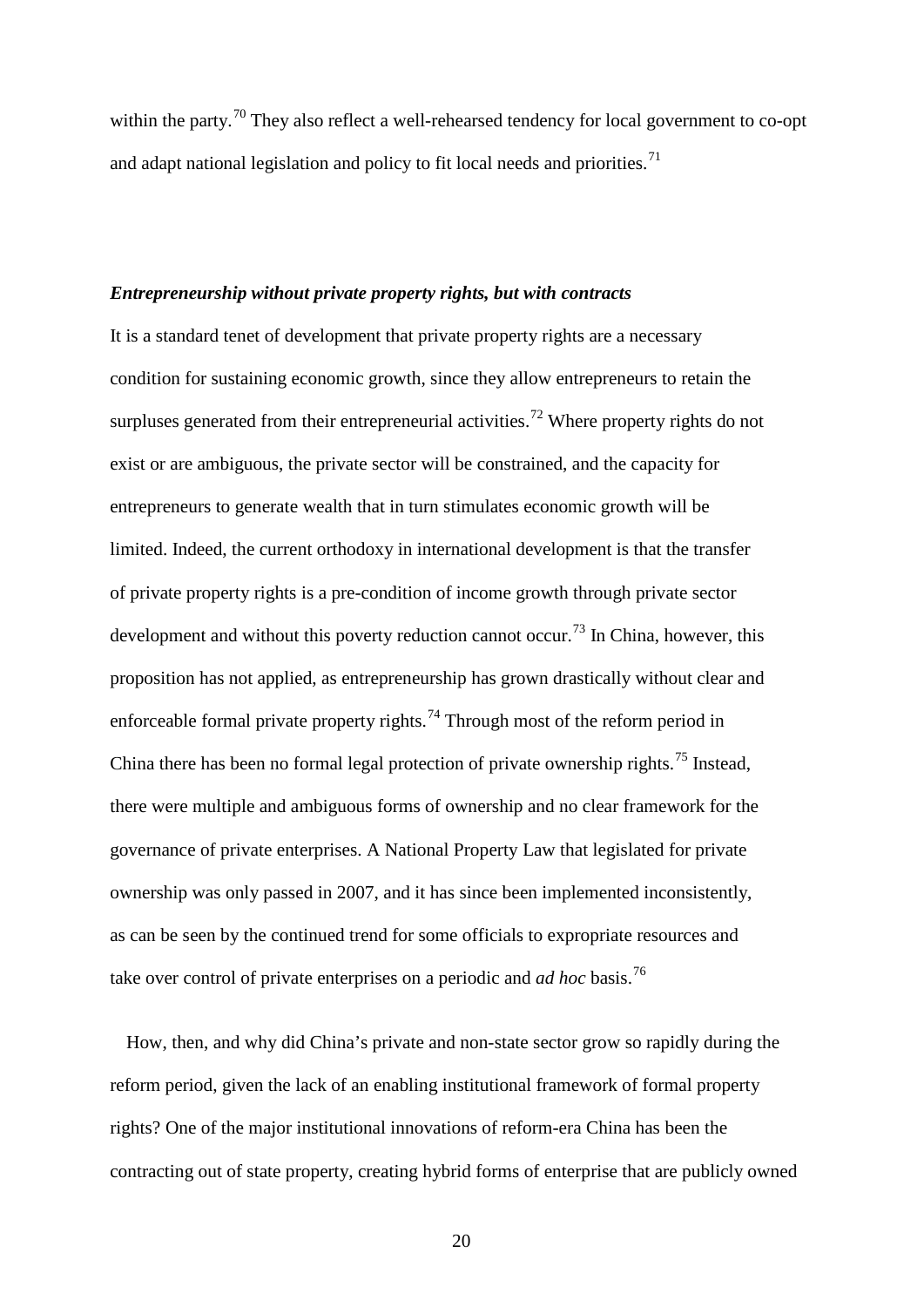but privately managed. Contracting has been a standard form of managed transition from a planned to a private economy through much of the reform era in China. Under contract-based relationships, the state retains ownership of the asset, whether land or an enterprise, and enters into an agreement to make that asset available to private individuals or entities who take responsibility for output and production. Contracts are drawn up that specify the nature of the charge to be paid to the state for the rights to use the asset productively, as well as its duration and any limits or constraints on its use. The emergence of contracts as a way of preserving state ownership of assets while allowing private exploitation of them enabled expansion of entrepreneurial activity within a state-controlled economy.

Contracting out agricultural production to households (*bao chan dao hu*) began spontaneously in rural Anhui province, as a means of breaking out of the productive inefficiencies of collective farming that became the organising logic of agriculture in China between 1952-53 and the early 1980s.<sup>[77](#page-56-14)</sup> Contracting out agricultural land was formally extended to other provinces after extensive investigation by the central government, and arrangements were extended to include contracting out the plot of land itself, with households signing long-term leases (*bao gan dao hu*). By 1983, 94% of rural farming households across China were involving in a form of contracting, having signed annual agreements with their collective or local government that stipulated output targets, inputs and payments to be made.<sup>[78](#page-56-15)</sup> Households retained resources above and beyond the targets set in these agreements. The result was significant increases in agricultural production through the 1980s.<sup>[79](#page-56-26)</sup>

Contracting also underpinned the emergence of township and village enterprises (TVEs) in rural areas through the 1980s. TVEs took multiple forms, ranging from private enterprises that operated under the 'red hat' of collective ownership but in practice were private businesses through to enterprises owned by a local township or village government but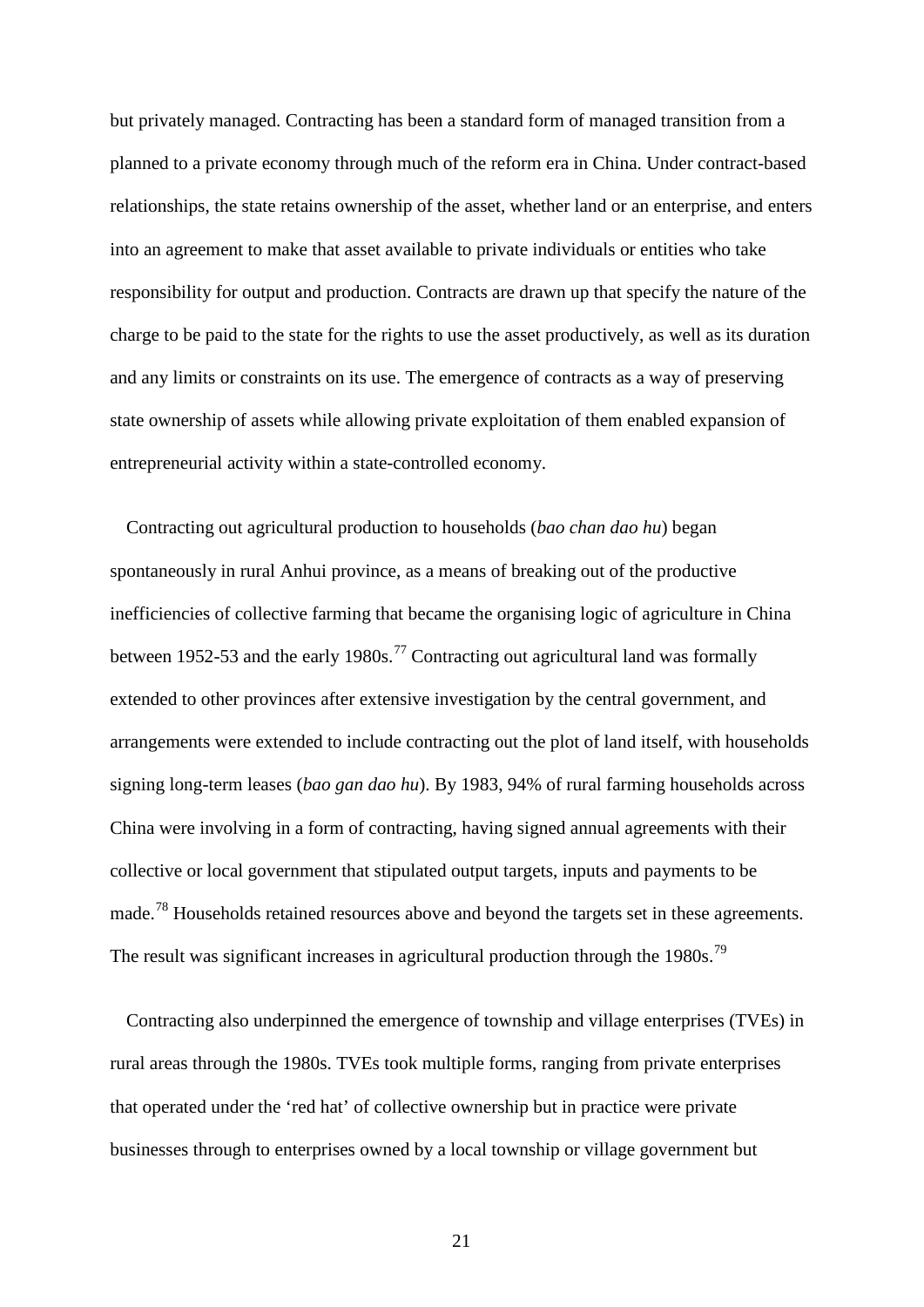managed by a third party.<sup>[80](#page-56-22)</sup> Similar contracting arrangements to those in agriculture were established, with 'production' being contracted out on the basis of several arrangements, including a management fee, retention of surpluses above agreed targets by the manager(s), or profit-sharing arrangements. $81$  The result of this loosening of public control over enterprise management was rapid growth of the TVE sector through the 1980s and into the 1990s. Over this period, contracting strategies were also adopted to transfer the management of lossmaking SOEs into private hands, often as a precursor to sale of the enterprise to the individual or entity holding the contract arrangement for that enterprise.

As state ownership receded, firstly through the transfer of loss-making TVEs into private hands, <sup>[82](#page-56-0)</sup> and then through the 'release' of smaller, typically loss-making SOEs into private control, contracting arrangements became increasingly redundant. National statistics indicate a significant rise in the private enterprise population in the early 2000s following on from privatisation of both SOEs and TVEs during the 1990s.<sup>[83](#page-56-1)</sup> As a result, the relationship between the state and enterprises has changed, from contracting arrangements to transfers of assets to private entrepreneurs.<sup>[84](#page-56-3)</sup> Contracting, in other words, became an increasingly anachronistic institutional innovation once the state had relinquished many of the assets it would have leased out during the earlier years of reform.

Through contracting, the state created a quasi-formal framework that allowed for some recognition of private management of enterprises. This framework was executed through specific contracts, with no formal legal history of precedents or enforced universal legislation (institutions of central importance to effective legal compliance and hence reduced transaction costs). The possibility of legal redress, should contracts be contravened, provided a limited degree of protection. More importantly, contracts had a symbolic and public significance, signalling an explicit and mutual agreement to let public assets be managed by private hands.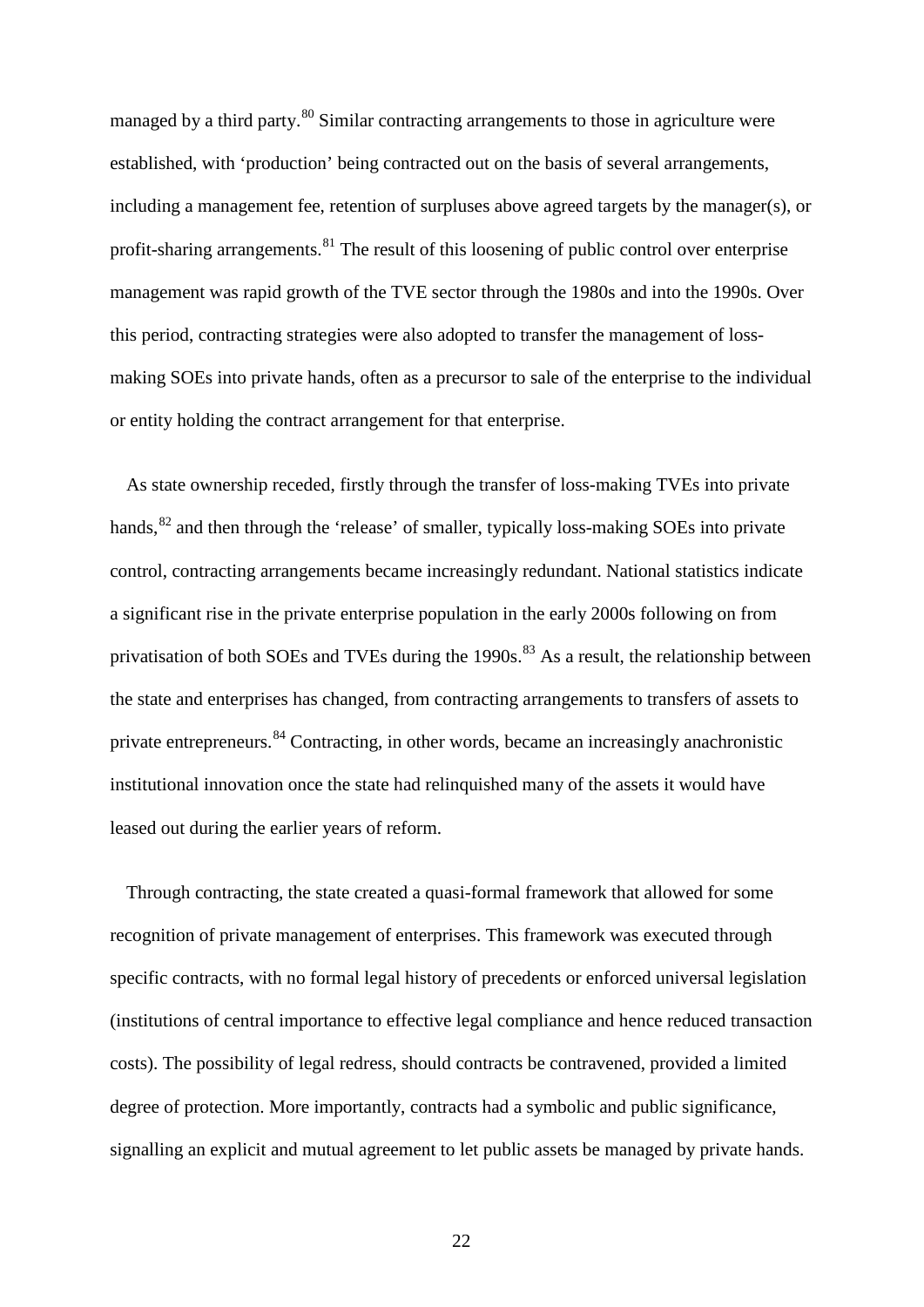Protests around expropriation can be seen as reaction to local government breaking an explicit contract, and hence a symbolic commitment to complying with the contract. The notion of contracts, with weaker formal dimensions but stronger symbolic power, provides a more compelling basis for understanding how property rights were negotiated and allocated in China than reference to an 'established folk concept of property rights', <sup>[85](#page-56-4)</sup> not least because of the weakness of such a folk concept in pre-communist China, as we outlined earlier in this paper.

#### **State pragmatism – government adaptation to enable enterprise development***.*

Engagement in contracting highlights one way in which local government has played a central role in economic development through much of the reform period, and in particular until the end of the 1990s, when a 'soft centralisation' was imposed that reduced levels of local autonomy in economic development decision making.<sup>[86](#page-56-18)</sup> Local governments also adopted pro-development and pro-growth roles across much of China, as 'public entrepreneurs' and in partnership with private enterprises. Local economic development partnerships between the state and private sector emerged as a distinctive institutional feature of many of the areas where growth was greatest in China, especially during the 1980s and 1990s. Examples that have been highlighted have tended to be in areas of economic liberalisation and growth, in particular Guangdong province and many of the Eastern coastal provinces.  $87$  However, pro-development local governments can be found in parts of China where foreign investment was minimal.<sup>[88](#page-56-19)</sup>

Local governments encouraged economic growth by supporting and providing investment for private as well as collective and state enterprises. Even where local government focused on friends and family, creating new economic and social hierarchies, investments and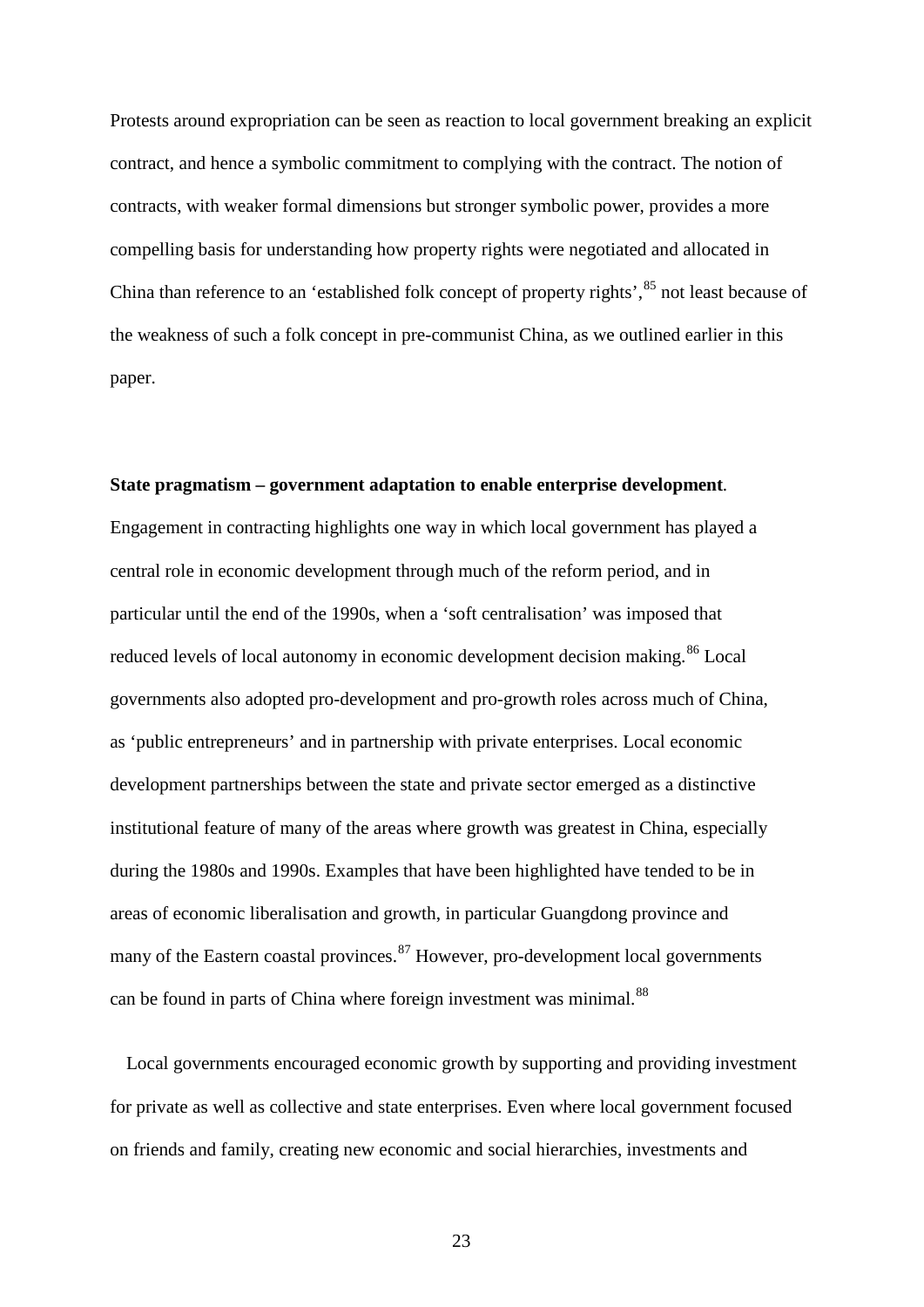sponsorship extended beyond the 'feudal relationships' of patronage and nepotism to include strategic investments in growing enterprises regardless of ownership.<sup>[89](#page-56-8)</sup> These ways of working transcended cronyism, i.e., preferential treatment of family and friends, enabling a wider group of enterprises to grow and contribute to increases in local prosperity. However, state activism has not always been benevolent. Local government intervention in enterprise management has also led to instances of non-productive expropriation of assets and profits, by officials wanting to extract the increased returns generated by these new forms of economic activity.[90](#page-56-24)

Over the last 15 years there has been a shift from local pro-growth models of government to national endorsement of the private sector, reflecting rising centralisation of state control.<sup>[91](#page-56-9)</sup> This has benefitted individual entrepreneurs, who increasingly are endorsed by the Communist Party and state. Publicity campaigns as well as legislation have publicly articulated strong support for the private sector as an important driver of economic growth. Membership of the Communist Party, and its affiliated entities, can be considered a particularly powerful normative institution that provides access to privileges, opportunities and networks that produce positive social and political as well as economic gains.  $92 \text{ In a}$  $92 \text{ In a}$ country where there is a strong tradition of top-down messages and campaigns to shape shared values and perceptions, Party sponsorship of private enterprise is likely to be a significant influence on informal cultural-cognitive institutions.<sup>[93](#page-56-13)</sup>

## **Reassessing network-based trust and guanxi in post-1949 China**

The political and social turbulence of Maoist China undermined many established institutions, as 'feudal' values were attacked and traditional networks of trust-based relationships dismantled from the outset of Communist Party rule and over much of the three decades after 1[94](#page-56-21)9.<sup>94</sup> Successive political campaigns and mass mobilisation programmes emphasised the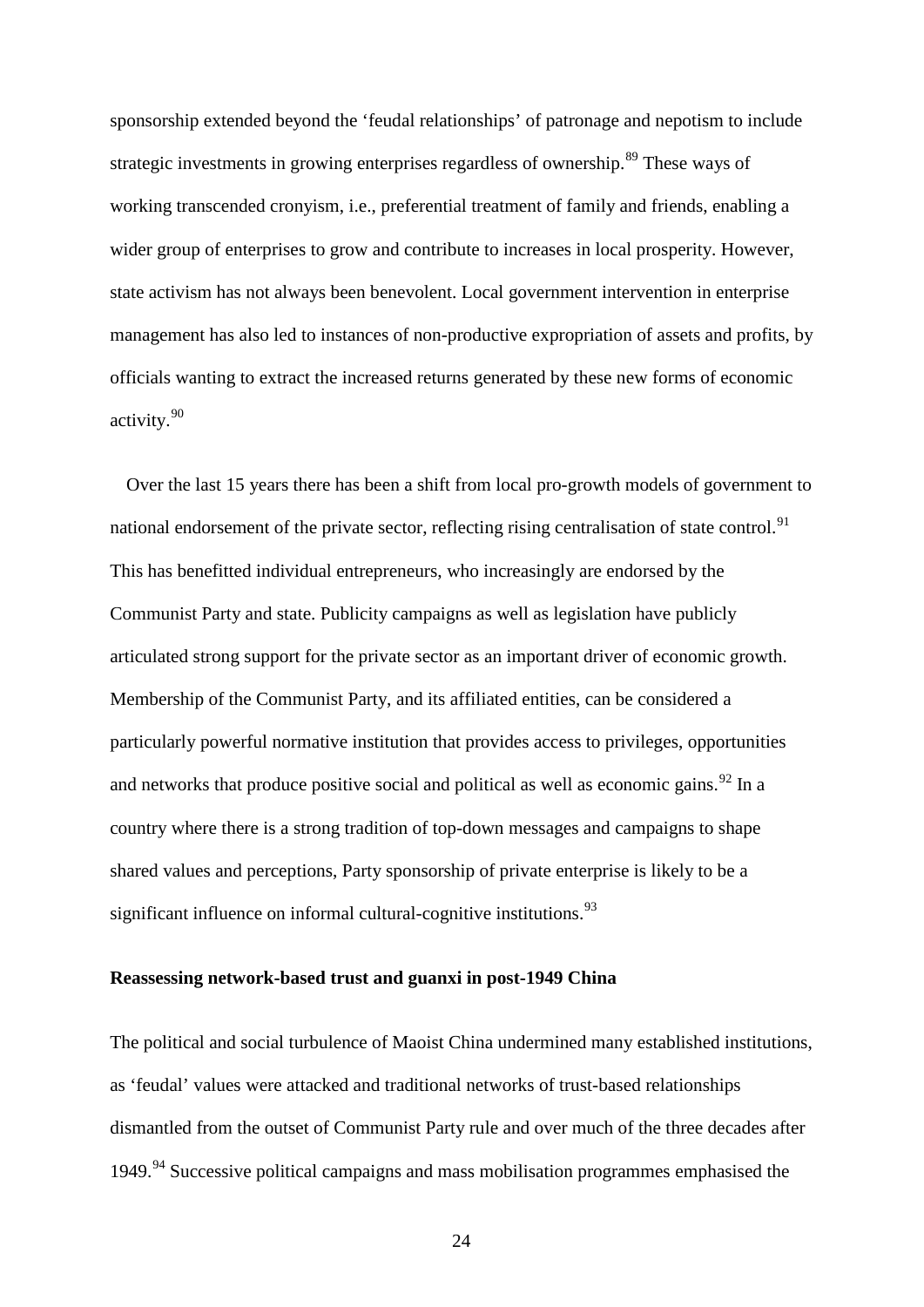importance of commitment and loyalty to the Party, which transcended, and displaced, ties with family and kinship groups. Confucian values of hierarchical subordination were directly attacked: for example, through campaigns to create greater equality between men and women, as well as by repeated encouragement of young people to denounce their reactionary elders (a prevalent feature of the Cultural Revolution). Maoist political rhetoric explicitly encouraged the youth to reject their own families and embrace the comradeship of the Chinese Communist Party.[95](#page-56-15)

During 1950 and 1951, politicisation of village life, and in particular attacks on 'landlord' peasant families, created social dislocation and strife in the countryside, destroying economic wealth and family enterprises.<sup>[96](#page-56-26)</sup> Collectivisation in 1952 and 1953 eroded the family unit and local communities, because communes reorganised community life around mass work and living, rather than private kinship units and networks. Collectives remained the basis for agricultural production, and life, through the pre-reform period. Attacks on, and collapses of, family structures were major features of the Great Leap Forward. Erosion of the family unit was compounded when Red Guards first left their homes in the late 1960s and then were 'sent down' to the countryside in the 1970s, many not returning to their urban homes until late in that decade or early in the 1980s. Widespread mobilisation of rural peasants on major infrastructure projects split families and displaced people from their traditional homes.

Conditions such as these were unpropitious for sustaining local networks. In a highly politicised environment, where loyalty to Mao and the Party was prized above personal relations, trust often broke down as members of the same family, kinship group or local community competed to demonstrate political loyalty. The post-Mao literature on the Cultural Revolution provides accounts of children denouncing their parents to preserve their record of political commitment.<sup>[97](#page-56-22)</sup> Under these circumstances, network-based trust was traded for wider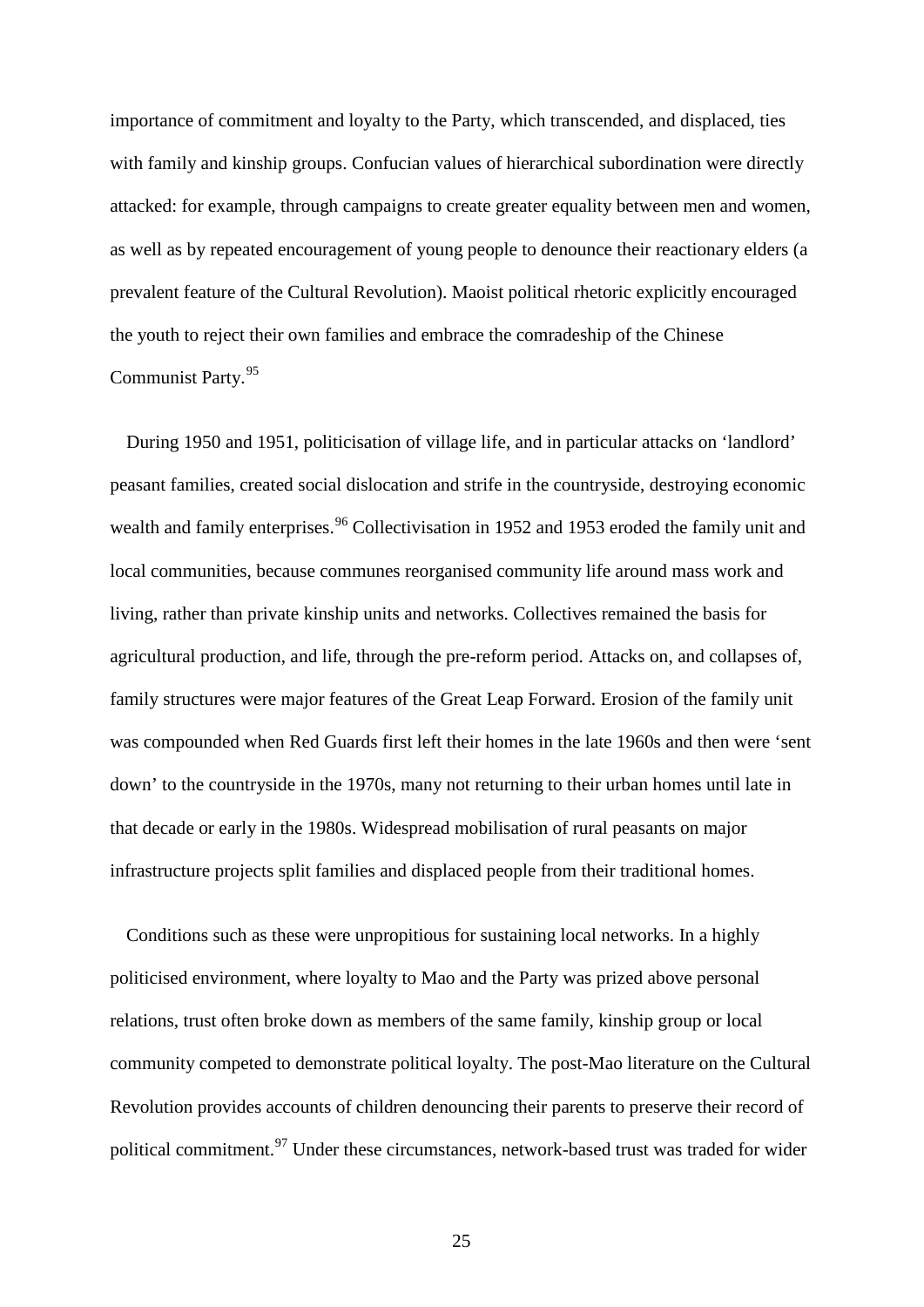socio-political recognition, often acquired through public rejection of emotional, kinship and community loyalties.

Politicisation of society, and public attacks on hereditary ties, created the conditions for traditional loyalties and associations to be eroded and replaced with the new 'family' of party comradeship.[98](#page-56-16) The scale of this mobilisation, and the massive changes these dynamics created, should not be underestimated. Standard institutional theories propose that informal institutions such as customs, traditions, norms and beliefs change over centuries, based on the assumption that 'informal institutions have mainly spontaneous origins – which is to say that deliberative choice of a calculative kind is minimally implicated'.<sup>[99](#page-56-17)</sup> In post-1949 China, however, successive calculated changes to institutions were initiated by the Party, starting in the early 1950s with the appropriation of farmland from landowners, and followed rapidly by collectivisation of agricultural production. Major institutional changes resulted in social and economic turbulence, and, in the case of the Great Leap Forward, breakdown. Dikotter describes in great detail the mass starvation, and resultant collapse of social structures and societal norms and values that occurred as a result of the failure of the Great Leap Forward to generate sustainable and productive industrial growth.<sup>[100](#page-56-23)</sup> In particular, the notion of the family and community was eradicated in many areas, when children were first taken away from their mothers, who were then 'liberated' to work, and then made to work themselves, often in dangerous conditions, <sup>[101](#page-56-0)</sup> the elderly were abandoned, left to starve by their families and communities,  $^{102}$  $^{102}$  $^{102}$  and individuals resisted the collective through shirking,  $^{103}$  $^{103}$  $^{103}$  theft and fraud.<sup>[104](#page-56-3)</sup>

The scale, pace and turbulence of political mobilisation to attack and remove traditional informal institutions through the 1950s, 1960s and 1970s, combined with the institutional flux and political uncertainty that characterised China before the Communists came to power in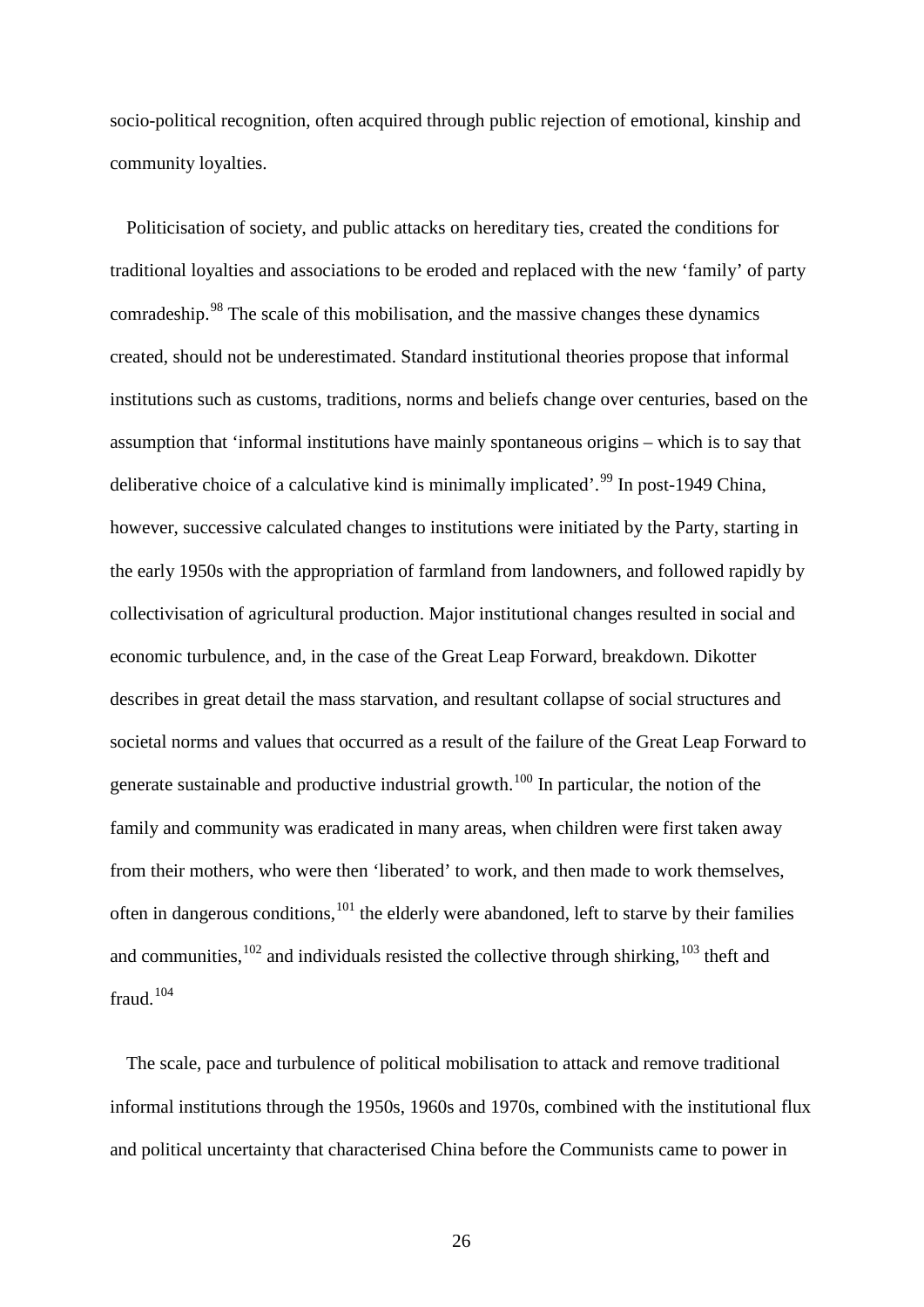1949, suggest that networks of trust and traditional Confucian values of kinship and community affiliation would have been eroded by the advent of economic reform in the late 1970s. As a result, a case can be made that network-based trust has been severely undermined in Communist China, and that local and particularistic loyalties that arose from substantive rather than formal rationalities were attacked during the Maoist period. As Vogel noted, dedication to Maoism as a value system, and to Mao as a figurehead, replaced personal relationships. This resulted in individuals committing to the Western universalism of the communist state, in which many Chinese citizens placed great trust (both genuinely and as an expedient means of survival and personal advancement).<sup>[105](#page-56-4)</sup>

Trust based on traditional kinship and community networks is evident in contemporary China in the exception rather than the norm, supporting the notion that broader societal trust eroded after 1949. Wenzhou, for example, which has been recognised as one of the entrepreneurial 'success stories' of China, is distinctive not only because of its economic dynamism but also because it has a strong local culture of entrepreneurship underpinned by a sense of local community informed by mistrust of the state and 'outsiders'.<sup>[106](#page-56-5)</sup> Such 'traditional' values are also evident in minority ethnicities, which have been largely marginalised in contemporary China. In cases such as these, trust-based networks are defensive, rather than enabling, in that they offer a means of mobilising scarce resources and defending the group against the interests and incursions of others.

The erosion of network-based trust in Communist China helps in part to explain why symbolic demonstrations and rituals of reciprocal gift and favour exchange have been important during the period of reform, especially during its early years. In a culture where traditional kinship and community foundations for group trust have been systematically eroded by a politicised state, gift exchange and the trading of like-for-like favours offers an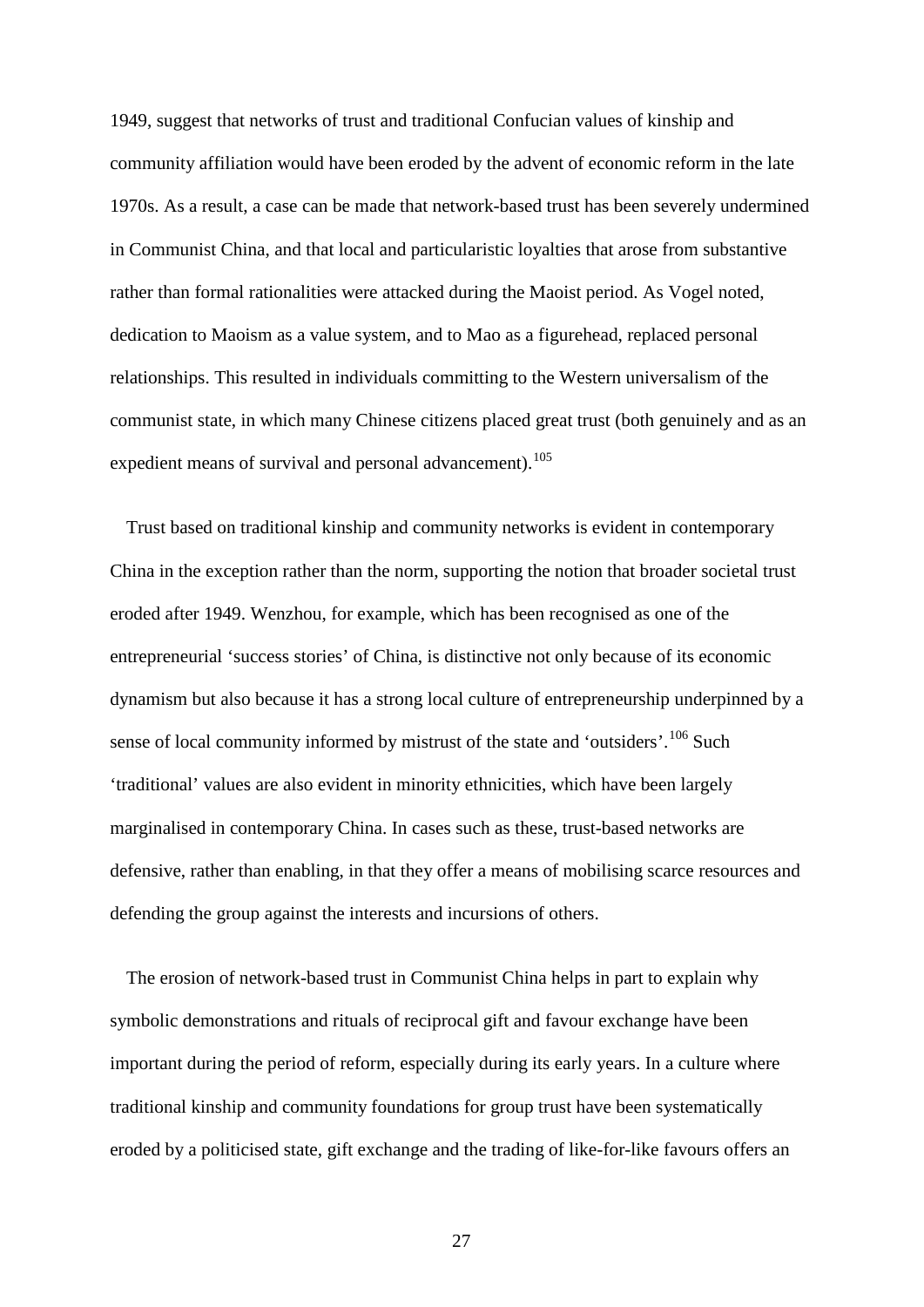explicit and hence more enforceable semi-formal 'currency' for governing exchange. The benefits of favour exchange to regulate trading and commerce were higher at the outset of the reform period, when the institutional mechanisms for governing market exchange were emerging rapidly, and so were unclear and subject to change.

The institutional 'rules of the game' for increasingly liberalised market exchange were underdeveloped in the early reform period, with prices continuing to be distorted as a result of the parallel system of dual pricing (both state-controlled and market-determined), thus creating ambiguity around trading mechanisms and protocols. This placed increased emphasis on building new forms of trust relationships and governance mechanisms in an institutional context where markets were partially formed and enforcement mechanisms unclear. Reciprocal exchange routines, such as gift giving and the exchange of favours through *guanxi* arrangements, helped develop personalised forms of negotiated and bartered trust, and hence bilateral governance frameworks for exchange.<sup>[107](#page-56-6)</sup> In a context where market trading was new and unfamiliar to many, reciprocity signalled commitment to the exchange, thereby offering a loose governance framework, albeit one that could be difficult to enforce should one party renege on the agreement.

The nature of *guanxi*, and its role in market transactions, has since changed considerably. Reconsiderations of *guanxi* emphasise its inherently adaptive and malleable nature, and in doing so challenge notions of it as a 'fixed' or 'essential' dynamic, and hence a traditional institution within Chinese society.[108](#page-56-7) Whereas some reconsiderations of *guanxi* argued for its persistence as an evolving institution, there is debate as to its continuing importance in enabling market exchange. Guthrie noted the declining importance of personalised *guanxi* during this period.<sup>[109](#page-56-24)</sup> More recent empirical analysis supports this view of the declining significance of *guanxi* for the economic growth of private enterprises, with studies providing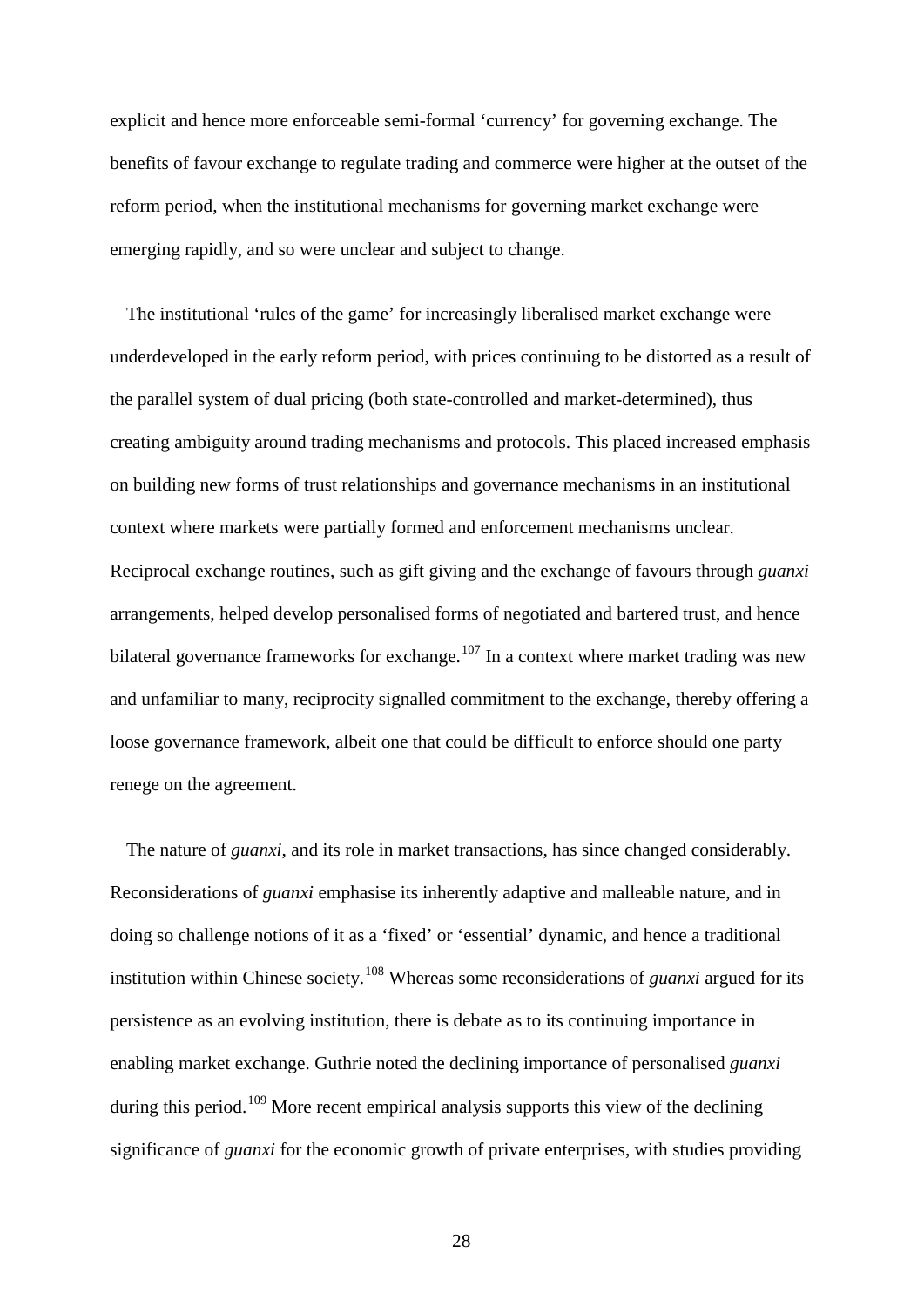evidence that *guanxi*, while still important, is not as significant as management and organisational competence to entrepreneurial success in China.<sup>[110](#page-56-25)</sup>

#### **Conclusion: Rule ambiguities for entrepreneurs in reform**-**era China**

This paper has explored the emergence of a dynamic private sector in China during a period when many of the formal institutions that enable entrepreneurship were lacking. The evidence does not support a pre-Communist entrepreneurial tradition that has been re-discovered during the current reform period. Moreover, the conditions for economic growth can be traced in part to institutional developments and reforms in the 1950s and early to mid-1970s, as well as to reforms introduced since 1978.

Institutional innovations specific to China, in particular, adaptation of existing institutions designed for a planned economy, alongside widespread use of contracting to deal with ownership issues, and pervasive local experimentation and adaptation, created 'bottom-up', emergent and hence quasi-formal institutional frameworks that enabled localised entrepreneurial emergence, despite a national framework that privileged state-owned over private enterprises. More recent institutional developments have increasingly emphasised convergence with the developed OECD nations, thereby further modifying earlier institutional arrangements.

China's economic growth during the post-1978 reform period, in other words, has been based on adaptation rather than creation of institutions to enable governance of market exchange. The often improvised and reactive nature of institutional adaptation has prevented a single coherent pattern of economic reform, and has generated a wider economic context of evolution rather than displacement of institutions. As a result, the 'voids' evident in the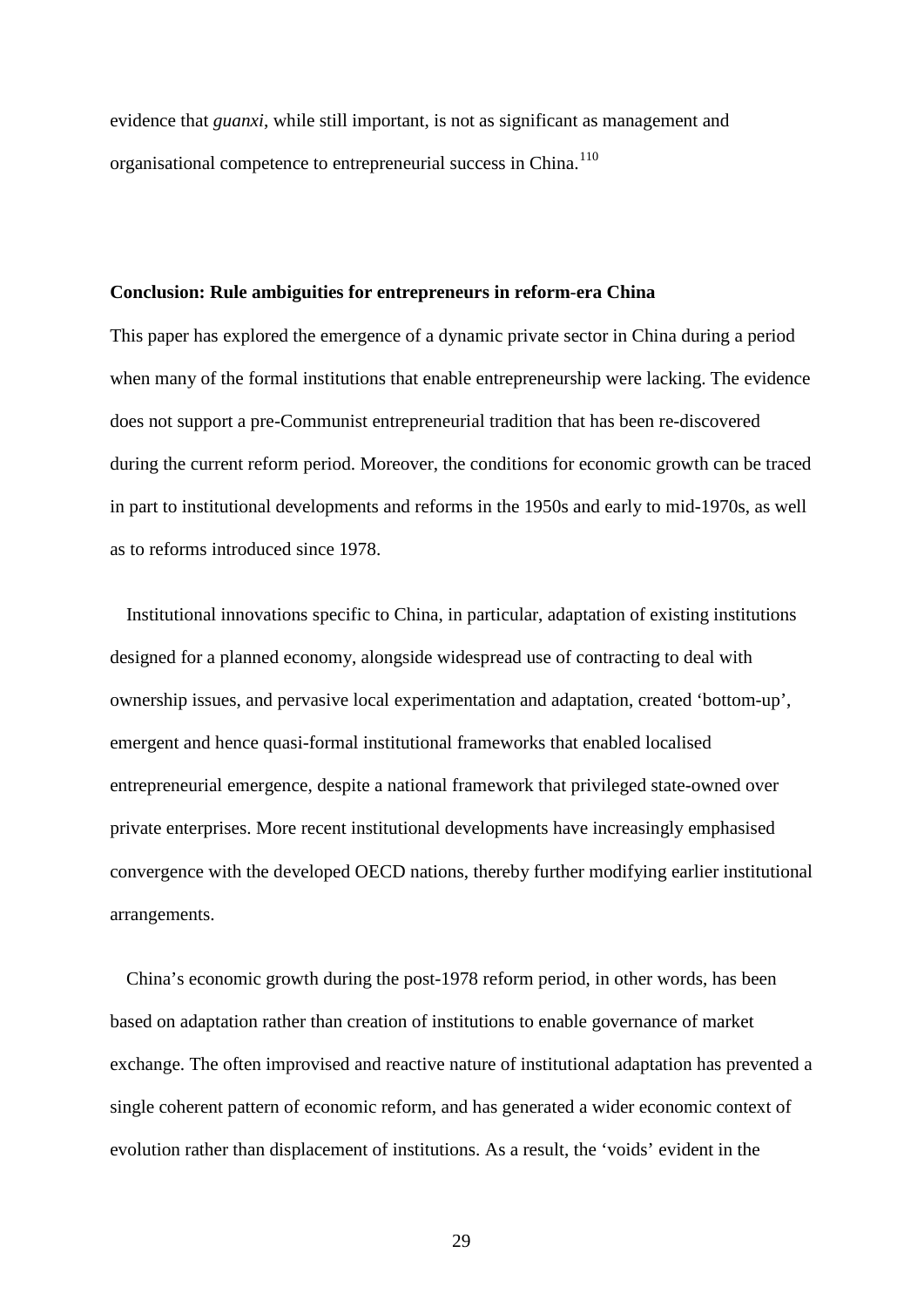transition economies of the Former Soviet Union, which arose as the institutions of economic planning were removed and market institutions created, are neither readily apparent nor pervasive during China's recent period of economic reform. Instead, institutions have evolved and agencies and policies modified to ensure institutional arrangements align with emerging forms of economic activity and organisation.<sup>[111](#page-56-9)</sup>

Adaptation of institutions and their related agencies and mechanisms to evolving economic structures has created what may be termed 'rule ambiguity' in market exchange and governance. Rule ambiguities arise when changing institutional arrangements alter the 'rules of the game', which as a result are in flux and not stable. Changes in the institutional rules of the game create ambiguity, because they create conditions where the nature and quality of information is uncertain and so entrepreneurs cannot use this information to make effective decisions.<sup>[112](#page-56-10)</sup> Ambiguity is defined as 'uncertainty about [the] probability' that the information will produce expected results and outcomes.<sup>[113](#page-56-11)</sup> Uncertainty about the changing nature of these rules creates institutional ambiguities, in the sense that while they are occurring, these changes make market transactions less predictable. In other words, rule ambiguities arise when there is uncertainty about the quality of information relating to a transaction.

In these circumstances, which have been typical of China during the reform period, the institutional rules that govern exchange – both formal and informal – are not fixed and the norms for market activity as a result are not agreed or codified. Such an environment generates opportunities that entrepreneurs exploit, in that rule ambiguities create mismatches between demand and supply as well as information asymmetries, which in turn become rents that an entrepreneur can exploit as long as these ambiguities persist.<sup>[114](#page-56-20)</sup> The persistence of rule ambiguities provides an explanation as to why the private sector has expanded while the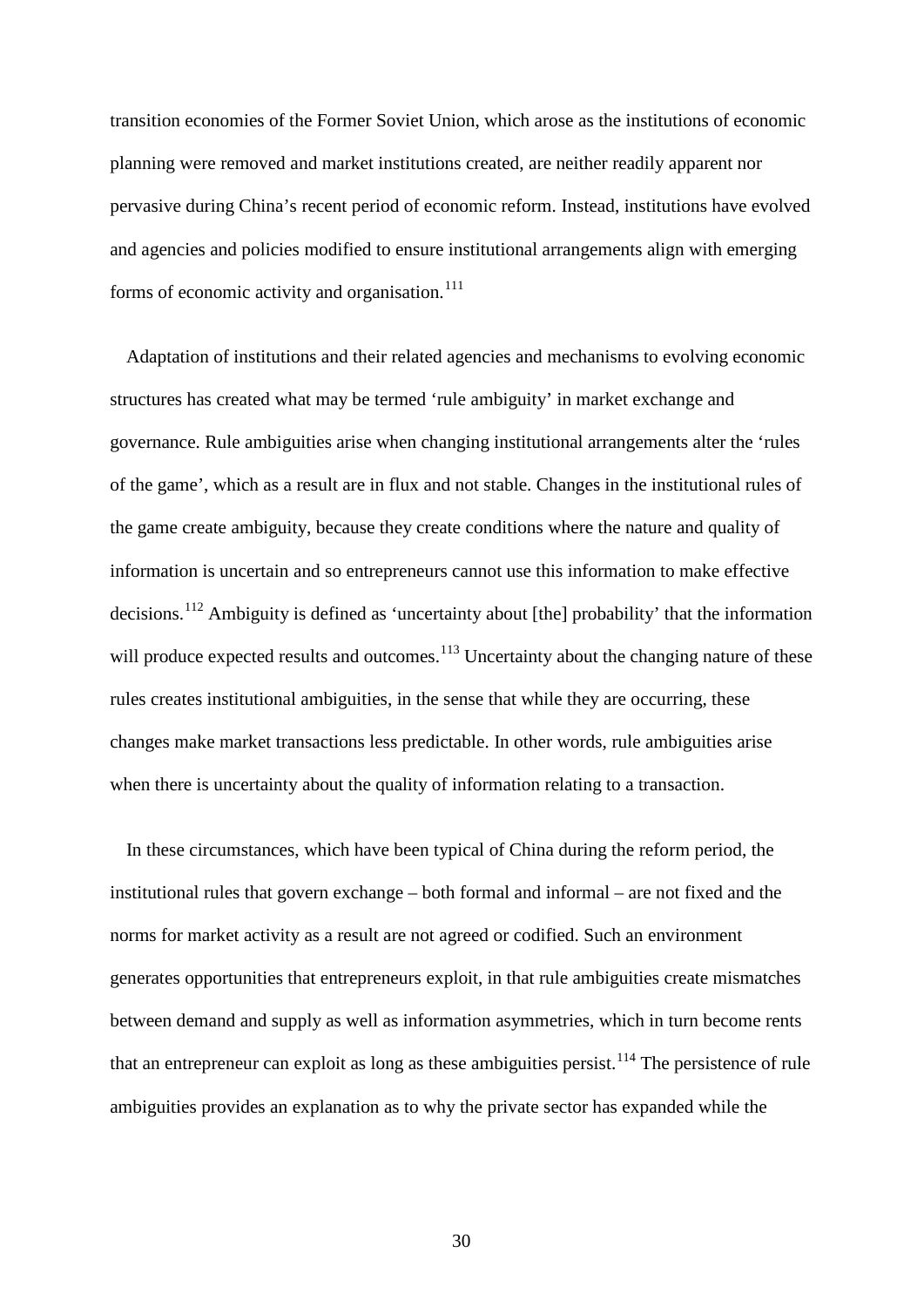institutions of a market economy were not developed and the institutions of a transition economy were mutating and evolving.

Opportunity-creating rule ambiguities also create challenges for entrepreneurs, who cannot be confident of the transaction costs of market exchange or the extent to which such exchanges are enforced. Under conditions of rule ambiguity, there may not be an agreed and consistent basis on which private enterprises can continue to exploit opportunities. Unclear and changing relationships between business and government can lead to dysfunctional behaviours by the state, ranging from lack of support for the private sector through to expropriation of assets and resources.<sup>[115](#page-56-13)</sup> As a result, entrepreneurs take on the risk that rule ambiguities could lead to expropriation of surpluses or summary termination of an exploited market opportunity by the state. In a context of on-going rule ambiguity, the deployment of personal relationships and reciprocal favour exchange, mediated through *guanxi*  arrangements, provide personalised measures for managing risk and uncertainty in economic exchange. However, they do not constitute a clear and enforceable legal framework or a public regime of formal and informal sanctions that punish avoidance, cheating or dishonesty. Instead, they create a transaction-specific arrangement reached by mutual negotiation, rather than through a normalised governance framework, and so are vulnerable to abuse or termination. The nature of these *guanxi arrangements* therefore can generate the adverse effects from rule ambiguities that these arrangements were seeking to mitigate.

The notion of rule ambiguities highlights a central paradox of the reform era in China. Rule ambiguities create mismatches between demand and supply, often as a result of information asymmetries between consumer and seller. These mismatches create market opportunities for entrepreneurs who are able to exploit these market imperfections. In a transition economy where rule ambiguities persist over time, as institutions evolve, profits from market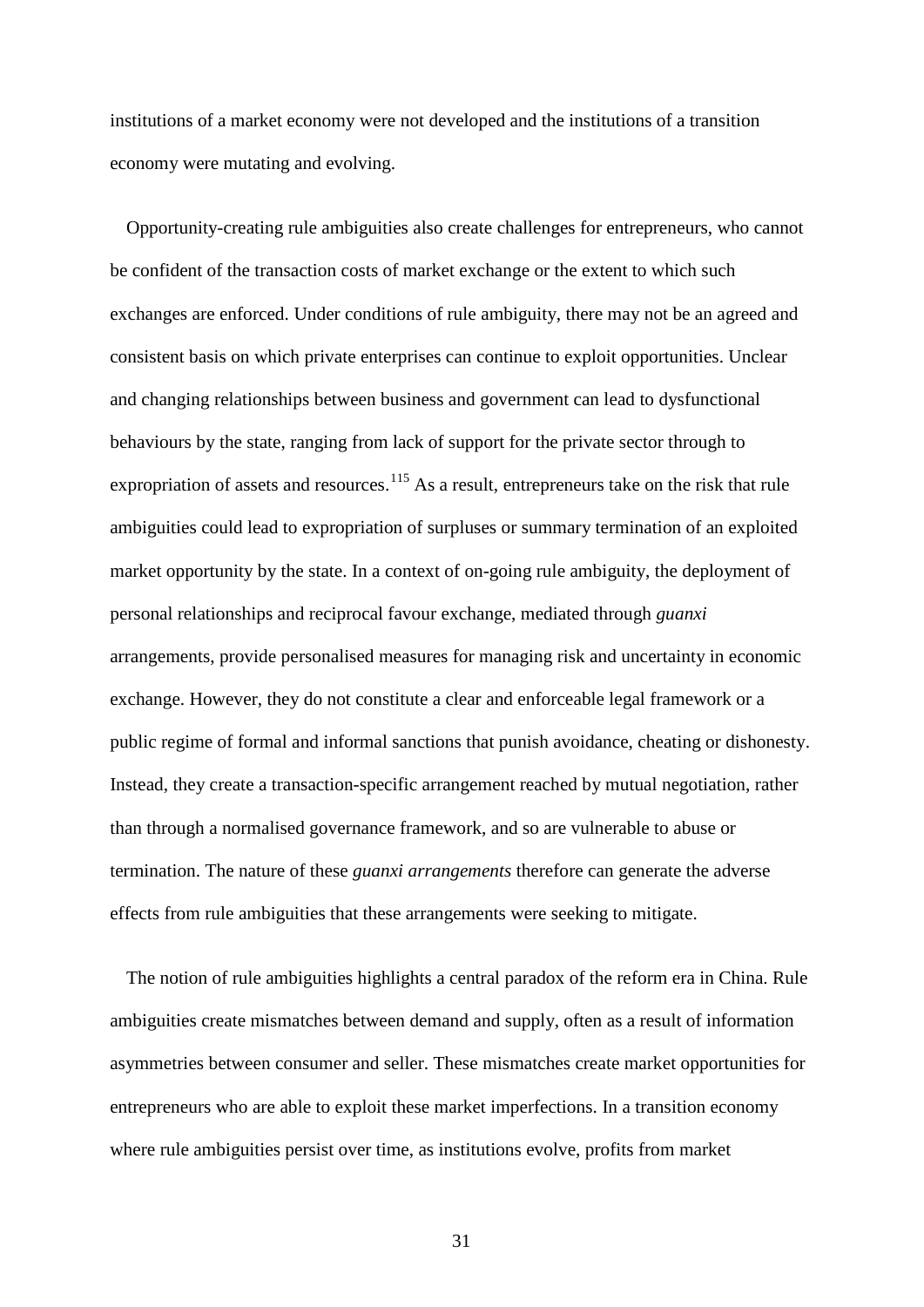imperfections are likely to hold for longer than in economies where market institutions enable efficient transmission and sharing of information. Rule ambiguities, in other words, generate entrepreneurial rents than can be durable over considerable periods in countries such as China, whereas in more mature market economies these rents would quickly disappear through efficient information flows.

However, rule ambiguities make the transactional environment of the entrepreneur challenging, and increase the vulnerability of private enterprises not protected by the public patronage enjoyed by state- and collectively-owned enterprises. For private enterprises without such patronage, there is no assurance of recourse to arbitrating institutions, such as a commercial law system that is complied with, and there is reduced scope to secure intervention by the state in their favour. Rule ambiguities therefore create entrepreneurial opportunity, but they also undermine safe, secure and predictable economic transactions, hence making opportunity exploitation risky and vulnerable. This paradox can be seen anecdotally in China, where many individuals set up businesses after having identified opportunities, but are then unable to sustain them because of institutional ambiguities that fail to effectively govern these opportunities.

Although rule ambiguities are evident, there are cases where institutional clarifications are slowly addressing these transactional frailties in market exchange. The 2007 National Property Law is a case in point. Whereas such legislation was not acceptable to the Communist Party and state in the 1990s, its endorsement in the 2000s created a clearer institutional foundation for protecting the surpluses generated by private entrepreneurs. However, wide-scale non-compliance and a fragile legal system make redress under this legislation challenging and generally difficult to secure.<sup>[116](#page-56-14)</sup> Rule ambiguities persist, in other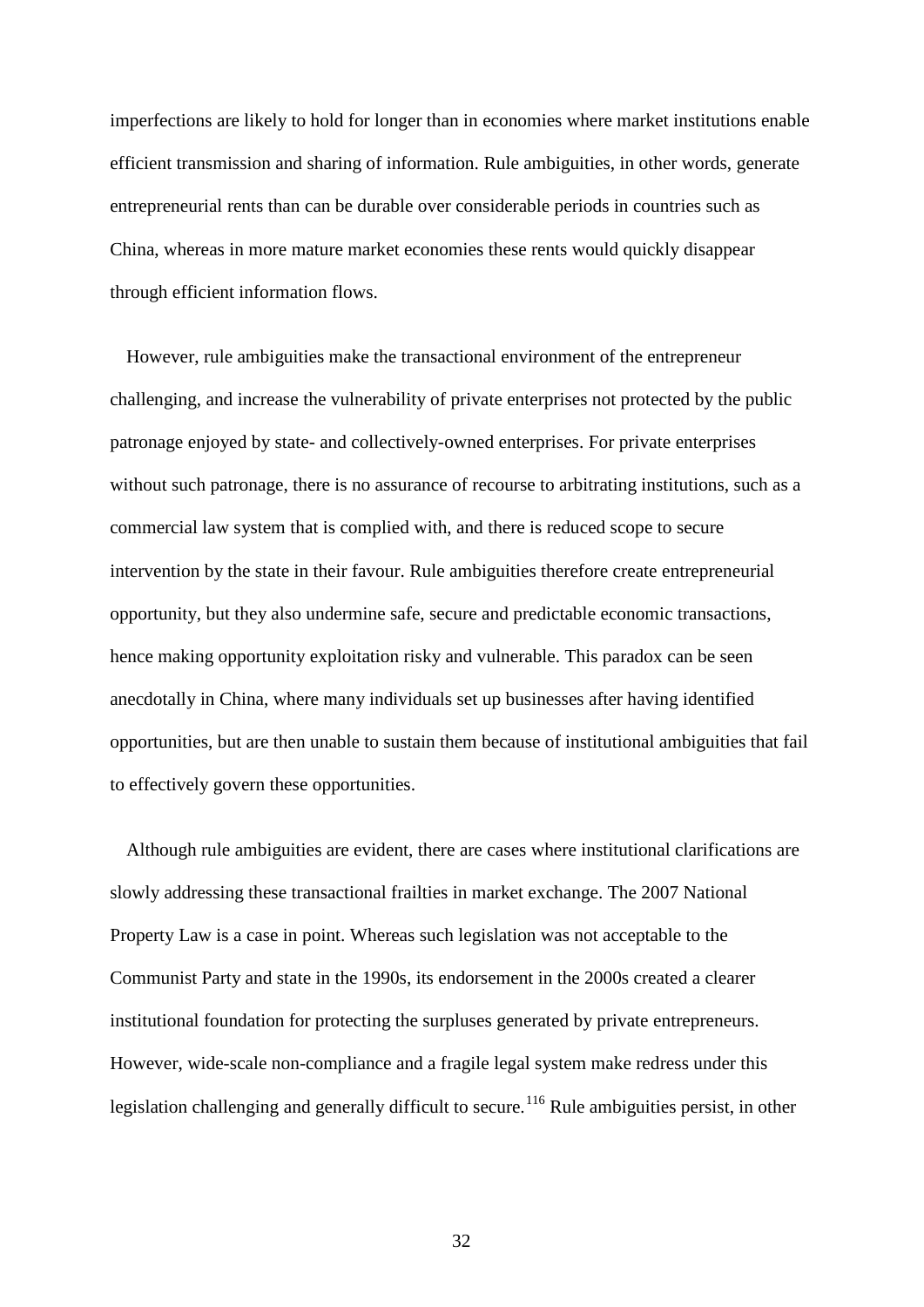words, and are being addressed as the legal system is being strengthened as a means of seeking formal redress for violations of law. $117$ 

As has been noted earlier in this paper, the dynamics of institutional change and evolution, and the rule ambiguities this generates, have occurred within a broader context of macroeconomic growth through market liberalisation and enhancement of factor inputs, in particular technology and human capital, as well as investment and intervention by the state. These wider growth effects have stimulated rising demand from consumers and businesses as well as driving improved performance of firms and improved efficiencies in their management. Within this context, dynamics of institutional change have had an important effect on private sector emergence and development. However, broader dynamics of economic growth have also had a fundamentally positive impact on entrepreneurial activity. Combined with the institutions that emerged in reform era China, which are particular to that context, wider growth effects also helped entrepreneurship to emerge when many market institutions were under-developed. Our analysis indicates that without institutional developments that sought to respond to the specific growth challenges at different points in the reform period – such as the emergence of hybrid entrepreneurship and the widespread use of contracts in place of private ownership – the conditions for entrepreneurial emergence would not have been as conducive, even within this broader context of rapid economic growth.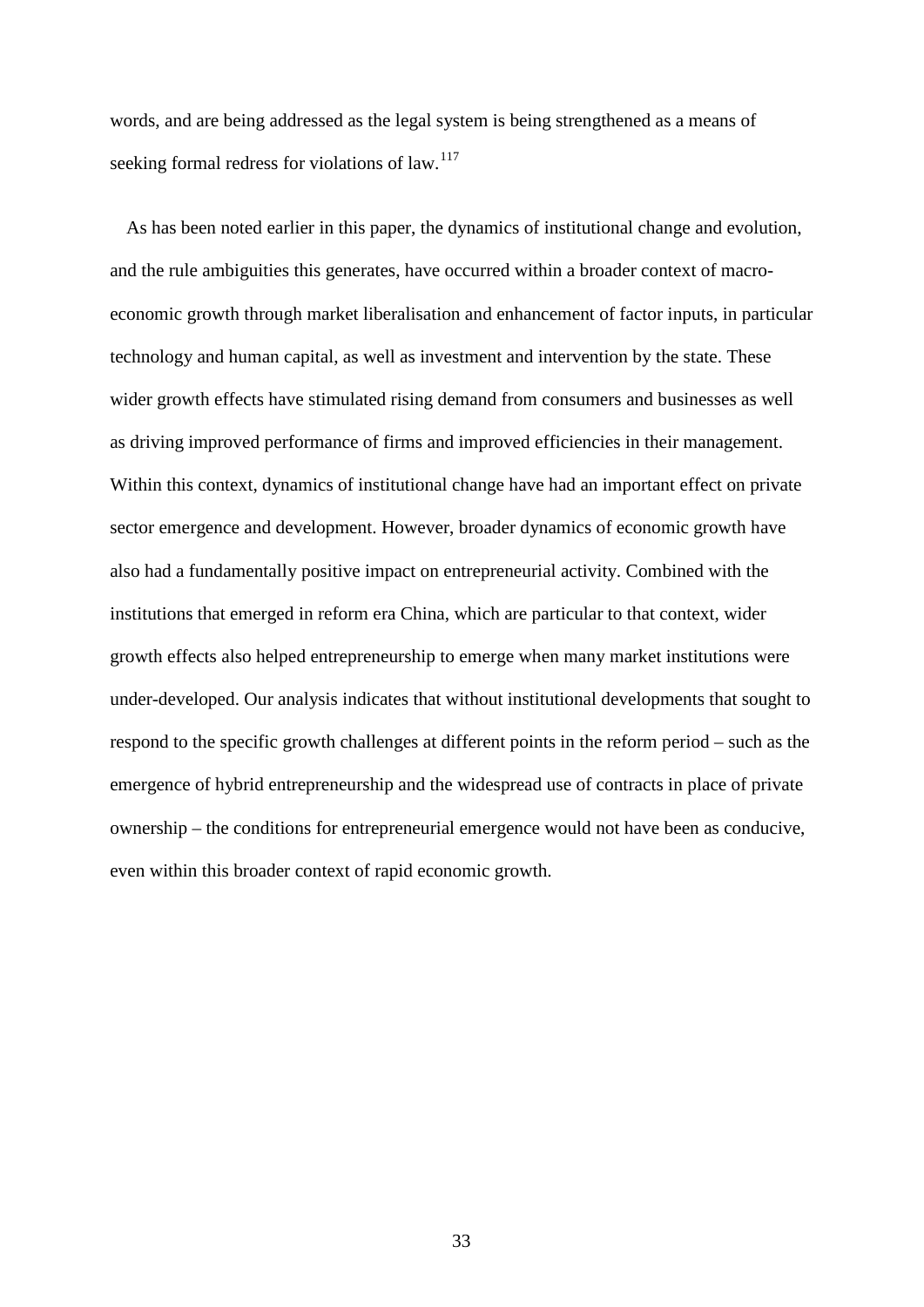## **References**

Acemoglu, D., S. Johnson, and J. Robinson. 'Institutions as a Fundamental Cause of Long-Run Growth'. *Handbook of Economic Growth*. Amsterdam: Elsevier.

Ahlstrom, D., and G. Bruton. 'Venture Capital in Emerging Economies: Networks and Institutional Change.' *Entrepreneurship Theory & Practice* 30 (2006): 299-320.

Allen, F., J. Qian., C. Zhang., and M. Zhao. *China's Financial System: Opportunities and Challenges*. National Bureau of Economic Research Working Paper No. 17828. Cambridge, MA: National Bureau of Economic Research, 2012.

Anderson, A., J. Li, R. Harrison, and P. Robson. 'The Increasing Role of Small Business in the Chinese Economy.' *Journal of Small Business Management* 41 (2003): 310-16.

Arthur, B. 'Competing Technologies, Increasing Returns, and Lock-In by Historical Events'. *The Economic Journal* 99 (1989): 116-31.

Arthur, B. *Increasing Returns and Path Dependence in the Economy*. Michigan: University of Michigan Press, 1994.

Ash, R. 'The Evolution of Agricultural Policy.' *The China Quarterly* 116 (1988): 529- 55.

Atherton, A. 'From "Fat Pigs" and "Red Hats" to a "New Social Stratum". The Changing Face of Enterprise Development Policy in China.' *Journal of Small Business and Enterprise Development* 15 (2008): 640-55.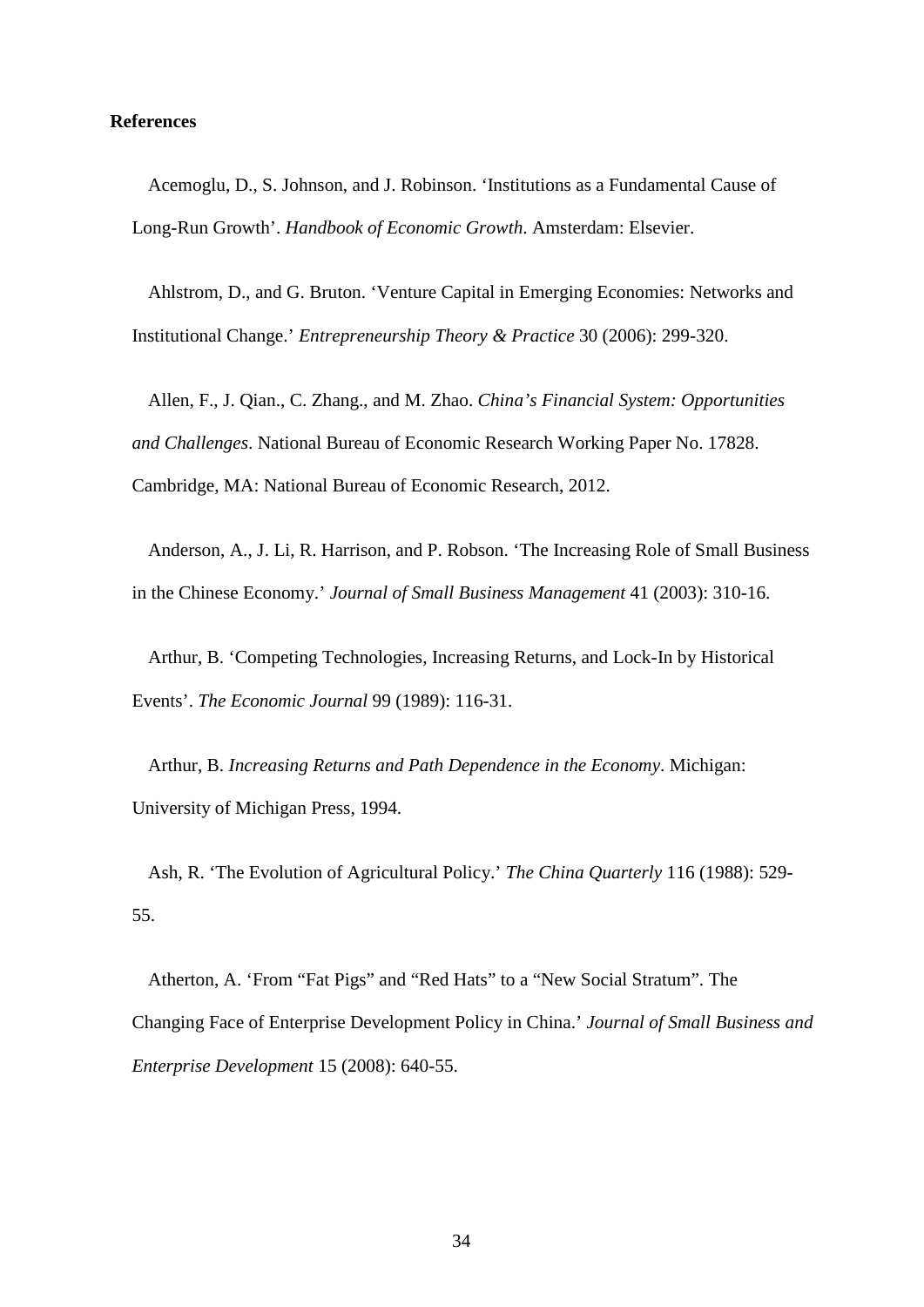Atherton, A., and D. Smallbone. 'Promoting Private Sector Development in China: The Challenge of Building Institutional Capacity at the Local Level.' *Environment and Planning C* 31 (2013): 5-23.

Atherton, A., and D. Smallbone. 'State Promotion of SME Development at the Local Level in China. An Examination of Two Cases.' *Journal of Chinese Entrepreneurship* 2 (2010): 225-41.

Baumol, W. 'Entrepreneurship: Productive, Unproductive, and Destructive.' *Journal of Business Venturing* 11 (1996): 3-22.

Bickers, R. *The Scramble for China. Foreign Devils in the Qing Empire, 1832-1914*. London: Allen Lane/Penguin, 2010.

Blecher, M., and V. Shue. *Tethered Deer: Government and Economy in a Chinese County*. Stanford, Stanford University Press, 1996.

Breznitz, D. and M. Murphree. *Run of the Red Queen: Government, Innovation, Globalization, and Economic Growth in China*. New Haven: Yale University Press.

Broughton, E., and D. Walker. 'Policies and Practices for Aquaculture Food Safety in China.' *Food Policy* 25 (2010): 471-78.

Camerer, C., and M. Weber. 'Recent developments in modelling preferences: uncertainty and ambiguity.' *Journal of Risk and Uncertainty* 5 (1992): 325-70.

Chan, K. 'Turning Point in China's Comprador System: Kma's Changing Marketing Structure in the Lower Yangzi Region, 1912-25.' *Business History* 43 (2001): 51-72.

Chang, J. *Wild Swans*. New York: Harper, 2004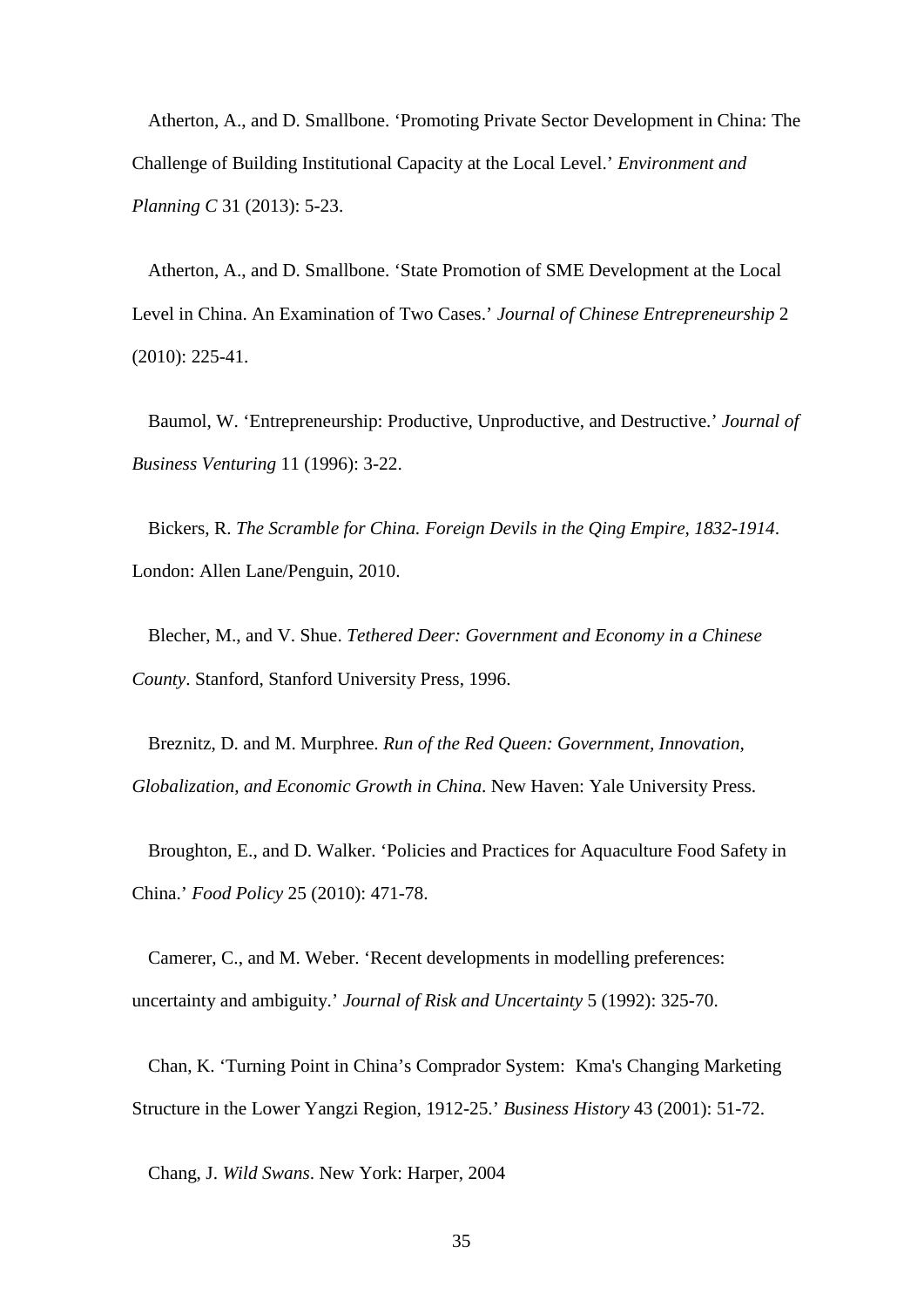Chen, W.H. 'Does the Colour of the Cat Matter? The Red Hat Strategy in China's Private Enterprises.' *Management and Organization Review* 3 (2007): 55–80.

Chen, B., and Y. Feng. 'Determinants of Economic Growth in China: Private Enterprise, Education, and Openness.' *China Economic Review* 11 (2000): 1-15.

Chen, B., and S. Rozelle. 'Leaders, Managers, and the Organization of Township and Village Enterprises in China.' *Journal of Development Economics* 60 (1999): 529-57.

Chen, Z., Sun, Y., Newman, A. and W. Xu. 'Entrepreneurs, Organizational Members, Political Participation and Preferential Treatment: Evidence from China.' *International Small Business Journal* 30 (2012): 873-89.

Cheng, N. *Life and Death in Shanghai*. New York: Flamingo, 1995.

Chow, G. *China's Economic Transformation*. Malden, MA: Blackwell Publishing, 2002.

Chow, G. *Understanding China's Economy*. World Scientific: Singapore, 1994

David, P. 'Why are Institutions the "Carriers of History"? Path Dependence and the Evolution of Conventions, Organizations and Institutions.' *Structural Change and Economic Dynamics* 5 (1994): 205-20.

De Soto, H. *The Mystery of Capital.* New York: Basic Books, 2000.

De Soto, H. *The Other Path.* New York: Basic Books, 1989.

Demurger, S. 'Infrastructure Development and Economic Growth: An Explanation for Regional Disparities in China?' *Journal of Comparative Economics* 29(2001): 95-117.

Demsetz, H. 'Toward a Theory of Property Rights.' *American Economic Review* 57 (1967): 347-59.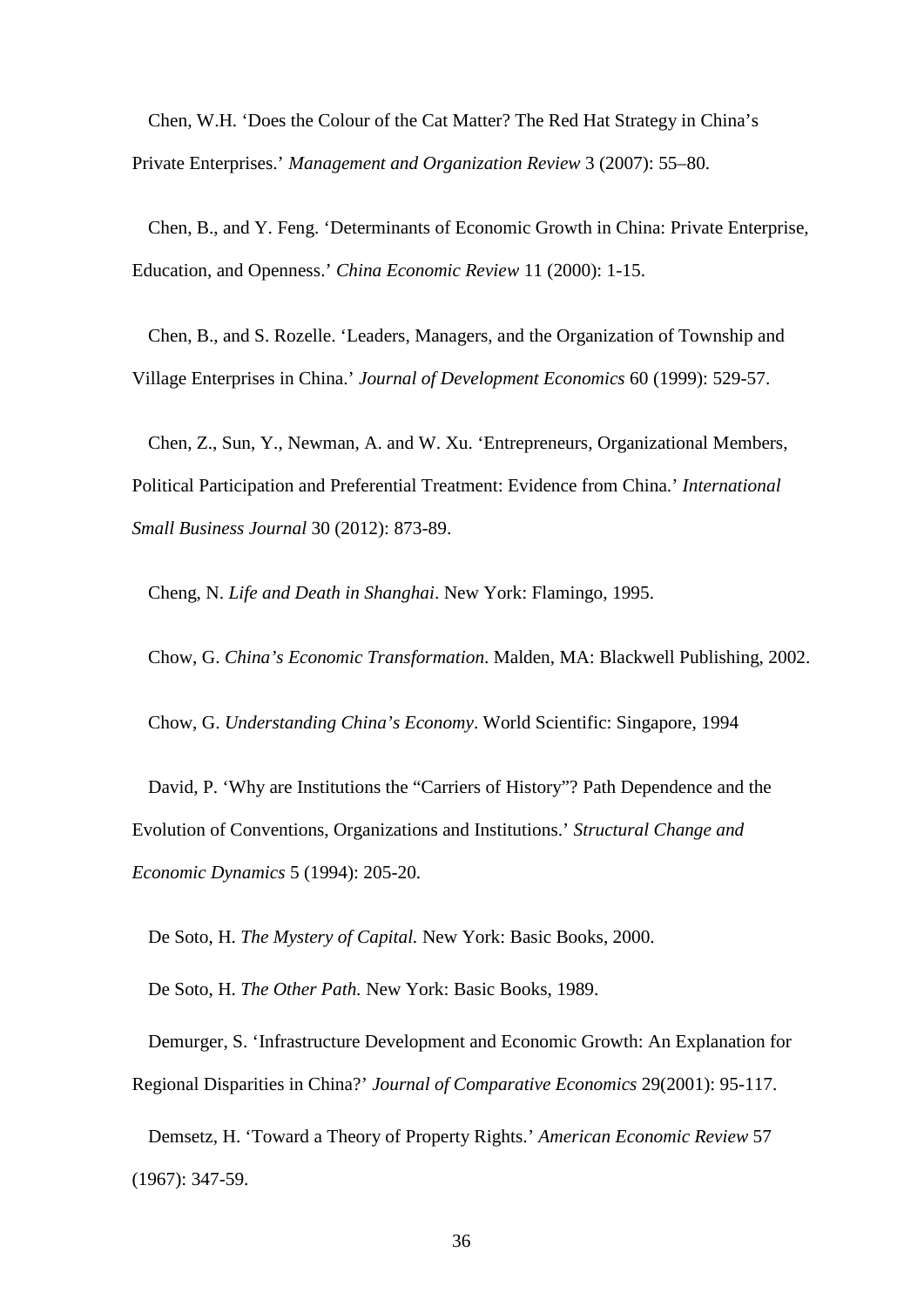Dickson, B. *Red Capitalists in China: the Party, Private Entrepreneurs, and Prospects for Political Change*. Cambridge: Cambridge University Press, 2003.

Didier, T., and S. Schmukler. *The Financing and Growth of Firms in China and India. Evidence from Capital Markets*. Policy Research Working Paper No. 6401. Washington, DC: The World Bank, 2013.

Dikotter, F. *The Tragedy of Liberation: A History of the Chinese Revolution 1945-*1957. London: Bloomsbury, 2013.

Dikotter, F. *Mao's Great Famine: The History of China's Most Devastating Catastrophe, 1958-1962*. London: Bloomsbury, 2010.

Ding, S., Guariglia, A. and J. Knight. 'Investment and Financial Constraints in China: Does Working Capital Management Make a Difference?' *Journal of Banking and Finance*, 37 (2013): 1490–1507.

Dotson, J. *The Confucian Revival in the Propaganda Narratives of the Chinese Government*. US-China Economic and Security Review Commission Staff Research Report, 2011.

Eesley, C. *Entrepreneurship and China: History of Policy Reforms and Institutional Development*. Stanford, CA: Stanford University, 2009.

Elvin, M. *The Pattern of the Chinese Past*. Stanford, CA: Stanford University Press, 1973.

Epstein, L., and M. Schneider. 'Ambiguity, Information Quality, and Asset Pricing.' *Journal of Finance* 63 (2008): 197-228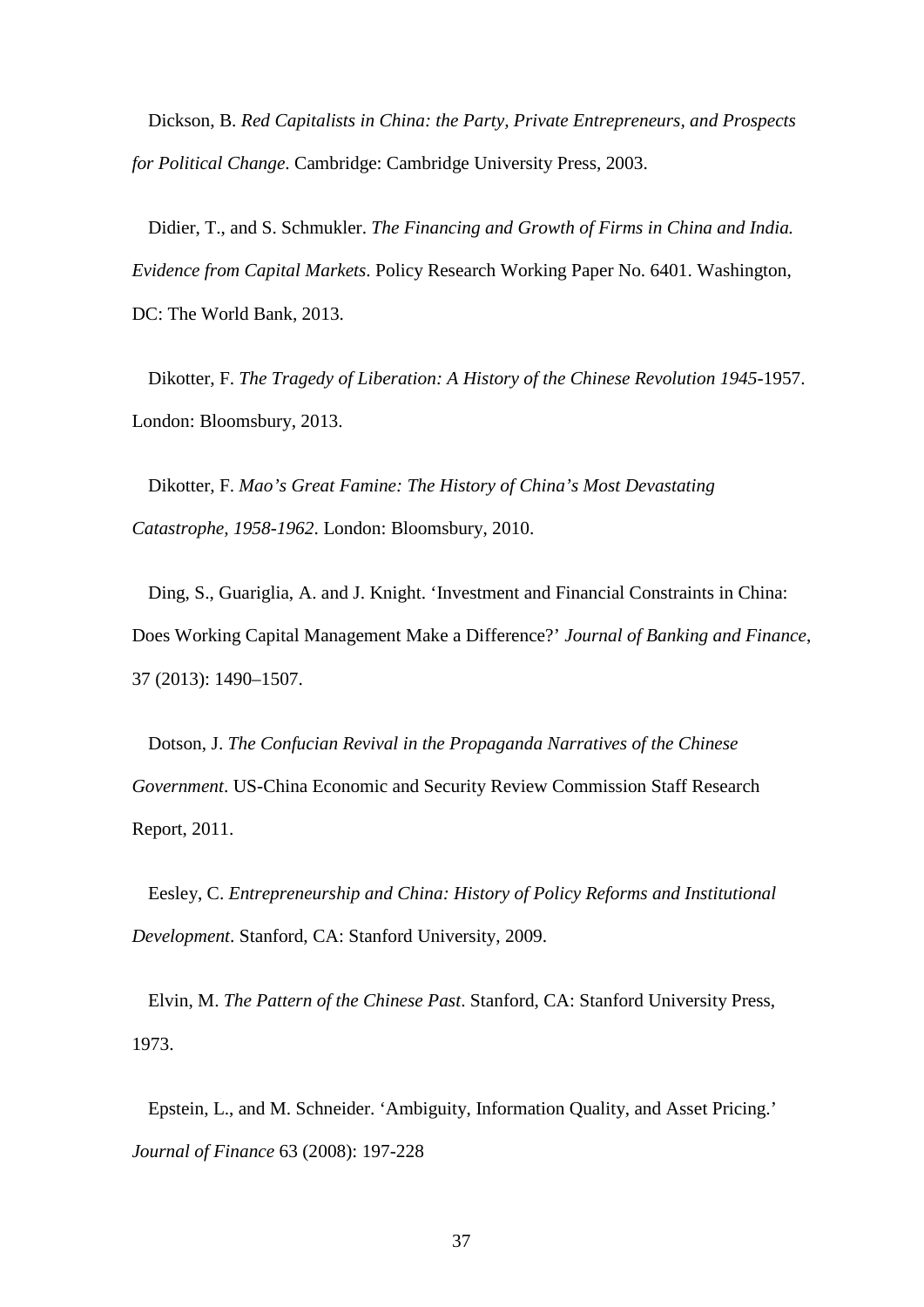Fagan, M., and S. Zhao. 'SME Financing in China: The Current Situation, Problems and Possible Solutions.' *International Journal of Entrepreneurship and Small Business*, 8 (2009): 171–85.

Fairbank, F. *China: A New History*. Cambridge, MA: Harvard University Press, 1992.

Feuerwerker, A. 'The State and the Economy in Late Imperial China.' *Theory and Society* 13 (1984): 297-326.

Gardella, R. 'Squaring Accounts: Commercial Bookkeeping Methods and Capitalist Rationalism in Late Qing and Republican China.' *The Journal of Asian Studies* 51 (1992): 317-39

Garnaut, R., and L. Song. 'Impact and Significance of State-Owned Restructuring in China.' *China Journal* 55 (2006): 35-63.

Gittings, J. *The Changing Face of China. From Mao to Market*. Oxford: Oxford University Press, 2006.

Guthrie, D. 'The Declining Significance of *Guanxi* in China's Economic Transition.' *China Quarterly* 154 (1998): 254-82.

Hamilton, G. 'The Organizational Foundations of Western and Chinese Commerce: A Historical and Comparative Analysis'. In *Asian Business Networks*, edited by G. Hamilton. Berlin: de Gruyter, 1996.

He, X. 'The Development of Entrepreneurship and Private Enterprise in the People's Republic of China and Its Relevance to Transitional Economies.' *Journal of Developmental Entrepreneurship* 14 (2009): 39-58.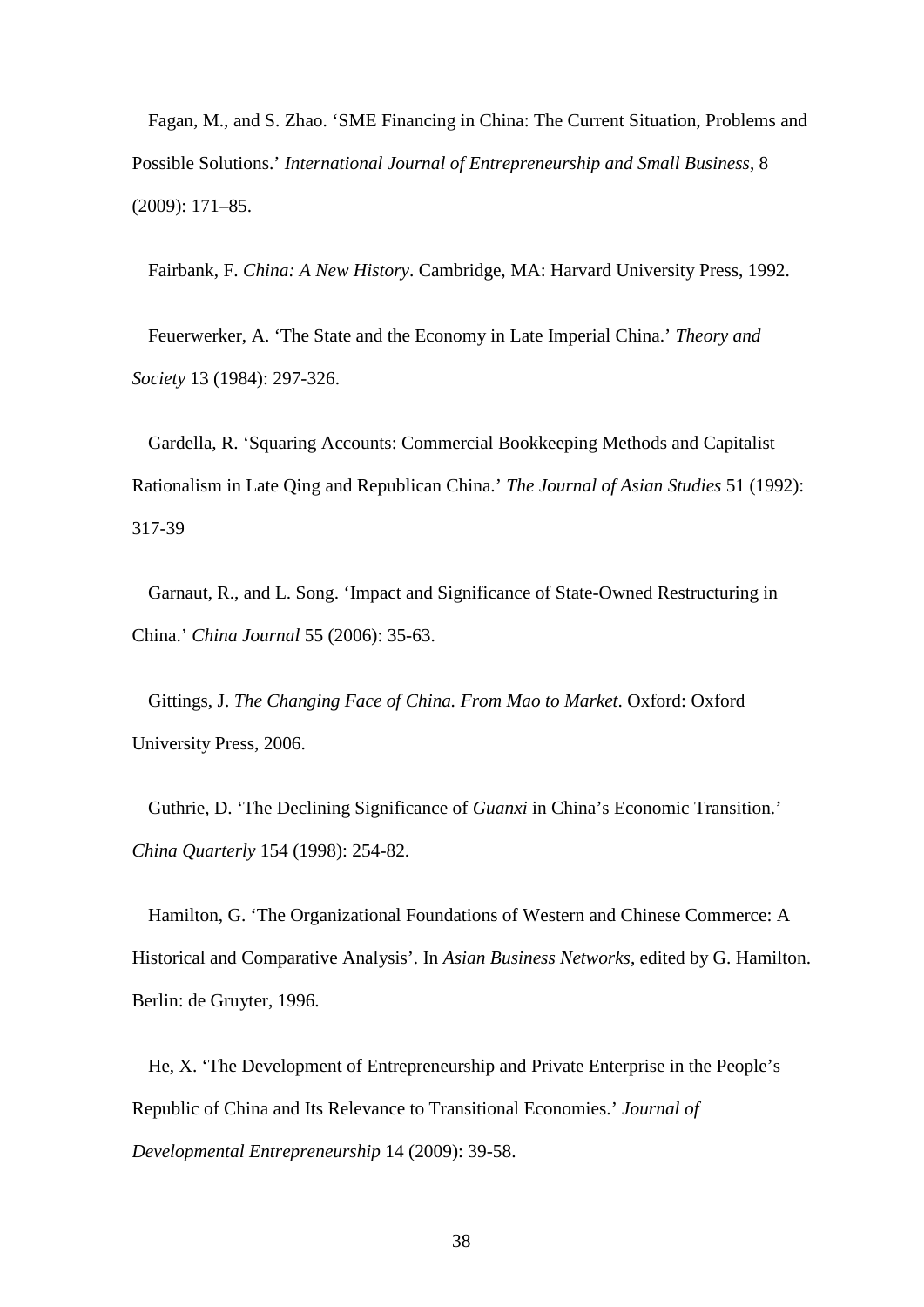He, X., and X. Li. 'Entrepreneurial Competence and Enterprises' Growth: An Empirical Study in China.' *Economic Research Journal (jingji yanjiu)* October (2005): 101-11.

Heilman, S. 'Policy Experimentation in China's Economic Rise' *Studies in Comparative International Development* 43 (2008): 1-6.

Henisz, W. 'The Institutional Environment for Economic Growth.' *Economics and Politics* 12 (2000): 1-31.

Hughes, N. *China's Economic Challenge: Smashing the Iron Rice Bowl*. New York, NY: Eastgate Books, 2002.

Jefferson, G., and J. Siu. 'Privatization and restructuring in China: Evidence from shareholding ownership, 1995–2001.' *Journal of Comparative Economics* 34 (2006): 146- 66.

Keefer, P. 'Governance and Economic Growth in China and India'. In *Dancing With Giants*, edited by A. Winters, and S. Yusuf. Washington, DC: World Bank, 2007.

Khanna, T., Palepu, K. and J. Sinha. 'Strategies that Fit Emerging Markets.' *Harvard Business Review* 83 (2005: 63-76.

Khanna, T., and K. Palepu. 'Why Focused Strategies May be Wrong for Emerging Markets.' *Harvard Business Review* 75 (2005): 41-51.

Kielsgard, M., and L. Chen. 'The Emergence of Private Property Law in China and Its Impact on Human Rights'. Available: [http://works.bepress.com/mark\\_kielsgard/1,](http://works.bepress.com/mark_kielsgard/1) Accessed on 16 May 2014.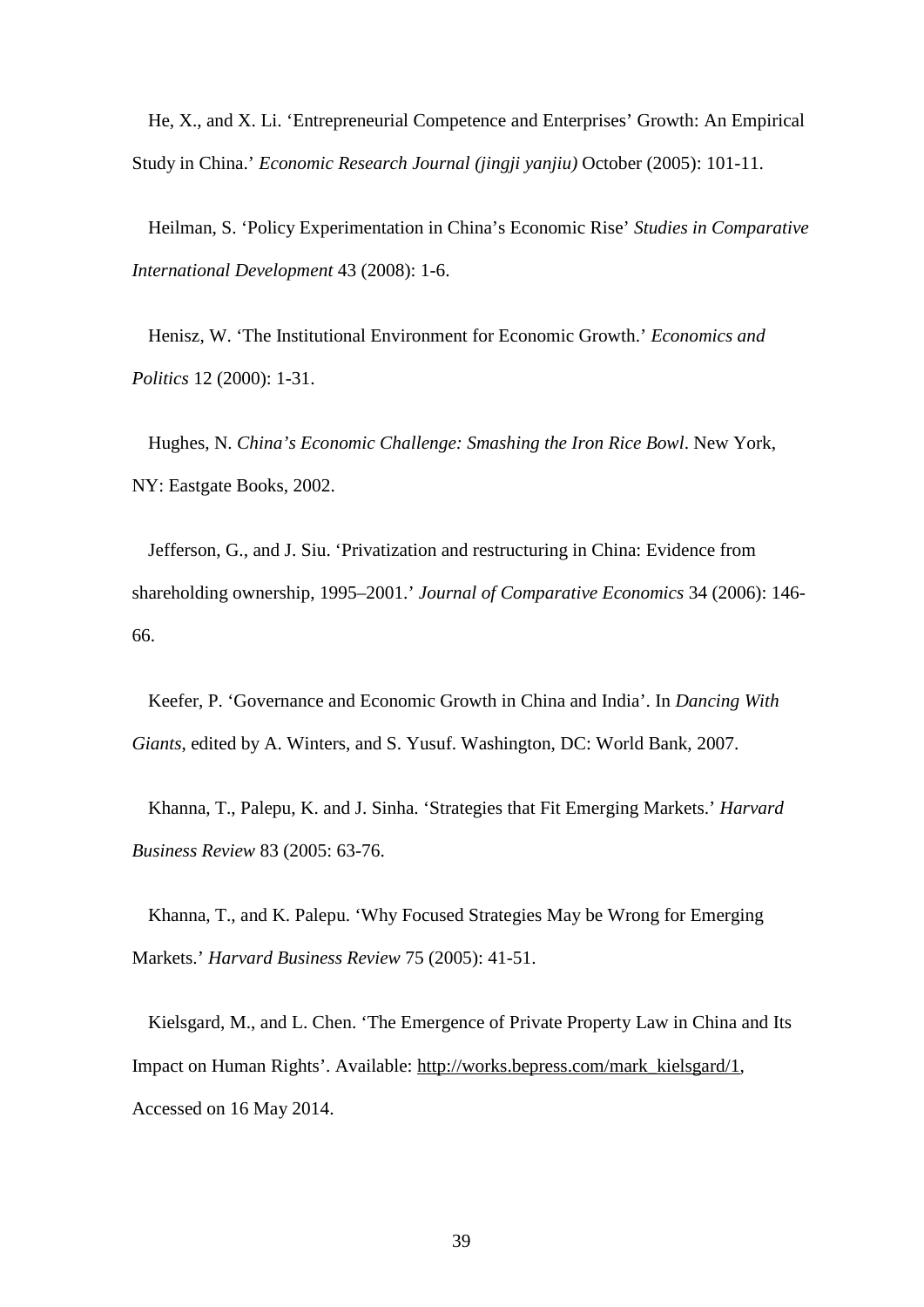Kirzner, I. 'Entrepreneurial Discovery and the Competitive Market Process: An Austrian Approach.' *Journal of Economic Literature* 35 (1997): 60-85.

Lampton, D.M. 'Performance and the Chinese Political System: A Preliminary Assessment of Education and Health Policies.' *China Quarterly* 75 (1978): 509-39.

Lehman, J.A. 'Intellectual Property Rights and Chinese Tradition Section: Philosophical Foundations.' *Journal of Business Ethics* 69 (2006): 1-9.

Lewis, A. 'Economic Development with Unlimited Supplies of Labour.' *Manchester School of Economics and Social Studies* 22 (1954): 139-91.

Li, V.H. 'Politics and Health Care in China: The Barefoot Doctors.' *Stanford Law Review* 27 (1975): 827-40.

Li, H., and S. Rozelle. 'Privatizing Rural China: Insider Privatization, Innovative Contracts and the Performance of Township Enterprises.' *China Quarterly* 176 (2003): 981-1005.

Lin, J.Y. 'The Needham Puzzle: Why the Industrial Revolution Did Not Originate in China.' *Economic Development and Cultural Change* 43 (1995): 269-92.

Liu, X., Burridge, P. and P. Sinclair. 'Relationships Between Economic Growth, Foreign Direct Investment and Trade: Evidence from China'. *Applied Economics* 34(2002): 1433- 1440.

Liu, Y. 'Revisiting *Hanyeping* Company (1889-1908): A Case Study of China's Early Industrialisation and Corporate History.' *Business History* 52 (2010): 62-73.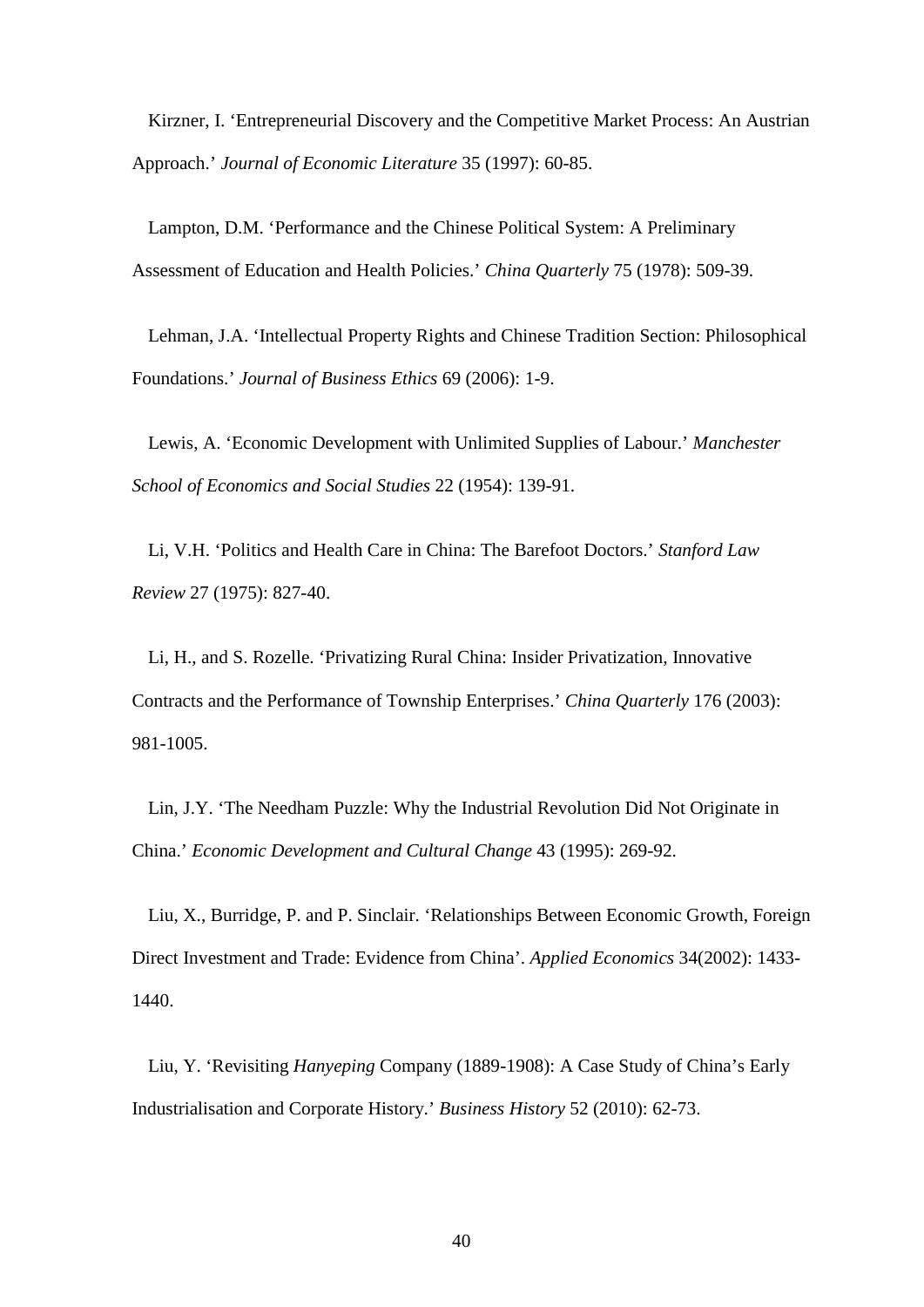Liu, Y.L. 'Reform From Below: The Private Economy and Local Politics in the Rural Industrialization of Wenzhou.' *China Quarterly* 130 (1992): 293-316.

Long, C.X. 'Does the Rights Hypothesis Apply to China?' *Journal of Law and Economics* 53 (2010): 629-50.

McMullin, J. 'Comments: Do Chinese Environmental Laws Work? A Study of Litigation as a Response to the Problem of Fishery Pollution.' *UCLA Pacific Basin Law Journal* 26 (2009): 142.

Ma, X., Yao, Y. and Y. Xi. 'Business Group Affiliation and Firm Performance in a Transition Economy: A Focus on Ownership Voids.' *Asia Pacific Journal of Management*  23 (2006): 467-83.

Maddison, A. 'Measuring the Economic Performance of Transition Economies: Some Lessons from Chinese Experience.' *Review of Income and Wealth* 55 (2009): 423-41.

Maddison, A. *Chinese Economic Performance in the Long Run*. Paris: OECD, 2008.

Mertha, A. 'Fragmented Authoritarianism 2.0: Political Pluralisation in the Chinese Policy Process.' *China Quarterly* 200 (2009): 995-1012.

Mertha, A. 'China's "Soft" Centralization: Shifting *Tiao/Kuai* Authority Relations.' *China Quarterly* 184 (2005): 791-810.

Murrell, P. 'Evolutionary and Radical Approaches to Economic Reform.' *Economics of Planning* 25 (1992): 79-95.

Myers, R. 'How Did the Modern Chinese Economy Develop? – A Review Article.' *The Journal of Asian Studies* 50 (1991): 604-28.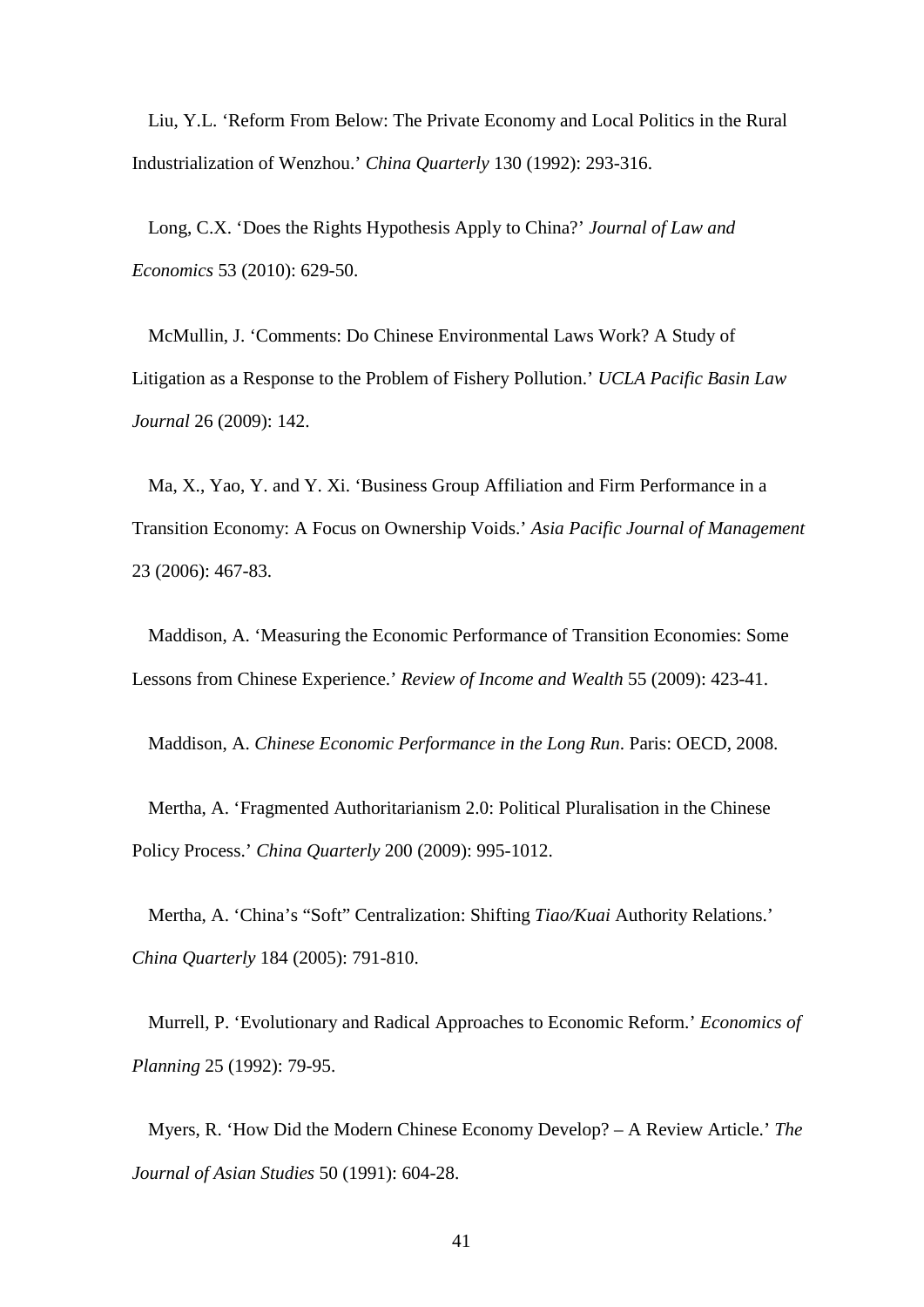Nolan, P. 'China and the Global Business Revolution.' *Cambridge Journal of Economics* 26 (2002): 119-37.

Nolan, P., and F. Dong. *Market Forces in China: Competition and Small Business – The Wenzhou Debate*. London: Zed Books, 1990.

Nolan, P., and S. Paine. 'Towards an Appraisal of the Impact of Rural Reform in China 1978-85.' *Cambridge Journal of Economics* 10 (1986): 83-99.

North, D. *Institutions, Institutional Change and Economic Performance*. Cambridge: Cambridge University Press, 1990.

North, D. 'Institutions.' *Journal of Economic Perspectives* 5 (1991): 97-112.

North, D. 'Economic Performance through Time.' *American Economic Review* 84 (1994): 359-68.

North, D. 'Epilogue: Economic Performance Through Time'. In *Empirical Studies in Institutional Change*, edited by L. Alston, T. Eggertsson, and D. North. Cambridge: Cambridge University Press, 1996.

North, D. *Understanding the Process of Economic Change*. Princeton, NJ: Princeton University Press, 2005.

North, D. and R. Thomas. 'An Economic Theory of the Growth of the Western World.' *Economic History Review* 23 (1970): 1-17.

North, D. and R. Thomas. *The Rise of the Western World. A New Economic History*. Cambridge: Cambridge University Press, 1973.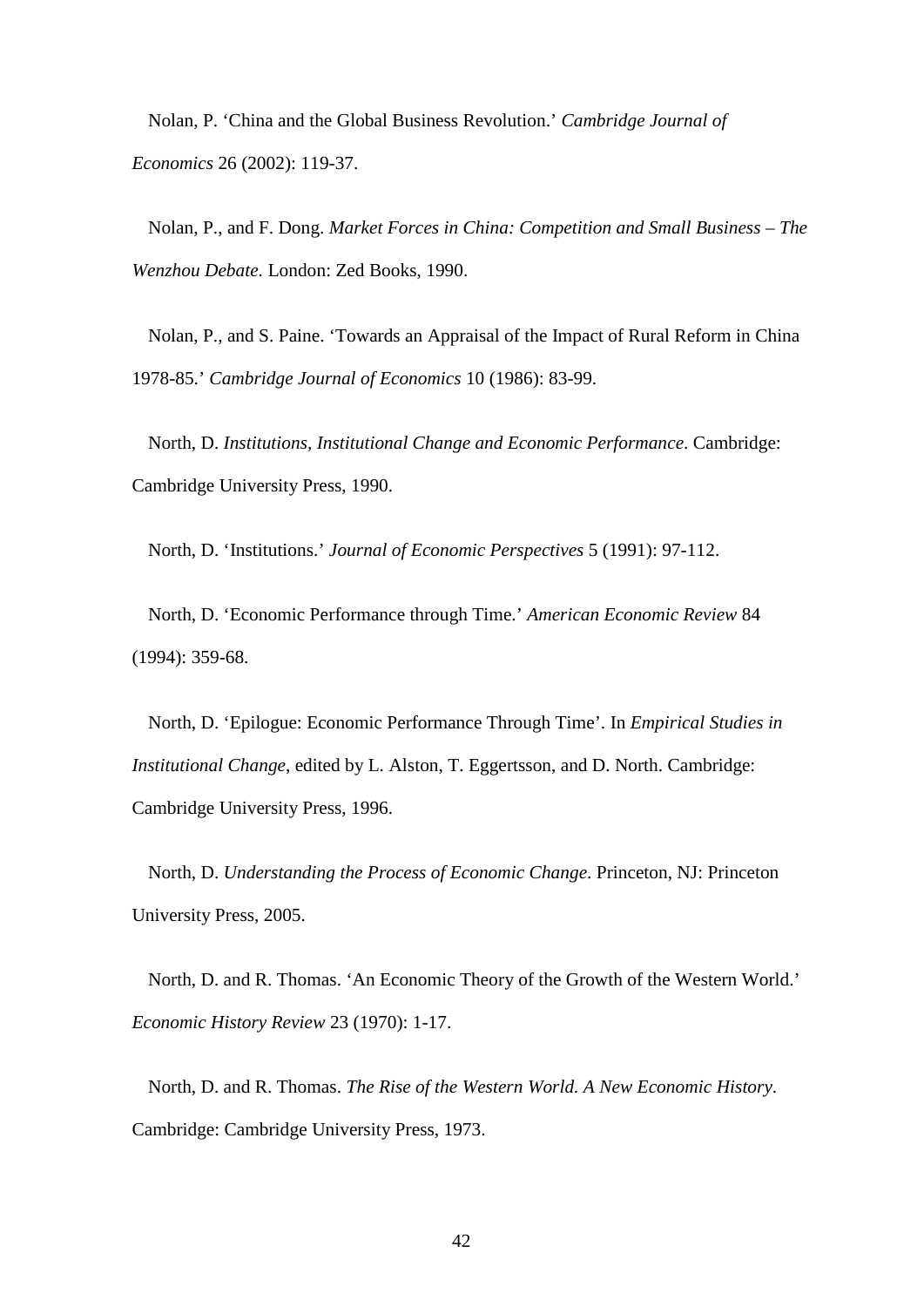North, D. and B. Weingast. 'The Evolution of Modern Institutions of Growth'. In *Empirical Studies in Institutional Change*, edited by L. Alston, T. Eggertsson, and D. North. Cambridge: Cambridge University Press, 1996.

Oi, J. *State and Peasant in Contemporary China*. Berkeley, CA: University of California Press, 1989.

Oi, J. 'The Role of the State in China's Transition Economy.' *China Quarterly* 144 (1995): 1132-49.

Oi, J. Rural China Takes Off: Institutional Foundations of Economic Reform. Berkeley, CA: University of California Press, 1999.

Oi, J. 'Two Decades of Rural Reform in China: An Overview and Assessment.' *China Quarterly* 159 (1999): 616-28.

Pan, P. *Out of Mao's Shadow. The Struggle for the New China*. New York, NY: Picador, 2008.

Peng, M., and J. Zhou. 'How Network Strategies and Institutional Transitions Evolve in Asia.' *Asia Pacific Journal of Management* 22 (2005): 321-36.

Polishchuck, L. 'Missed Markets: Implications for Economic Behaviour and Institutional Change.' In *Transforming Post-Communist Political Economies*, edited by J. Nelson, C. Tilly, and L. Walker. Washington, DC: World Bank, 1997.

Przeworski, A., and F. Limongi. 'Political Regimes and Economic Growth.' *Journal of Economic Perspectives* 7 (1973): 51-69.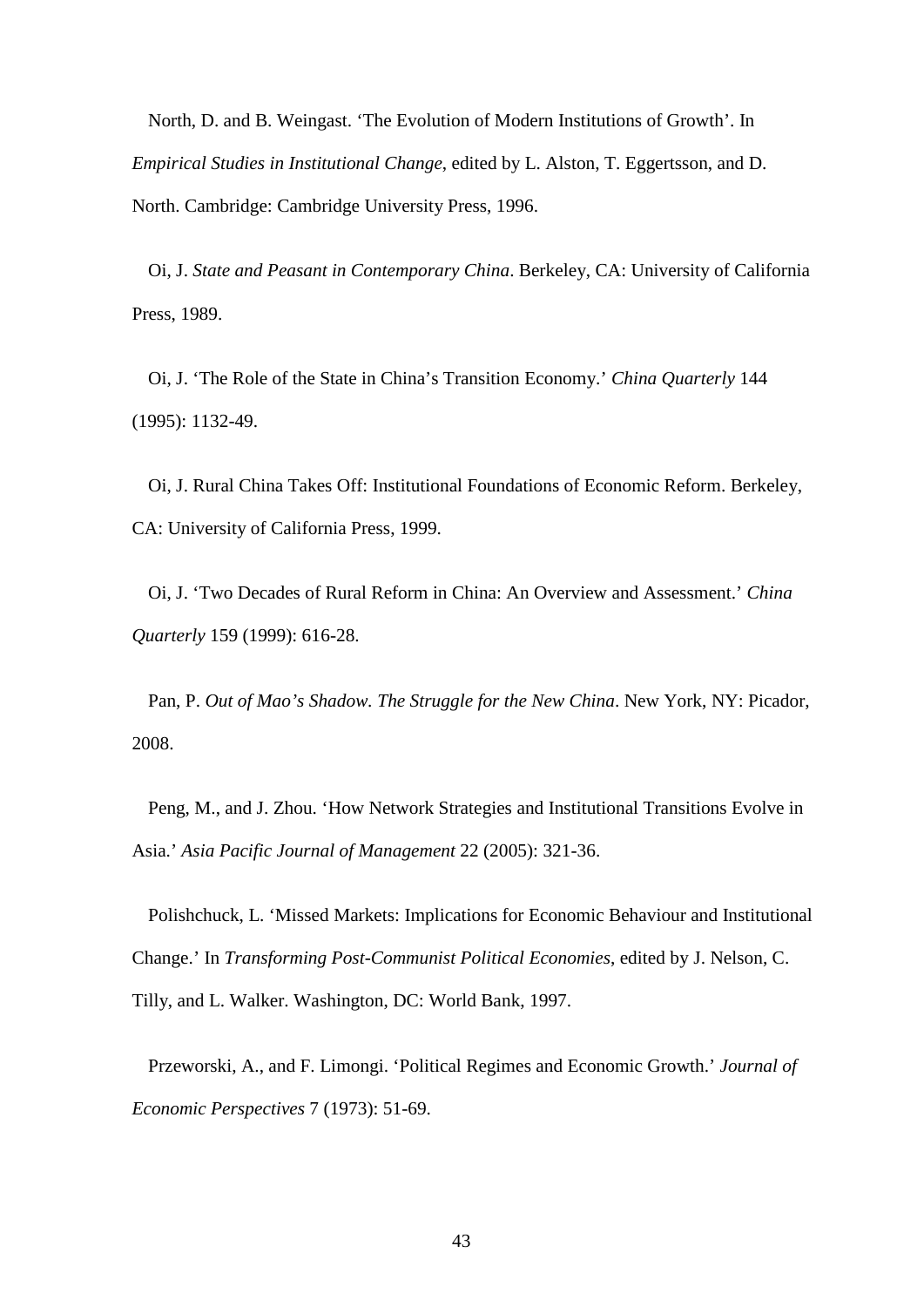Puffer, S., McCarthy, P., and M. Boisot. 'Entrepreneurship in Russia and China: The Impact of Formal Institutional Voids.' *Entrepreneurship Theory & Practice* 34 (2009): 441-67.

Ranis, G., and J. Fei. 'A Theory of Economic Development.' *The American Economic Review* 51 (1961): 533-65.

Rodrik, D. 'Goodbye Washington Consensus, Hello Washington Confusion? A Review of the World Bank's Economic Growth in the 1990s: Learning from a Decade of Reform.' *Journal of Economic Literature* 64 (2006): 973–987.

Rodrik, D., A. Subramanian, and F. Trebbi 'Institutions Rule: The Primacy of Institutions Over Geography and Integration in Economic Development'. *Journal of Economic Growth* 9(2004): 131-165.

Rodrik, D. 'Institutions for High-Quality Growth: What They Are and How to Acquire Them.' *Studies in Comparative International Development* 35 (2000): 3-31.

Ruf, G.A. *Cadres and Kin*. Stanford, CA: Stanford University Press, 1998.

Sachs, J. 'The Transition at Mid Decade.' *The American Economic Review* 86 (1996): 128-33.

Sachs, J., W.T., Woo, S. Fischer, and G. Hughes. 'Structural Factors in the Economic Reforms of China, Eastern Europe, and the Former Soviet Union.' *Economic Policy* 9 (1994): 101-45.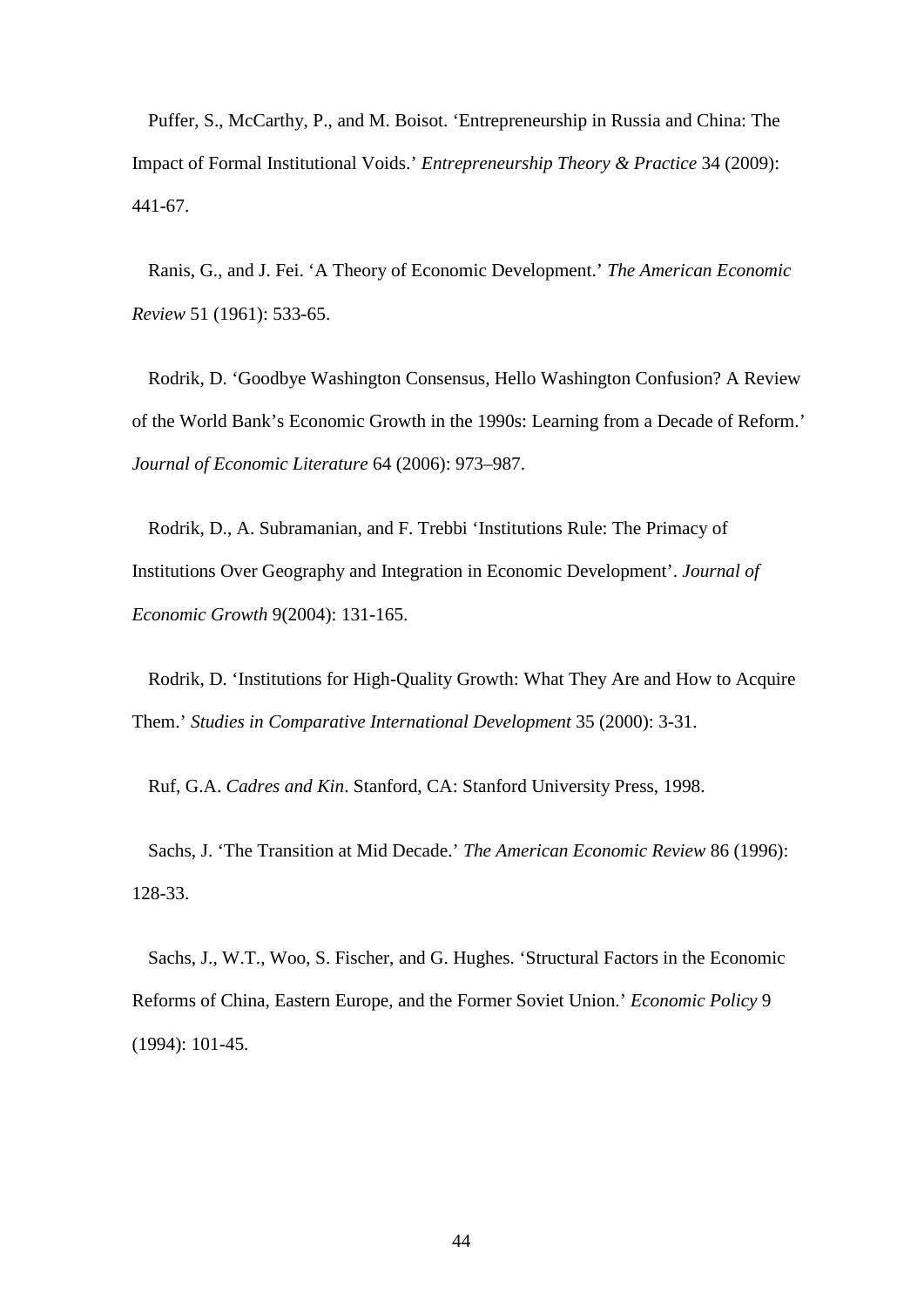Sautet, F. 'The Role of Institutions in Entrepreneurship: Implications for Development Policy.' *Mercatus Policy Primer* Social Science Research Network:

[http://papers.ssrn.com/sol3/papers.cfm?abstract\\_id=1264033,](http://papers.ssrn.com/sol3/papers.cfm?abstract_id=1264033) accessed on 16<sup>th</sup> May 2014.

Schram, S. '"Economics in Command": Ideology and Policy Since the Third Plenum.' *China Quarterly* 99 (1984): 417-461.

Scott, W. *Institutions and Organizations. Ideas and Interest*. Thousand Oaks, CA: Sage, 1995.

Scully, G. 'The Institutional Framework and Economic Development.' *Journal of Political Economy* 96 (1988): 652-62.

Siu, H. *Agents and Victims in South China: Accomplices in Rural Revolution*. New Haven, CT: Yale University Press, 1989.

Skinner, W. 'Chinese Peasants and the Closed Community: An Open and Shut Case.' *Comparative Studies in Society and History* 13 (1971): 270-81.

Smallbone, D., and F. Welter. *Entrepreneurship and Small Business Development in Post Socialist Economies*. London: Routledge, 2009.

Song, M. 'A Dissonance in Mao's Revolution: Chinese Agricultural Imports from the United States, 1972-1978.' *Diplomatic History* Published online June 7, 2013.

Stone, C.R. 'What Plagiarism Was Not: Some Preliminary Observations on Classical Chinese Attitudes Toward What the West Calls Intellectual Property.' *Marquette Law Review* 92 (2008): 199-230.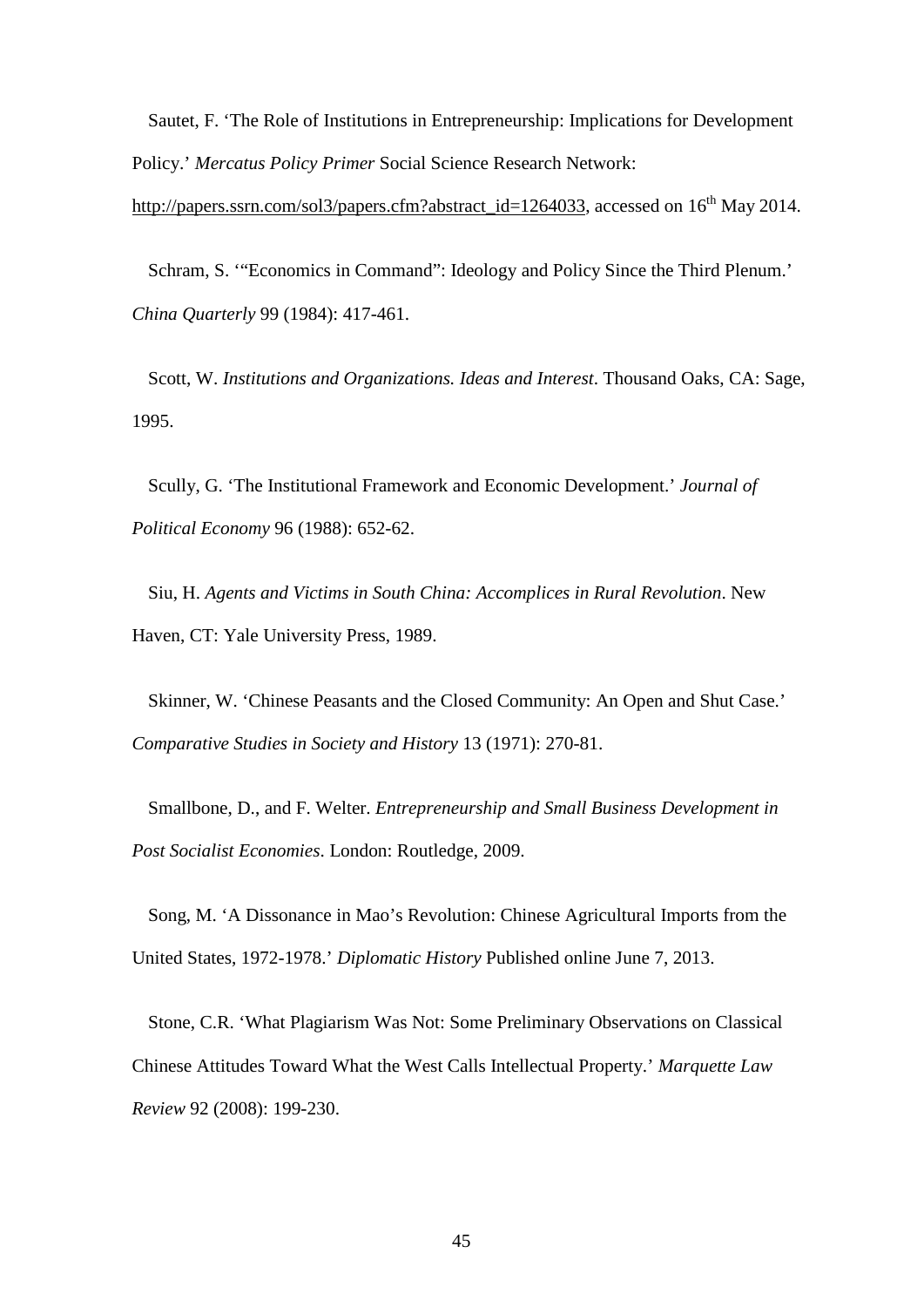Tan, J., and D. Tan. 'Environment–Strategy Co-Evolution and Co-Alignment: A Staged Model of Chinese SOEs under Transition.' *Strategic Management Journal* 26 (2005): 141– 57.

Teiwes, F., and Sun, W. 'China's Economic Reorientation After the Third Plenum: Conflict Surrounding "Chen Yun's" Readjustment Program.' *China Journal 70 (2013): 163-187.*

Teiwes, F., and Sun, W. 'China's New Economic Policy Under Hua Guofeng: Party Consensus and Party Myths.' *China Journal* 66 (2011): 1-23.

ten Brink, T. 'Perspectives on the Development of the Private Business Sector in China.' *China: An International Journal* 10 (2012): 1-19

Tenev, S. 'Why China Grows from Below.' *Far Eastern Economic Review* 169 (2006):  $22 - 5$ .

The Economist. *Bamboo Capitalism*. London: The Economist, 2011.

Tsai, K. *Capitalism Without Democracy. The Private Sector in Contemporary China.* Ithaca, NY: Cornell University Press, 2007.

Tsai, K. *Back-Alley Banking. Private Entrepreneurs in China*. Ithaca, NY: Cornell University Press, 2002.

Unger, J., and A. Chan. 'Inheritors of the Boom: Private Enterprise and the Role of Local Government in a Rural South China Township.' *China Journal* 42 (1999): 45-74.

Vogel, E. 'From Friendship to Comradeship: The Change in Personal Relations in Communist China.' *The China Quarterly* 21 (1965): 46-60.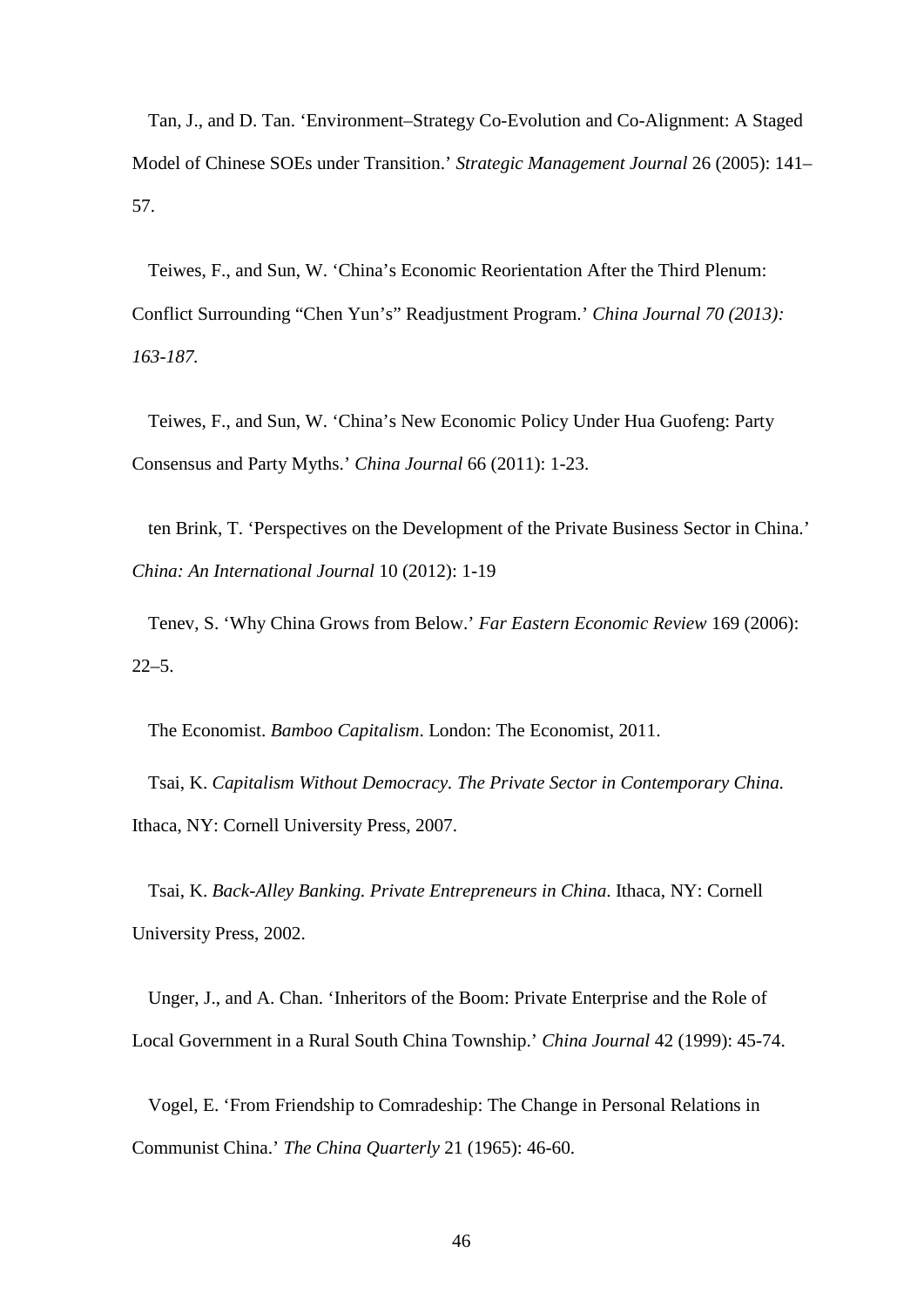Wang, H. *The End of the Revolution. China and the Limits of Modernity*. London: Verso, 2009.

Wang, R. 'The Rise of Political Confucianism in Contemporary China.' In *The Renaissance of Confucianism in Contemporary China*, edited by R. Fan. Philosophical Studies in Contemporary Culture 20 (2011): 33-45.

Weatherall, R. *Mao's Forgotten Successor: The Political Career of Hua Guofeng*. Basingstoke: Palgrave MacMillan, 2010.

Weitzman, M., and C.G. Xu. *Chinese Township Village Enterprises as Vaguely Defined Cooperatives.* 155. London: Centre for Economic Performance, London School of Economics and Political Science, 1993.

Whyte, M.K. 'The Social Roots of China's Economic Development.' *China Quarterly* 144 (1995): 999-1019.

Williamson, O. 'The New Institutional Economics: Taking Stock, Looking Ahead.' *Journal of Economic Literature* 38 (2000): 595-613.

World Bank. *World Development Report 2009*. Washington, DC: World Bank, 2008.

Xu, C. 'The Fundamental Institutions of China's Reform and Development.' *Journal of Economic Literature* 49 (2011): 1076-1151.

Yan, Y. *The Flow of Gifts. Reciprocity and Social Networks in a Chinese Village*. Stanford, CA: Stanford University Press, 1996.

Yang, K. *Entrepreneurship in China*. Farnham: Ashgate, 2007.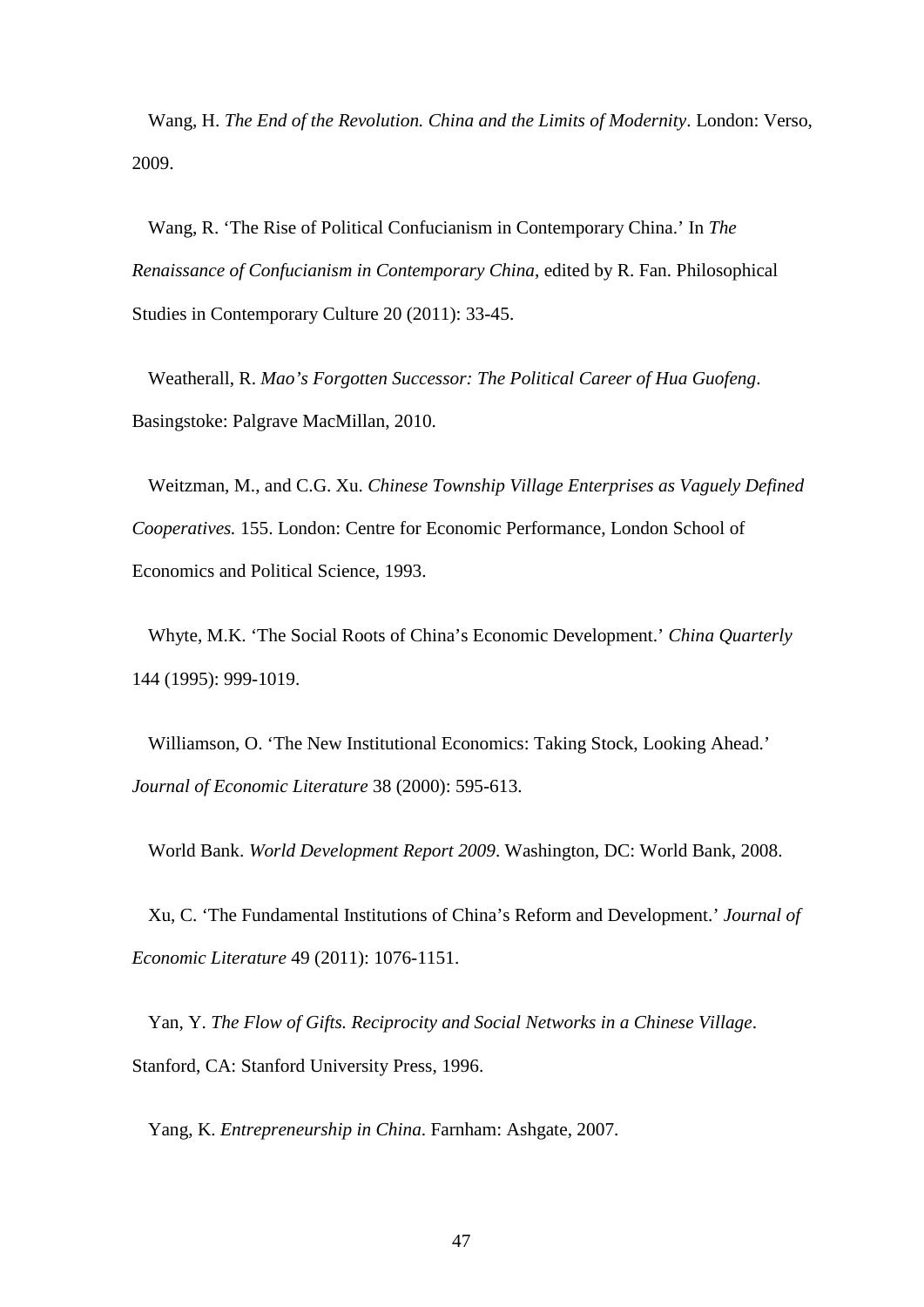Yang, K. 'Institutional Holes and Entrepreneurship in China.' *The Sociological Review*  52 (2004): 371-89

Yang, K. 'Double Entrepreneurship in China's Economic Reform: An Analytical Framework.' *Journal of Political and Military Sociology* 30 (2002): 134-47.

Yang, M. 'The Resilience of *Guanxi* and Its New Deployments: A Critique of Some New *Guanxi* Scholarship.' *China Quarterly* 170 (2002): 459-76.

Yang, M. 'The Gift Economy and State Power in China.' *Comparative Studies in Society and History* 31 (1989): 25-54.

Yeh, W. *Shanghai Splendour: Economic Sentiments and the Making of Modern China*. Berkeley, CA: California University Press, 2007.

Yueh, L. 'What Drives China's Growth?' *National Institute Economic Review* 223(2013): 4-15.

Zhao, Z. *Prisoner of the State. The Secret Journal of Chinese Premier Zhao Ziyang.* Translated and edited P. Bao, R. Chiang, and A. Ignatius. London: Pocket Books, 2010.

*Notes*

<sup>&</sup>lt;sup>1</sup> Rodrik, 'Institutions for High Quality Growth'.

<sup>&</sup>lt;sup>2</sup> Arthur, 'Competing Technologies, Increasing Returns, and Lock-In by Historical Events'; Arthur, *Increasing Returns and Path Dependence in the Economy*; David, 'Why are Institutions the "Carriers of History"? Path Dependence and the Evolution of Conventions, Organizations and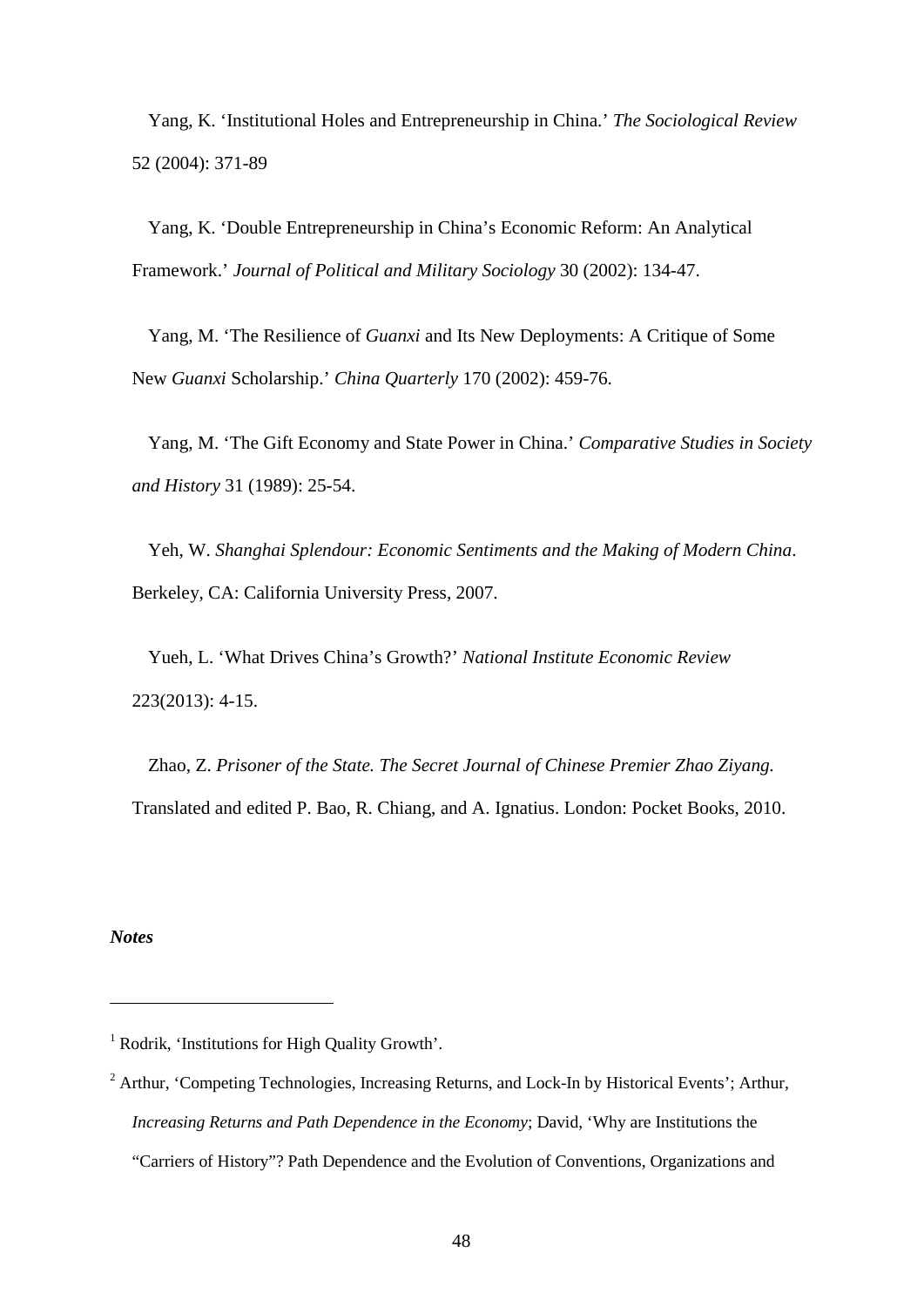Institutions'; North, *Institutions, Institutional Change and Economic Performance*; North, 'Institutions'; North, 'Economic Performance through Time'; North, *Understanding the Process of Economic Change*. Williamson, 'The New Institutional Economics: Taking Stock, Looking Ahead'. Anderson et al., 'The Increasing Role of Small Business in the Chinese Economy'; Chen and Feng, 'Determinants of Economic Growth in China: Private Enterprise, Education, and Openness'; Garnaut and Song, 'Impact and Significance of State-Owned Restructuring in China'; He, 'The Development of Entrepreneurship and Private Enterprise in the People's Republic of China and Its Relevance to Transitional Economies'; Hughes, *China's Economic Challenge: Smashing the Iron Rice Bowl*; Tan and Tan, 'Environment–Strategy Co-Evolution and Co-Alignment: A Staged Model of Chinese SOEs under Transition; Tenev, 'Why China Grows from Below'.

- <span id="page-49-2"></span><sup>3</sup> Demsetz, 'Toward a Theory of Property Rights'; Henisz, 'The Institutional Environment for Economic Growth'; North and Thomas, 'An Economic Theory of the Growth of the Western World'; North and Thomas, *The Rise of the Western World. A New Economic History*; Przeworski and Limongi, 'Political Regimes and Economic Growth'; Rodrik, 'Institutions for High-Quality Growth: What They Are and How to Acquire Them'; Ahlstrom and Bruton, 'Venture Capital in Emerging Economies: Networks and Institutional Change'; Khanna et al., 'Strategies that Fit Emerging Markets'; Khanna and Palepu, 'Why Focused Strategies May be Wrong for Emerging Markets'; Ma et al., 'Business Group Affiliation and Firm Performance in a Transition Economy: A Focus on Ownership Voids'; Peng and Zhou, 'How Network Strategies and Institutional Transitions Evolve in Asia'.
- <span id="page-49-3"></span><sup>4</sup> Puffer et al., 'Entrepreneurship in Russia and China'; Whyte, 'The Social Roots of China's Economic Development'.
- <span id="page-49-4"></span><span id="page-49-1"></span><span id="page-49-0"></span><sup>5</sup> Puffer et al., 'Entrepreneurship in Russia and China'.

-

<span id="page-49-5"></span><sup>6</sup> North, *Institutions, Institutional Change and Economic Performance*; North, *Understanding the Process of Economic Change*; North, 'Institutions'; North, 'Economic Performance Through Time.'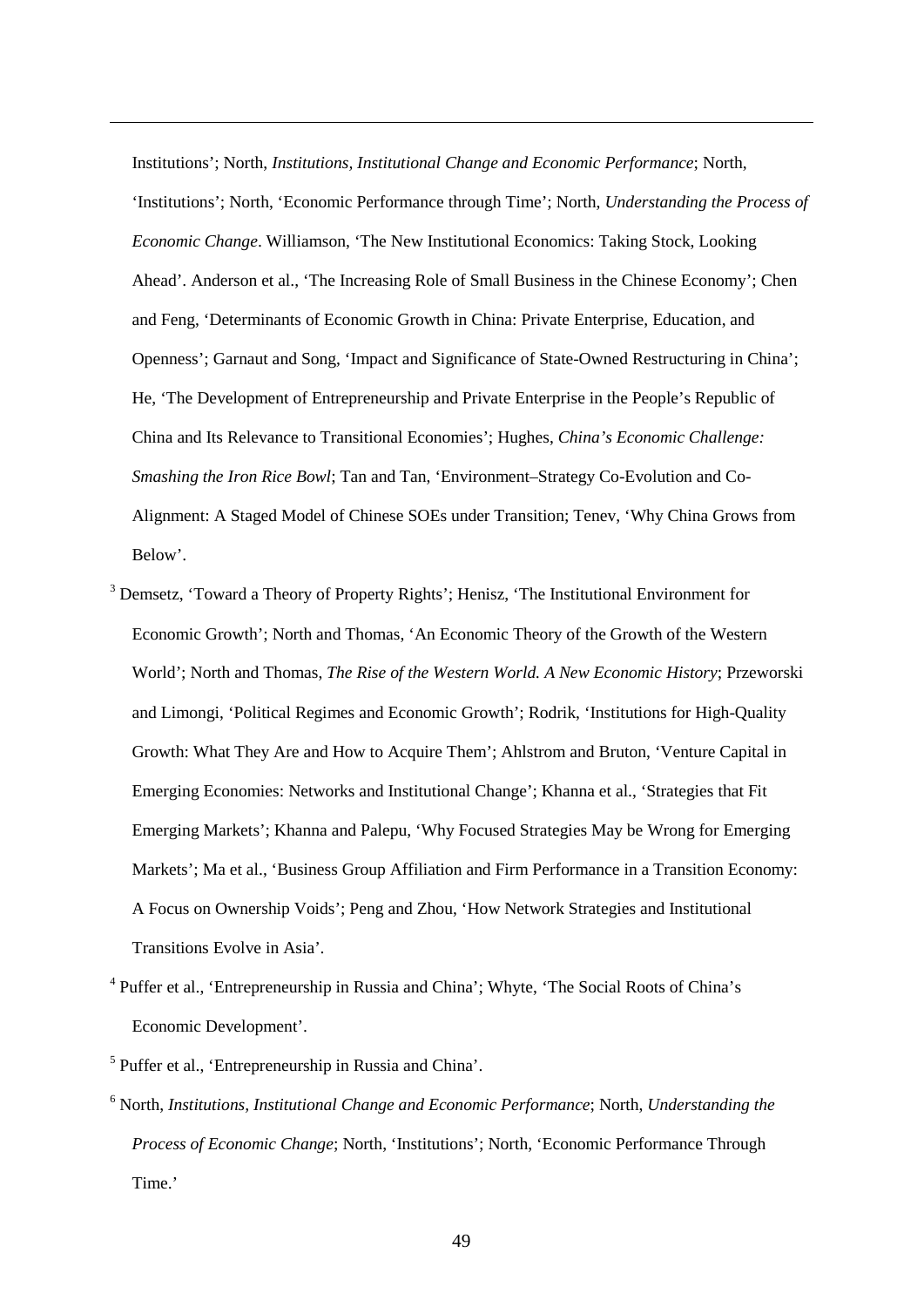<span id="page-50-0"></span><sup>7</sup> North, *Institutions, Institutional Change and Economic Performance*; Rodrik, 'Institutions for High-Quality Growth'; Xu, 'The Fundamental Institutions of China's Reform and Development'.

- <span id="page-50-2"></span><sup>9</sup> Smallbone and Welter, *Entrepreneurship and Small Business Development in Post Socialist Economies*; Sautet, 'The Role of Institutions in Entrepreneurship'.
- <span id="page-50-3"></span><sup>10</sup> Atherton and Smallbone, 'Promoting Private Sector Development in China'.
- <span id="page-50-4"></span><sup>11</sup> Puffer et al., 'Entrepreneurship in Russia and China'.
- <sup>12</sup> Schram, "Economics in Command"?', 417-420.

-

- <sup>13</sup> Teiwes and Sun, 'China's New Economic Policy under Hua Guofeng'.
- <sup>14</sup> Teiwes and Sun 'China's Economic Reorientation after the Third Plenum'.
- <sup>15</sup> Weatherall, *Mao's Forgotten Successor: The Political Career of Hua Guofeng*; Song, A Dissonance in Mao's Revolution'.
- <sup>16</sup> Dotson, 'The Confucian Revival in the Propaganda Narratives of the Chinese Government'; Wang, 'The End of the Revolution'; Wang, 'The Rise of Political Confucianism in Contemporary China'.

<sup>17</sup> Dikotter, *The Tragedy of Liberation*.

<sup>18</sup> Chow, *Understanding China's Economy*.

- $19$  ten Brink, 'Perspectives on the Development of the Private Business Sector in China'; The Economist, *Bamboo Capitalism*; He, 'The Development of Entrepreneurship and Private Enterprise in the People's Republic of China and Its Relevance to Transitional Economies.'
- <sup>20</sup> Eesley, 'Entrepreneurship and China: History of Policy Reforms and Institutional Development'.
- $21$  Li and Rozelle, 'Privatizing Rural China: Insider Privatization, Innovative Contracts and the Performance of Township Enterprises'.
- <sup>22</sup> Atherton and Smallbone, 'Promoting Private Sector Development in China: The Challenge of Building Institutional Capacity at the Local Level'; Eesley, 'Entrepreneurship and China: History of Policy Reforms and Institutional Development'; Polishchuck, 'Missed Markets: Implications for Economic Behaviour and Institutional Change'; Tsai, *Capitalism Without Democracy. The Private Sector in Contemporary China*; Yang, 'Double Entrepreneurship in China's Economic Reform: An

<span id="page-50-1"></span><sup>8</sup> Baumol, 'Entrepreneurship: Productive, Unproductive, and Destructive'.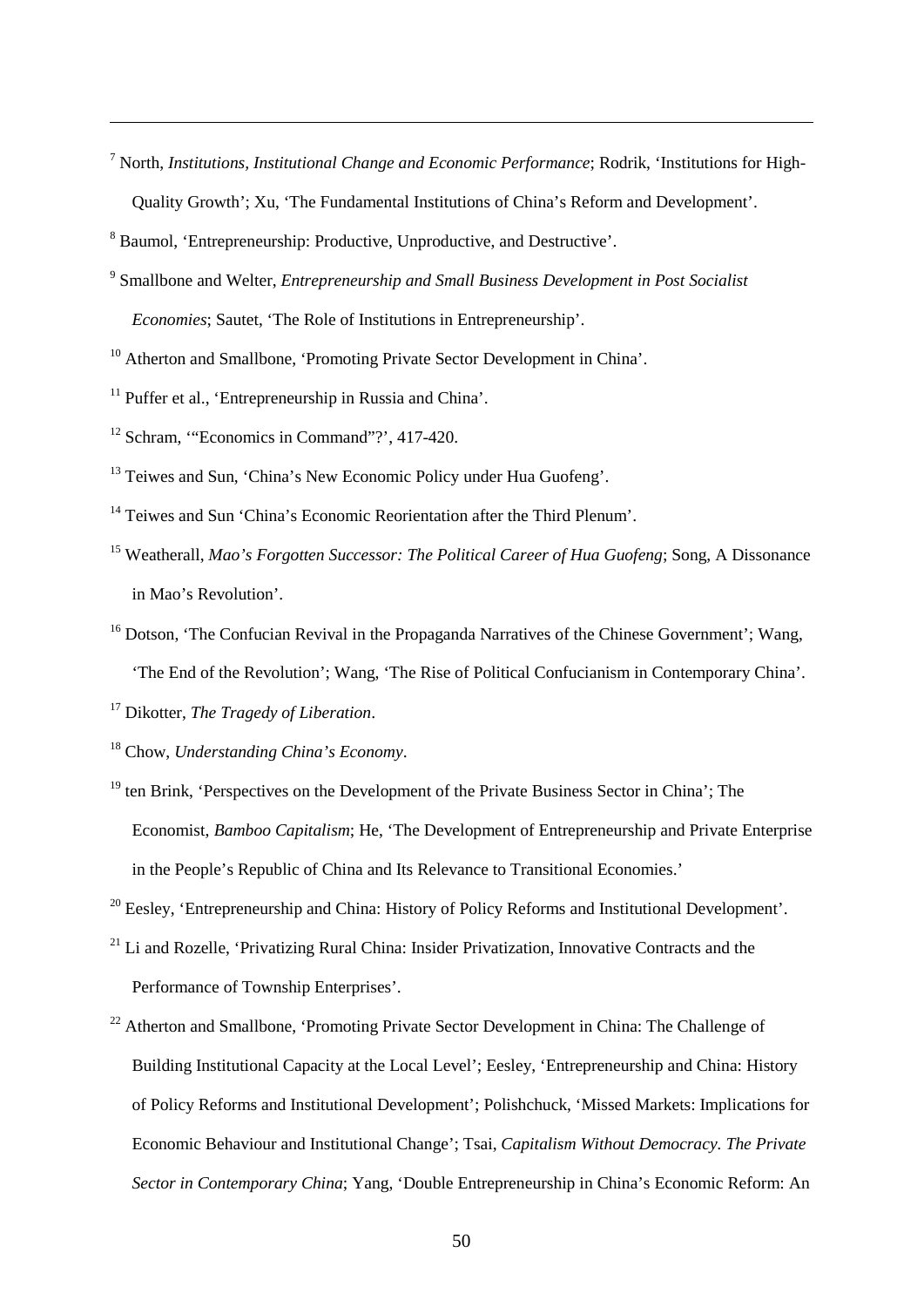Analytical Framework'; Yang, 'Institutional Holes and Entrepreneurship in China'; Yang, *Entrepreneurship in China.*

<sup>23</sup> North, Institutions'; North, *Understanding the Process of Economic Change.*

- <sup>24</sup> Rodrik, 'Institutions for High Quality Growth'; Sautet, 'The Role of Institutions in Entrepreneurship: Implications for Development Policy.'
- <sup>25</sup> Atherton and Smallbone, 'Promoting Private Sector Development in China: The Challenge of Building Institutional Capacity at the Local Level'; Smallbone and Welter, *Entrepreneurship and Small Business Development in Post Socialist Economies.*

<span id="page-51-1"></span><span id="page-51-0"></span><sup>26</sup> Polishchuck, 'Missed Markets: Implications for Economic Behaviour and Institutional Change.'

- <span id="page-51-2"></span><sup>27</sup> North, 'Epilogue: Economic Performance Through Time'; North, *Understanding the Process of Economic Change*; Williamson, 'The New Institutional Economics: Taking Stock, Looking Ahead'.
- <sup>28</sup> North and Weingast, 'The Evolution of Modern Institutions of Growth'.
- <sup>29</sup> Atherton and Smallbone, 'Promoting Private Sector Development in China'.
- <sup>30</sup> Breznitz and Murphree, *Run of the Red* Queen; Chen and Feng, 'Determinants of Economic Growth in China'; Demurger, 'Infrastructure and economic growth'; Liu et al., 'Relationships Between Economic Growth, Foreign Direct Investment and Trade'.
- <sup>31</sup> Chen and Feng, 'Determinants of Economic Growth in China'.
- <sup>32</sup> Yueh, 'What Drives China's Growth?'.
- <sup>33</sup> Rodrik et al., 'Institutions Rule'; Acemoglu et al., 'Institutions as a Fundamental Cause of Long-Run Growth'.
- <sup>34</sup> Puffer et al., 'Entrepreneurship in Russia and China', 451.
- <sup>35</sup> Yeh, *Shanghai Splendour*.

- <sup>36</sup> Liu, 'Revisiting Hanyeping company (1889-1908).'
- <sup>37</sup> Wang, *The End of the Revolution*.
- <sup>38</sup> Feuerwerker, 'Ambiguity, Information Quality, and Asset Pricing'.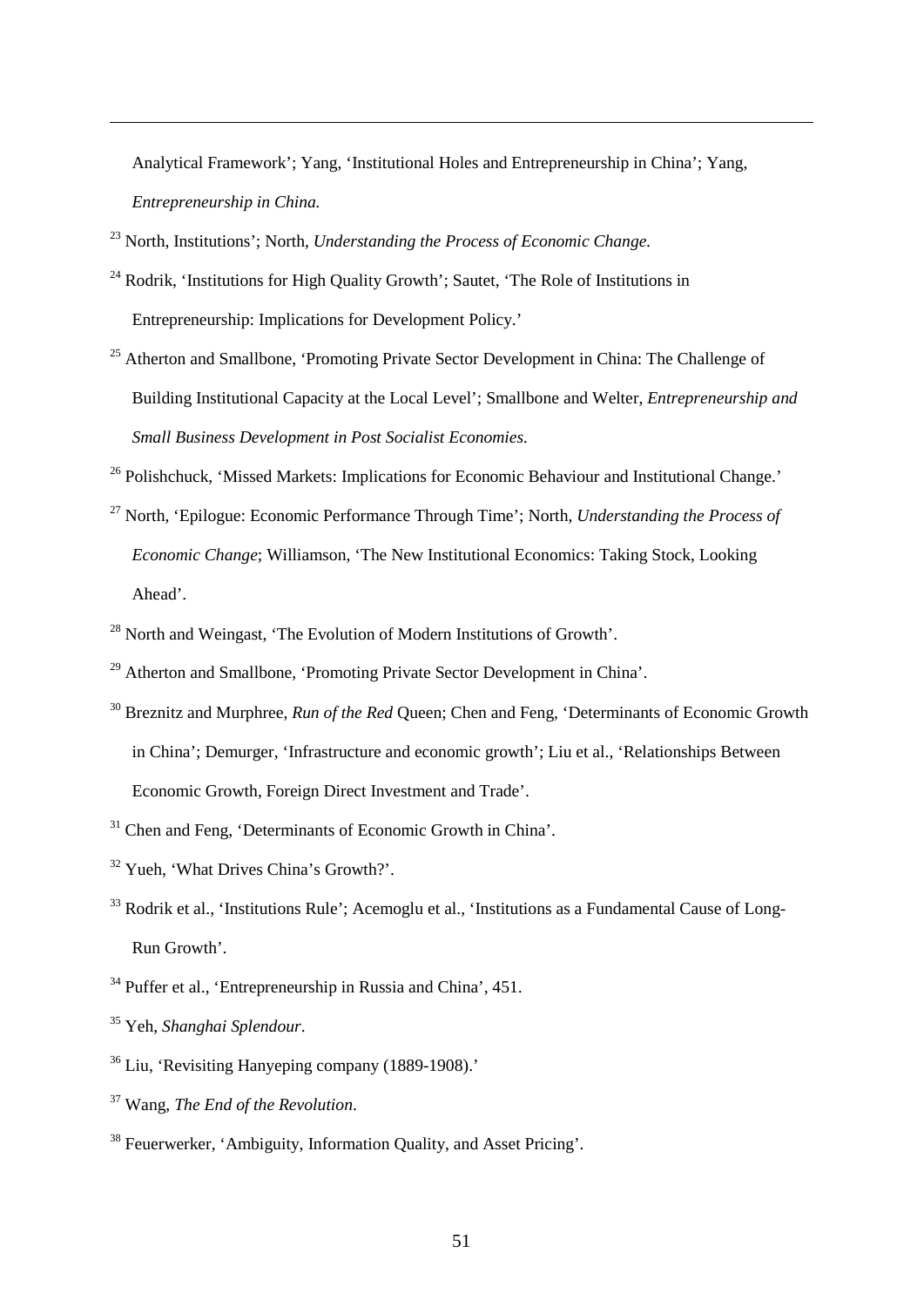<sup>39</sup> Hamilton, 'The Organizational Foundations of Western and Chinese Commerce: A Historical and Comparative Analysis'; Maddison, *Chinese Economic Performance in the Long Run*.

<sup>40</sup> Skinner, 'Chinese Peasants and the Closed Community: An Open and Shut Case'.

<sup>41</sup> Lin, 'The Needham Puzzle: Why the Industrial Revolution Did Not Originate in China'.

- <sup>42</sup> Lehman, 'Intellectual Property Rights and Chinese Tradition Section: Philosophical Foundations'; Stone, 'What Plagiarism Was Not: Some Preliminary Observations on Classical Chinese Attitudes Toward What the West Calls Intellectual Property'.
- <sup>43</sup> Lehman, 'Intellectual Property Rights and Chinese Tradition Section: Philosophical Foundations'.
- <sup>44</sup> Fairbank, *China: A New History*.

- <sup>45</sup> Bickers, *The Scramble for China. Foreign Devils in the Qing Empire*, 1832-1914, 62.
- <span id="page-52-0"></span><sup>46</sup> Gardella, 'Squaring Accounts: Commercial Bookkeeping Methods and Capitalist Rationalism in Late Qing and Republican China'.
- <span id="page-52-1"></span><sup>47</sup> Chan, 'A Turning Point in China's Comprador System: Kma's Changing Marketing Structure in the Lower Yangzi Region, 1912-25'.
- <span id="page-52-2"></span><sup>48</sup> Elvin, *The Pattern of the Chinese Past*.
- <span id="page-52-4"></span><span id="page-52-3"></span><sup>49</sup> Lewis, 'Economic Development with Unlimited Supplies of Labour '; Myers, 'How Did the Modern Chinese Economy Develop? – A Review Article'; Ranis and Fei, 'A Theory of Economic Development'.
- <sup>50</sup> Li, 'Politics and Health Care in China: The Barefoot Doctors'.
- <span id="page-52-5"></span><sup>51</sup> Lampton, 'Performance and the Chinese Political System: A Preliminary Assessment of Education and Health Policies'.
- <sup>52</sup> Dikotter, *Mao's Great Famine*.
- <sup>53</sup> Gittings, *The Changing Face of China. From Mao to Market*.
- <sup>54</sup> Chow, *China's Economic Transformation*.
- <sup>55</sup> Oi, 'The Role of the State in China's Transition Economy'; Siu, *Agents and Victims in South China: Accomplices in Rural Revolution*.

<sup>56</sup> Weatherall, *Mao's Forgotten Successor: The Political Career of Hua Guofeng*.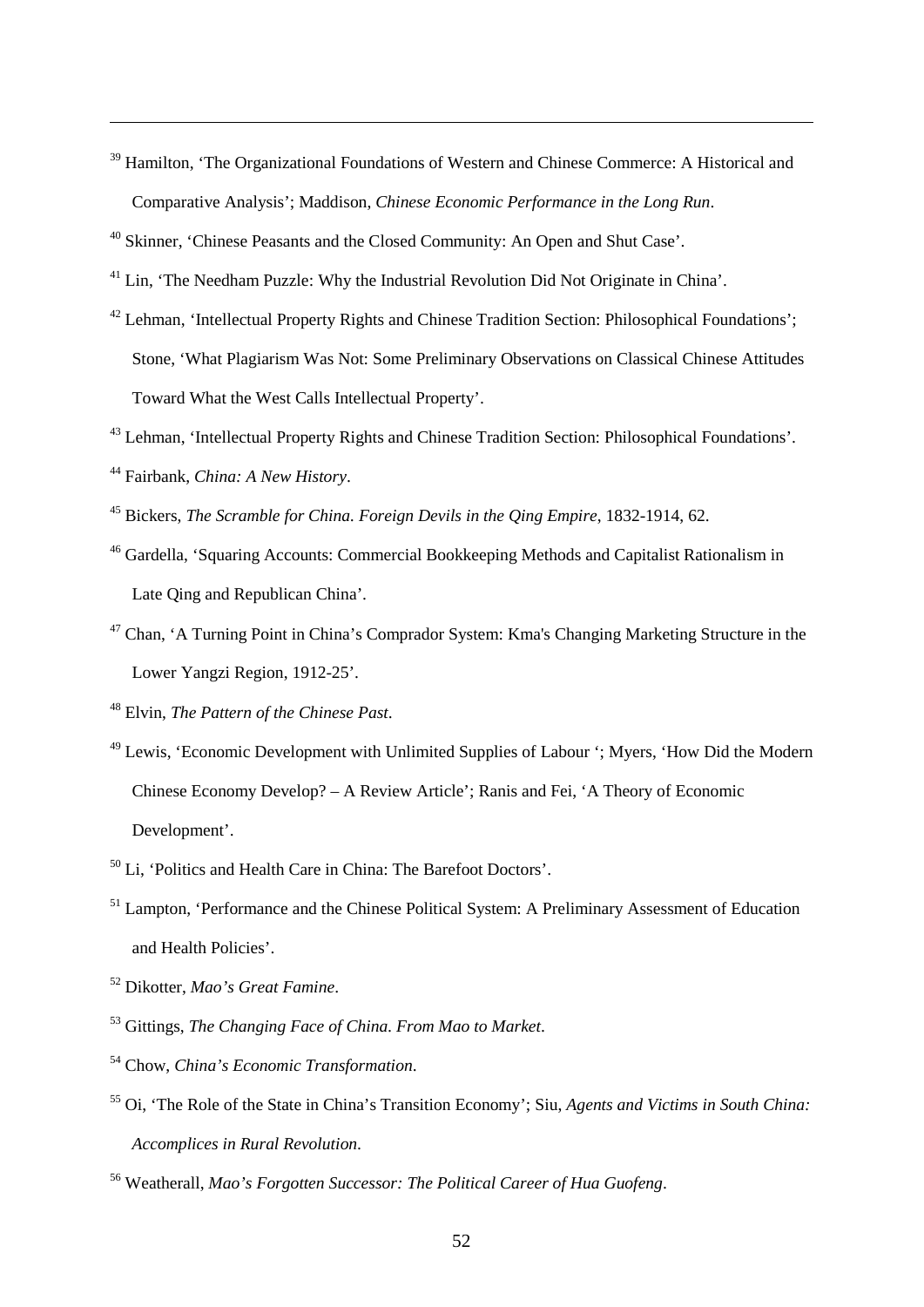<sup>57</sup> Gittings, *The Changing Face of China. From Mao to Market*, 100.

- <sup>58</sup> Weatherall, *Mao's Forgotten Successor: The Political Career of Hua Guofeng*.
- <sup>59</sup> Puffer et al., 'Entrepreneurship in Russia and China'; Scott, *Institutions and Organizations. Ideas and Interest*.
- <sup>60</sup> Atherton, 'From "Fat Pigs" and "Red Hats" to a "New Social Stratum". The Changing Face of Enterprise Development Policy in China'; Tsai, *Capitalism Without Democracy. The Private Sector in Contemporary China*.
- $<sup>61</sup>$  Puffer et al., 'Entrepreneurship in Russia and China', 444.</sup>
- <sup>62</sup> Atherton, 'From "Fat Pigs" and "Red Hats" to a "New Social Stratum". The Changing Face of Enterprise Development Policy in China'.
- <sup>63</sup> Puffer et al., 'Entrepreneurship in Russia and China'.
- <sup>64</sup> Tsai, *Capitalism Without Democracy. The Private Sector in Contemporary China*.
- <sup>65</sup> Tsai, *Back-Alley Banking. Private Entrepreneurs in China*.
- <sup>66</sup> Ding et al., 'Investment and Financial Constraints in China: Does Working Capital Management Make a Difference?'
- $67$  Fagan and Zhao, 'SME Financing in China: The Current Situation, Problems and Possible Solutions'.
- <sup>68</sup> Allen et al., *China's Financial System: Opportunities and Challenges*.
- <sup>69</sup> Didier and Schmukler, *The Financing and Growth of Firms in China and India. Evidence from Capital Markets*.
- <span id="page-53-0"></span><sup>70</sup> Zhao, *Prisoner of the State. The Secret Journal of Chinese Premier Zhao Ziyang.*
- <span id="page-53-1"></span><sup>71</sup> Heilman, 'Policy Experimentation in China's Economic Rise'; Li and Rozelle, 'Privatizing Rural China: Insider Privatization, Innovative Contracts and the Performance of Township Enterprises', Mertha, 'Fragmented Authoritarianism 2.0: Political Pluralisation in the Chinese Policy Process'; Nolan and Dong, *Market Forces in China: Competition and Small Business – The Wenzhou Debate*; Oi, 'The Role of the State in China's Transition Economy'; Unger and Chan, 'Inheritors of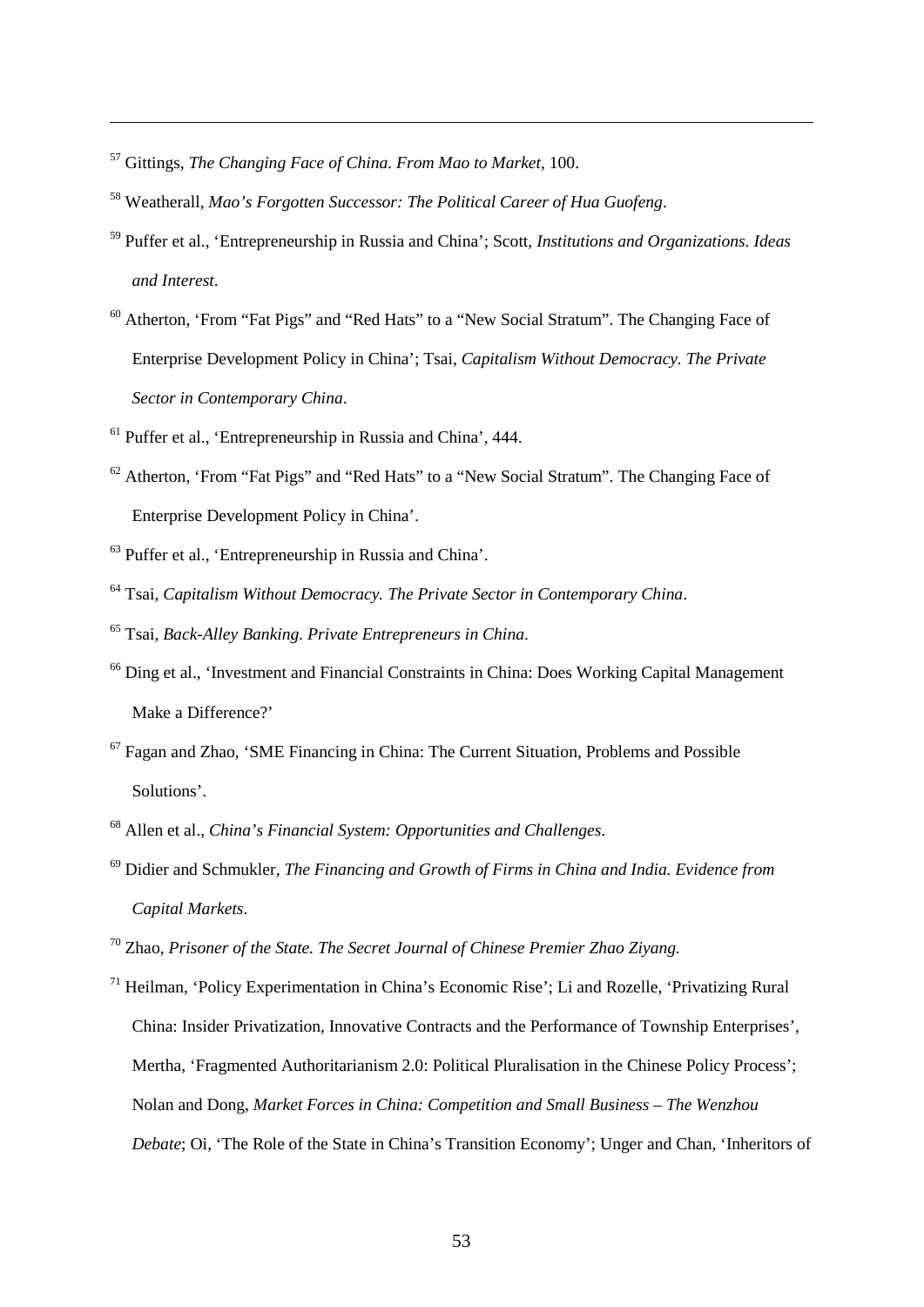the Boom: Private Enterprise and the Role of Local Government in a Rural South China Township'.

- <span id="page-54-1"></span><span id="page-54-0"></span><sup>72</sup> Henisz, 'The Institutional Environment for Economic Growth'; North and Thomas, *The Rise of the Western World. A New Economic History*; Scully, 'The Institutional Framework and Economic Development'.
- <span id="page-54-2"></span><sup>73</sup> de Soto, *The Mystery of Capital*; de Soto, *The Other Path*.

- <sup>74</sup> Rodrik, 'Goodbye Washington Consensus, Hello Washington Confusion? A Review of the World Bank's Economic Growth in the 1990s: Learning from a Decade of Reform'.
- <span id="page-54-3"></span><sup>75</sup> Long, 'Does the Rights Hypothesis Apply to China?'
- <span id="page-54-4"></span><sup>76</sup> Atherton, 'From "Fat Pigs" and "Red Hats" to a "New Social Stratum". The Changing Face of Enterprise Development Policy in China'; Keefer, 'Governance and Economic Growth in China and India'; Chen et al., 'Entrepreneurs, organizational members, political participation and preferential treatment: Evidence from China'; Kielsgard and Chen, 'The Emergence of Private Property Law in China'.

- <sup>78</sup> Nolan and Paine, 'Towards an Appraisal of the Impact of Rural Reform in China 1978-85'.
- $79$  Ash, 'The Evolution of Agricultural Policy'.
- <sup>80</sup> Weitzman and Xu, *Chinese Township Village Enterprises as Vaguely Defined Cooperation*; Chen, 'Does the Colour of the Cat Matter? The Red Hat Strategy in China's Private Enterprises'.
- <sup>81</sup> Chen and Rozelle, 'Leaders, Managers, and the Organization of Township and Village Enterprises in China'.
- <sup>82</sup> Oi, *Rural China Takes Off: Institutional Foundations of Economic Reform.*
- <sup>83</sup> Jefferson and Siu, 'Privatization and restructuring in China: Evidence from shareholding ownership, 1995–2001'.
- <sup>84</sup> Atherton and Smallbone, 'Promoting Private Sector Development in China.'
- <sup>85</sup> Puffer et al., 'Entrepreneurship in Russia and China', 453.
- <sup>86</sup> Mertha, 'Fragmented Authoritarianism 2.0: Political Pluralisation in the Chinese Policy Process.'

<span id="page-54-5"></span><sup>77</sup> Oi, *Rural China Takes Off: Institutional Foundations of Economic Reform.*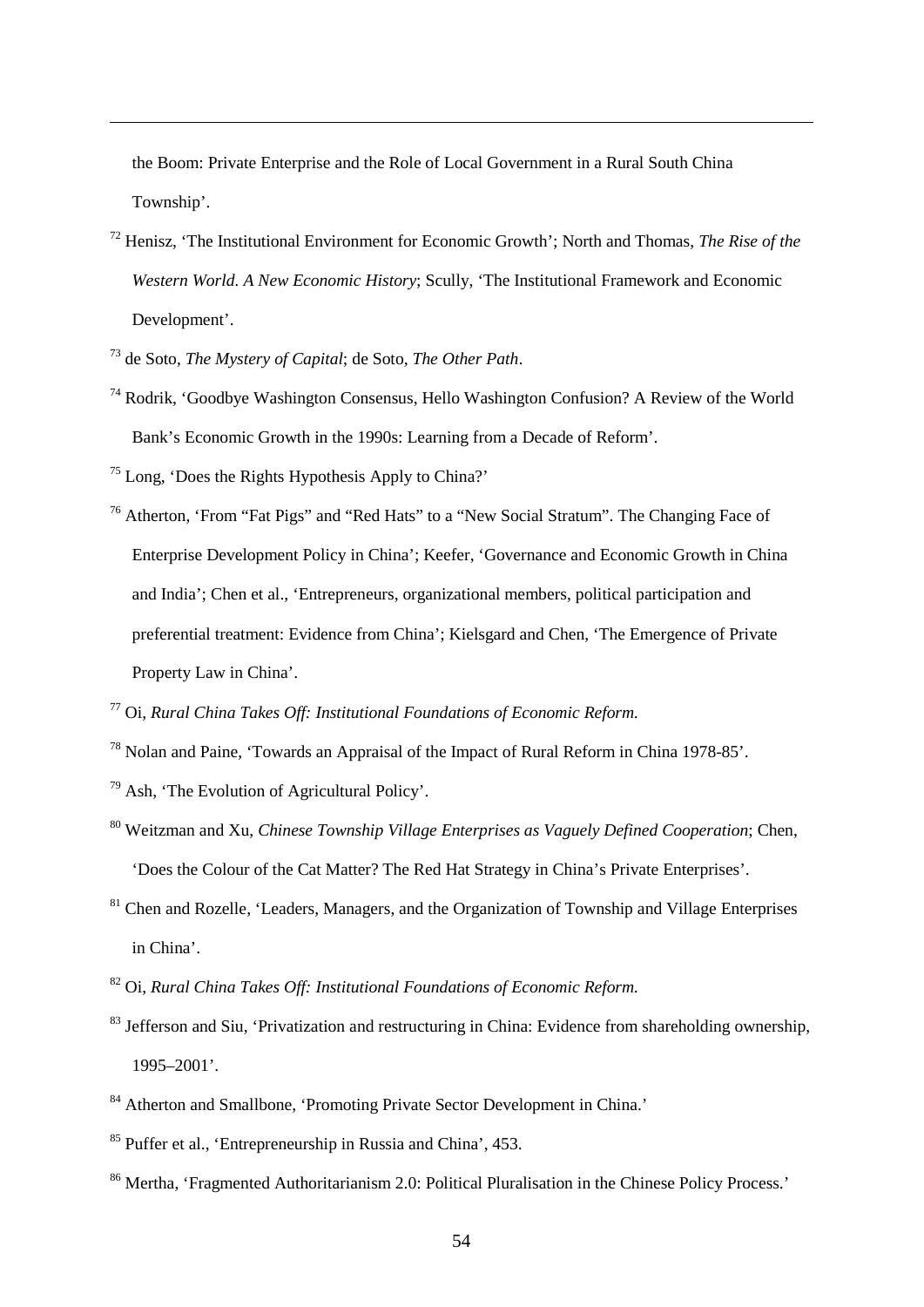Eesley, 'Entrepreneurship and China: History of Policy Reforms and Institutional Development'.

- Blecher and Shue, *Tethered Deer: Government and Economy in a Chinese County*; Oi, 'The Role of the State in China's Transition Economy; Unger and Chan, 'Inheritors of the Boom: Private Enterprise and the Role of Local Government in a Rural South China Township.'
- Ruf, *Cadres and Kin*.

- <sup>90</sup> Atherton, 'From "Fat Pigs" and "Red Hats" to a "New Social Stratum". The Changing Face of Enterprise Development Policy in China'
- Dickson, *Red Capitalists in China: the Party, Private Entrepreneurs, and Prospects for Political Change.*
- Dickson, *Red Capitalists in China: the Party, Private Entrepreneurs, and Prospects for Political Change*; Tsai, *Back-Alley Banking. Private Entrepreneurs in China*; Yang, 'Institutional Holes and Entrepreneurship in China'.
- Scott, *Institutions and Organizations. Ideas and Interest.*
- <span id="page-55-0"></span> Pan, *Out of Mao's Shadow. The Struggle for the New China*, 21-78; Dikotter, *The Tragedy of Liberation.*
- <span id="page-55-1"></span><sup>95</sup> Vogel, 'From Friendship to Comradeship: The Change in Personal Relations in Communist China'.
- Dikotter, *The Tragedy of Liberation*.
- <span id="page-55-2"></span>Chang, *Wild Swans*; Cheng*, Life and Death in Shanghai*.

- <span id="page-55-4"></span>Williamson, 'The New Institutional Economics: Taking Stock, Looking Ahead ', 597.
- Dikotter, *Mao's Great Famine*.
- Dikotter, *Mao's Great Famine*, 246-248.
- Dikotter, *Mao's Great Famine*, 264-265.
- Dikotter, *Mao's Great Famine*, 209-210.
- Dikotter, *Mao's Great Famine*, 197-199.
- <sup>105</sup> Vogel, 'From Friendship to Comradeship: The Change in Personal Relations in Communist China'.

<span id="page-55-3"></span>Vogel, 'From Friendship to Comradeship: The Change in Personal Relations in Communist China'.